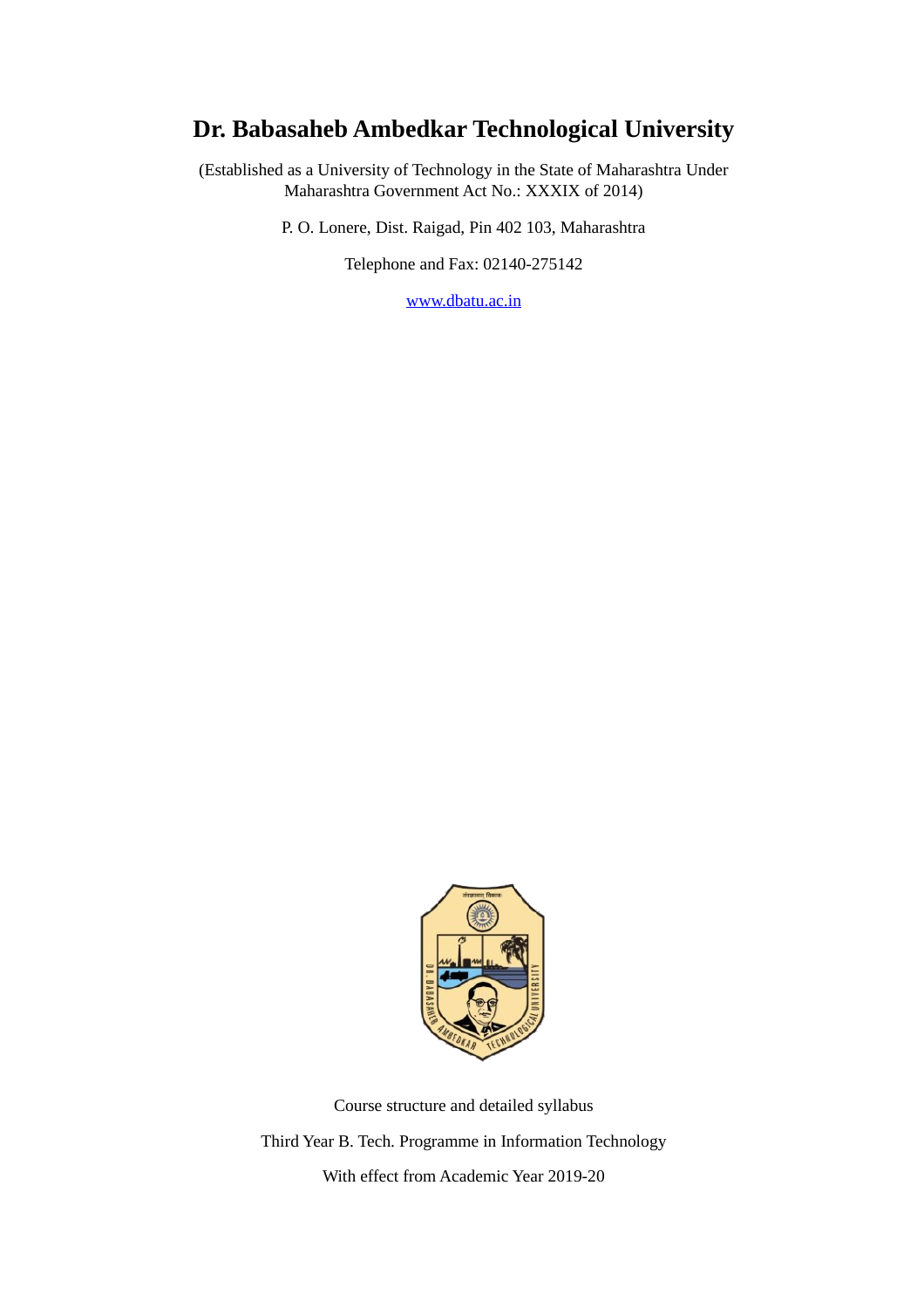|                |                    |                                                                 | <b>Teaching</b><br><b>Scheme</b> |                          | <b>Evaluation Scheme</b> |                          |                          |          |                |                |                    |              |                                                                                                               |
|----------------|--------------------|-----------------------------------------------------------------|----------------------------------|--------------------------|--------------------------|--------------------------|--------------------------|----------|----------------|----------------|--------------------|--------------|---------------------------------------------------------------------------------------------------------------|
|                |                    |                                                                 | L                                | T                        | P                        | <b>MSE</b>               |                          | CA       |                | <b>ESE</b>     |                    |              | <b>Total Hours</b><br>3<br>3<br>3<br>3<br>3<br>3<br>2<br>2<br>2<br>2<br>2<br>28<br>3<br>3<br>3<br>3<br>3<br>3 |
| Sr.<br>No      | <b>Course Code</b> | <b>Course Title</b>                                             |                                  |                          |                          |                          | $CA-I$                   | $CA-II$  | Internal       | External       | <b>Total Marks</b> | Credits      |                                                                                                               |
|                |                    | <b>Semester V</b>                                               |                                  |                          |                          |                          |                          |          |                |                |                    |              |                                                                                                               |
| 1              | BTITC501           | Database Management Systems                                     | 3                                | $\overline{\phantom{a}}$ | $\overline{a}$           | 20                       |                          | 20       |                | 60             | 100                | 3            |                                                                                                               |
| 2              | BTITC502           | Design and Analysis of Algorithms                               | 3                                | $\overline{a}$           | $\overline{a}$           | 20                       |                          | 20       |                | 60             | 100                | 3            |                                                                                                               |
| 3              | BTITC503           | Software Engineering                                            | 3                                | $\overline{\phantom{a}}$ | $\overline{a}$           | 20                       |                          | 20       |                | 60             | 100                | 3            |                                                                                                               |
| $\overline{4}$ | BTITC504           | Probability and Queuing Theory                                  | 3                                | $\overline{\phantom{a}}$ | $\overline{a}$           | 20                       |                          | 20       |                | 60             | 100                | 3            |                                                                                                               |
| 5              | BTITOE505A         | <b>Elective III (Open)</b><br><b>Graph Theory</b>               | 3                                | $\overline{a}$           | $\overline{\phantom{a}}$ | 20                       |                          | 20       |                | 60             | 100                | 3            |                                                                                                               |
|                | BTITOE505B         | Human Computer Interaction                                      |                                  |                          |                          |                          |                          |          |                |                |                    |              |                                                                                                               |
|                | BTITOE505C         | <b>Game Theory</b>                                              |                                  |                          |                          |                          |                          |          |                |                |                    |              |                                                                                                               |
| 6              | BTITPE506A         | <b>Elective IV</b><br><b>Embedded Systems</b>                   | 3                                | $\overline{\phantom{a}}$ | $\overline{a}$           | 20                       |                          | 20       |                | 60             | 100                | 3            |                                                                                                               |
|                | BTITPE506B         | <b>IT Service Management</b>                                    |                                  |                          |                          |                          |                          |          |                |                |                    |              |                                                                                                               |
|                | BTITPE506C         | <b>Information Storage Management</b>                           |                                  |                          |                          |                          |                          |          |                |                |                    |              |                                                                                                               |
|                | BTITPE506D         | Network Management                                              |                                  |                          |                          |                          |                          |          |                |                |                    |              |                                                                                                               |
|                | BTITPE506E         | Data Visualisation                                              |                                  |                          |                          |                          |                          |          |                |                |                    |              |                                                                                                               |
| 7              | BTHM501            | Constitution of India                                           | 2                                | $\overline{\phantom{a}}$ | $\blacksquare$           | $\overline{a}$           | 50                       | 50       | $\overline{a}$ | $\blacksquare$ | 100                | Audit        |                                                                                                               |
| 8              | BTITL507           | Programming Lab (R Programming)                                 |                                  | $\overline{\phantom{a}}$ | $\overline{2}$           | $\overline{a}$           | 15                       | 15       | 10             | 10             | 50                 | $\mathbf{1}$ |                                                                                                               |
| 9              | BTITL508           | Database Management Systems Lab                                 |                                  | $\overline{a}$           | $\overline{2}$           | $\overline{a}$           | 15                       | 15       | 10             | 10             | 50                 | 1            |                                                                                                               |
| 10             | BTITL509           | Design and Analysis of Algorithms Lab                           |                                  | $\overline{\phantom{a}}$ | $\overline{2}$           | $\overline{\phantom{a}}$ | 15                       | 15       | 10             | 10             | 50                 | 1            |                                                                                                               |
| 11             | BTITS510           | Seminar                                                         |                                  | $\overline{a}$           | $\overline{2}$           | $\overline{a}$           |                          | 30       | 10             | 10             | 50                 | $\mathbf{1}$ |                                                                                                               |
| 12             | BTITF511           | Field Training/Internship/ Industrial Training II Evaluation    |                                  | $\blacksquare$           | $\overline{a}$           | $\overline{\phantom{a}}$ | 50                       |          |                | 50             | $\mathbf{1}$       |              |                                                                                                               |
|                |                    | Summary of Semester Assessment Marks, Credits & Hours           | 20                               | $\overline{a}$           | 8                        | 120                      |                          | 340      |                | 490            | 950                | 23           |                                                                                                               |
|                |                    |                                                                 | <b>Semester VI</b>               |                          |                          |                          |                          |          |                |                |                    |              |                                                                                                               |
| 1              | BTITC601           | <b>Operating Systems</b>                                        | 3                                |                          |                          | $\blacksquare$           | 20                       | 20       |                | 60             | 100                | 3            |                                                                                                               |
| 2              | BTITC602           | <b>Compiler Construction</b>                                    | 3                                |                          | $\overline{a}$           | $\overline{a}$           | 20                       | 20       |                | 60             | 100                | 3            |                                                                                                               |
| 3              | BTITC603           | Object Oriented Software and Web Engineering                    | 3                                |                          | L,                       | $\overline{\phantom{a}}$ | 20                       | 20       |                | 60             | 100                | 3            |                                                                                                               |
| 4              | BTITC604           | <b>Digital Image Processing</b>                                 | 3                                |                          | $\overline{\phantom{a}}$ | $\blacksquare$           | 20                       | 20       |                | 60             | 100                | 3            |                                                                                                               |
| 5              | BTITOE605A         | <b>Elective V</b> (Open)<br><b>Enterprise Resource Planning</b> |                                  |                          |                          |                          |                          |          |                |                |                    |              |                                                                                                               |
|                | BTITOE605B         | <b>Decision Support Systems</b>                                 | 3                                |                          | $\overline{a}$           | $\overline{\phantom{a}}$ | 20                       | 20       |                | 60             | 100                | 3            |                                                                                                               |
|                | BTITOE605C         | Software Project Management                                     |                                  |                          |                          |                          |                          |          |                |                |                    |              |                                                                                                               |
| 6              | BTITPE606A         | <b>Elective VI</b><br><b>Software Testing</b>                   |                                  |                          |                          |                          |                          |          |                |                |                    |              |                                                                                                               |
|                | BTITPE606B         | Data Storage Technologies & Networks                            |                                  |                          |                          |                          |                          |          |                |                |                    |              |                                                                                                               |
|                | BTITPE606C         | Service Oriented Architecture                                   | 3                                |                          | $\overline{a}$           | $\overline{\phantom{a}}$ | 20                       | 20       |                | 60             | 100                | 3            |                                                                                                               |
|                | BTITPE606D         | Network Programming                                             |                                  |                          |                          |                          |                          |          |                |                |                    |              |                                                                                                               |
|                | BTITPE606E         | <b>Advanced Database Technology</b>                             |                                  |                          |                          |                          |                          |          |                |                |                    |              |                                                                                                               |
| 7              | BTITL607           | <b>Operating Systems Lab</b>                                    | $\overline{a}$                   |                          | $\overline{\phantom{0}}$ | $\overline{2}$           |                          | 15<br>15 | 10             | 10             | 50                 | $\mathbf{1}$ | $\overline{2}$                                                                                                |
| 8              | BTITL608           | Digital Image Processing Lab                                    | $\overline{a}$                   |                          | L,                       | $\overline{2}$           | $\overline{\phantom{a}}$ | 15<br>15 | 10             | $10\,$         | 50                 | $\mathbf{1}$ | $\overline{2}$                                                                                                |

### **Teaching and Evaluation Scheme Third Year B. Tech. Programme in Information Technology**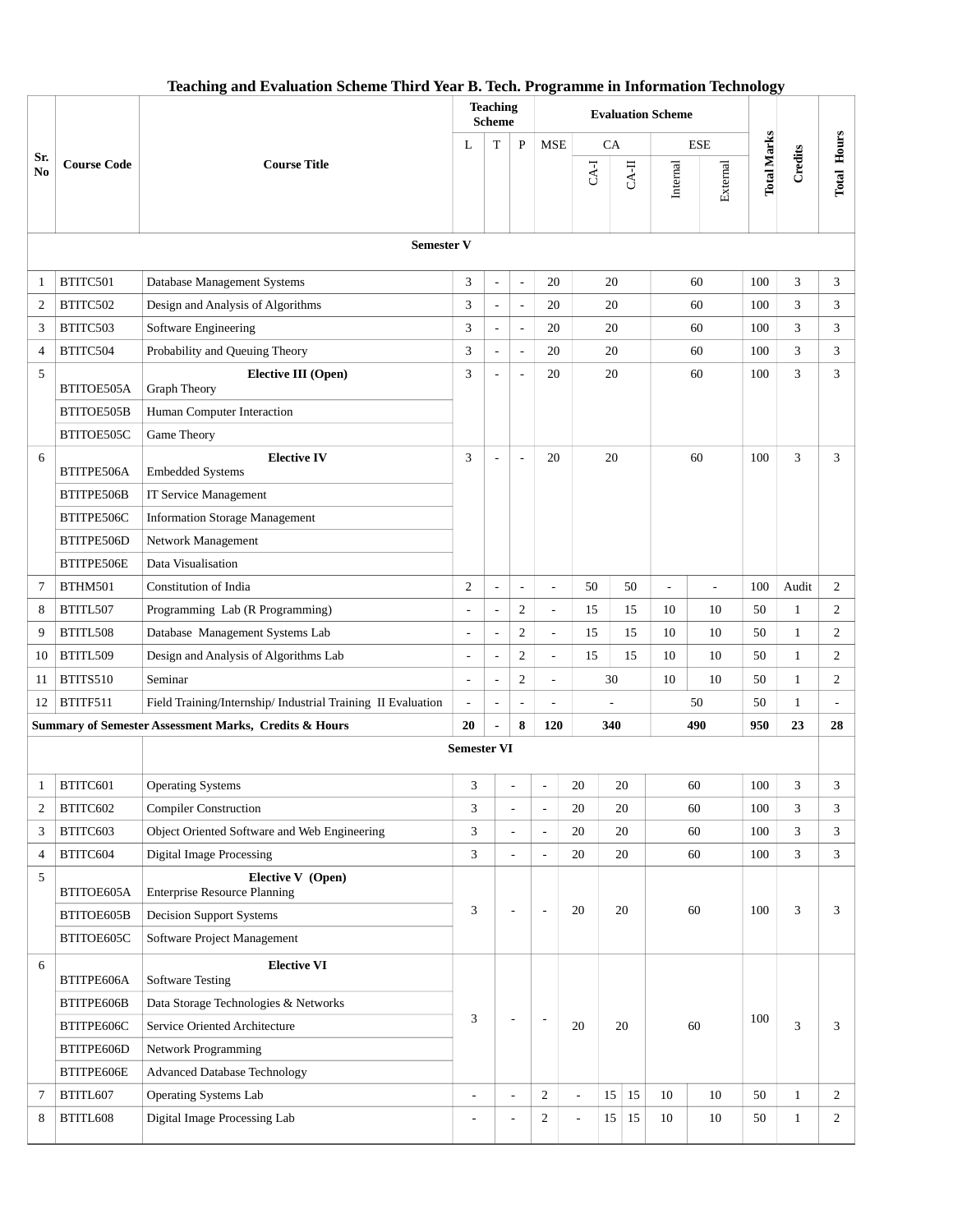| 9                           |             | <b>Elective VI Lab</b>                                                                                                                                             |    |                                                            | $\overline{2}$ |    | 15 | 15 | 10 | 10 | 50 |  |  |
|-----------------------------|-------------|--------------------------------------------------------------------------------------------------------------------------------------------------------------------|----|------------------------------------------------------------|----------------|----|----|----|----|----|----|--|--|
|                             | BTITPEL609A | Software Testing Lab                                                                                                                                               |    |                                                            |                |    |    |    |    |    |    |  |  |
|                             | BTITPEL609B | Data Storage Technologies & Networks Lab                                                                                                                           |    |                                                            |                |    |    |    |    |    |    |  |  |
|                             | BTITPEL609C | Service Oriented Architecture Lab                                                                                                                                  |    |                                                            |                |    |    |    |    |    |    |  |  |
|                             | BTITPEL609D | Network Programming Lab                                                                                                                                            |    |                                                            |                |    |    |    |    |    |    |  |  |
|                             | BTITPEL609E | Advanced Database Technology Lab                                                                                                                                   |    |                                                            |                |    |    |    |    |    |    |  |  |
| 10                          | BTITP610    | Mini Project                                                                                                                                                       |    |                                                            | $\overline{2}$ |    |    | 30 | 10 | 10 | 50 |  |  |
| 11                          | BTITF611    | Field Training/Internship/ Industrial Training III (Minimum<br>four weeks which can be completed partially in fifth<br>semester and sixth semester or at one time) |    |                                                            |                |    |    |    |    |    |    |  |  |
|                             |             | <b>Summary of Semester Assessment Marks, Credit s &amp; Hours</b>                                                                                                  | 18 | 120<br>08<br>240<br>800<br>440<br>$\overline{\phantom{0}}$ |                | 22 | 26 |    |    |    |    |  |  |
| *Evaluation in VII semester |             |                                                                                                                                                                    |    |                                                            |                |    |    |    |    |    |    |  |  |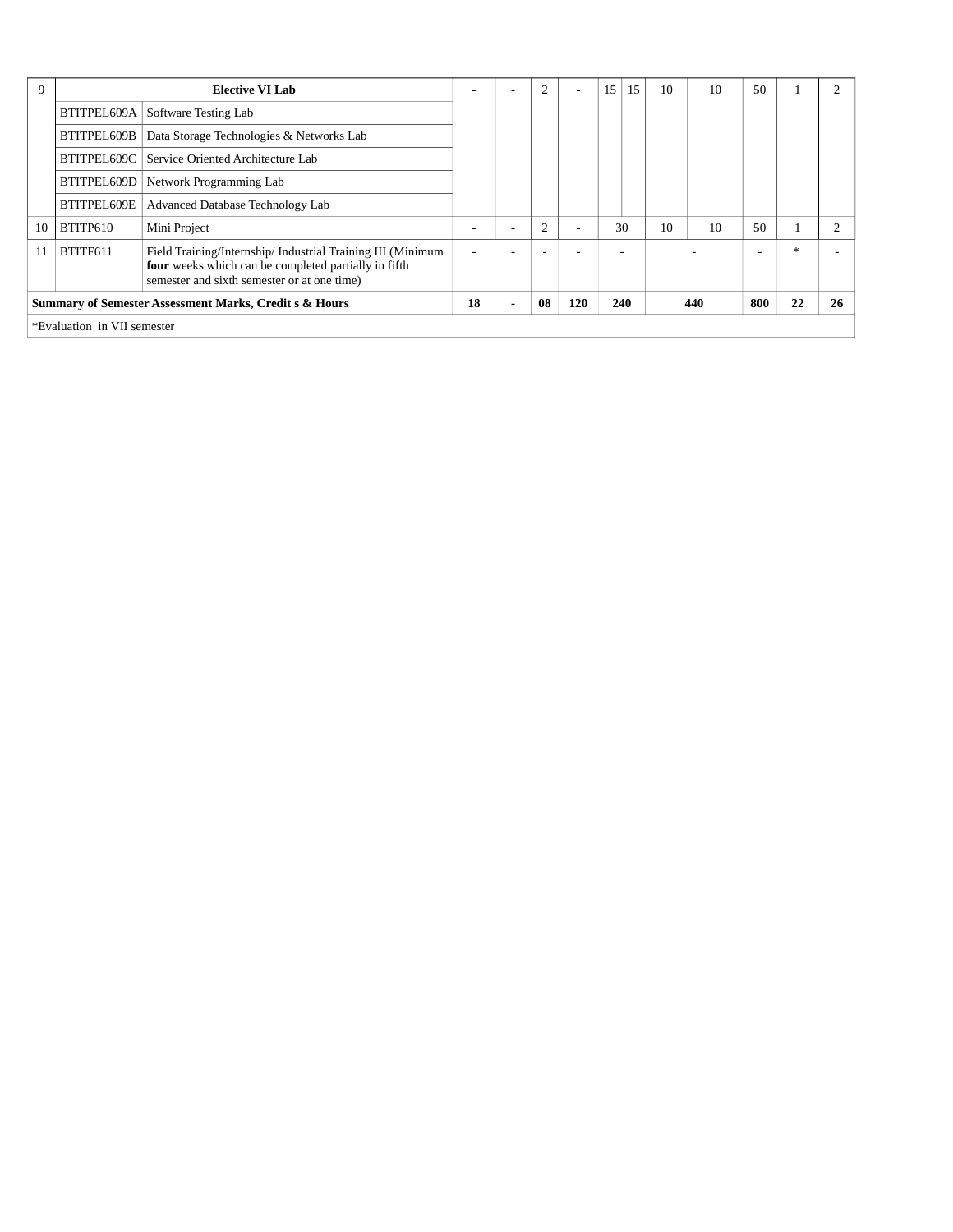| <b>Course Title:</b> | <b>Database Management Systems</b> | <b>Semester V</b>  |                  |
|----------------------|------------------------------------|--------------------|------------------|
| <b>Course Code</b>   | <b>BTITC501</b>                    | <b>Course Type</b> | <b>Mandatory</b> |
| <b>Pre-requisite</b> | Nil                                | $L - T - P$        | $3 - 0 - 0$      |
| <b>Stream</b>        | Core                               | <b>Credits</b>     |                  |

- 1**.** To understand architecture and functioning of database management systems.
- 2. To learn relational mode.
- 3. To use structured query language (SQL) and its syntax, transactions, database recovery and techniques for query optimization.
- 4. To acquaint with various normalization forms and query processing.
- 5. To learn indexing methods.

# **Course Outcomes:**

- 1. After learning the course the students should be able:
- 2. To explain need of database management.
- 3. To design and implement a database schema for a given problem-domain.
- 4. To normalize a database.
- 5. To create and query a database using SQL DML/DDL commands, stored procedures and functions.
- 6. To declare and enforce integrity constraints on a database.
- 7. To illustrate understanding of indexing methods.

#### **Course Content:**

# **UNIT I**

Introduction: Basic concepts, Advantages of DBMS over file-processing systems, Data abstraction, Data models and data independence, Components of DBMS and overall structure of DBMS, Data modeling, Entity, Attributes, Relationships, Constraints, Keys E-R diagrams, Components of E-R Model.

#### **UNIT II**

Relational Model: Basic concepts, Attributes and domains, Concept of integrity and referential constraints, Schema diagram. Relational query languages, Relational Algebra and Relational Calculus: Tuple relational and domain relational calculus.

#### **UNIT III**

Structured Query Language-I: Introduction, Characteristics and advantages, Data types and literals, DDL, Tables: creating, modifying, deleting, Views: creating, dropping, Updation using views, DML, Operators, SQL DML queries, SELECT query and clauses.

#### **UNIT IV**

Structured Query Language- II: Set operations, Predicates and joins, Set membership, Tuple variables, Set comparison, Ordering of tuples, Aggregate functions, Nested queries, Database modification using SQL Insert, Update and Delete queries, Dynamic and SQL and concept of stored procedures, Query-by-example.

## **UNIT V**

Relational Database Design: Notion of normalized relations, Functional dependency, Decomposition and properties of decomposition, Normalization using functional dependency, Multi-valued dependency and join dependency. Storage and File Systems: Secondary storage, RAID, File organization, Indices, Static and dynamic hashing, B-Trees and B+ Trees.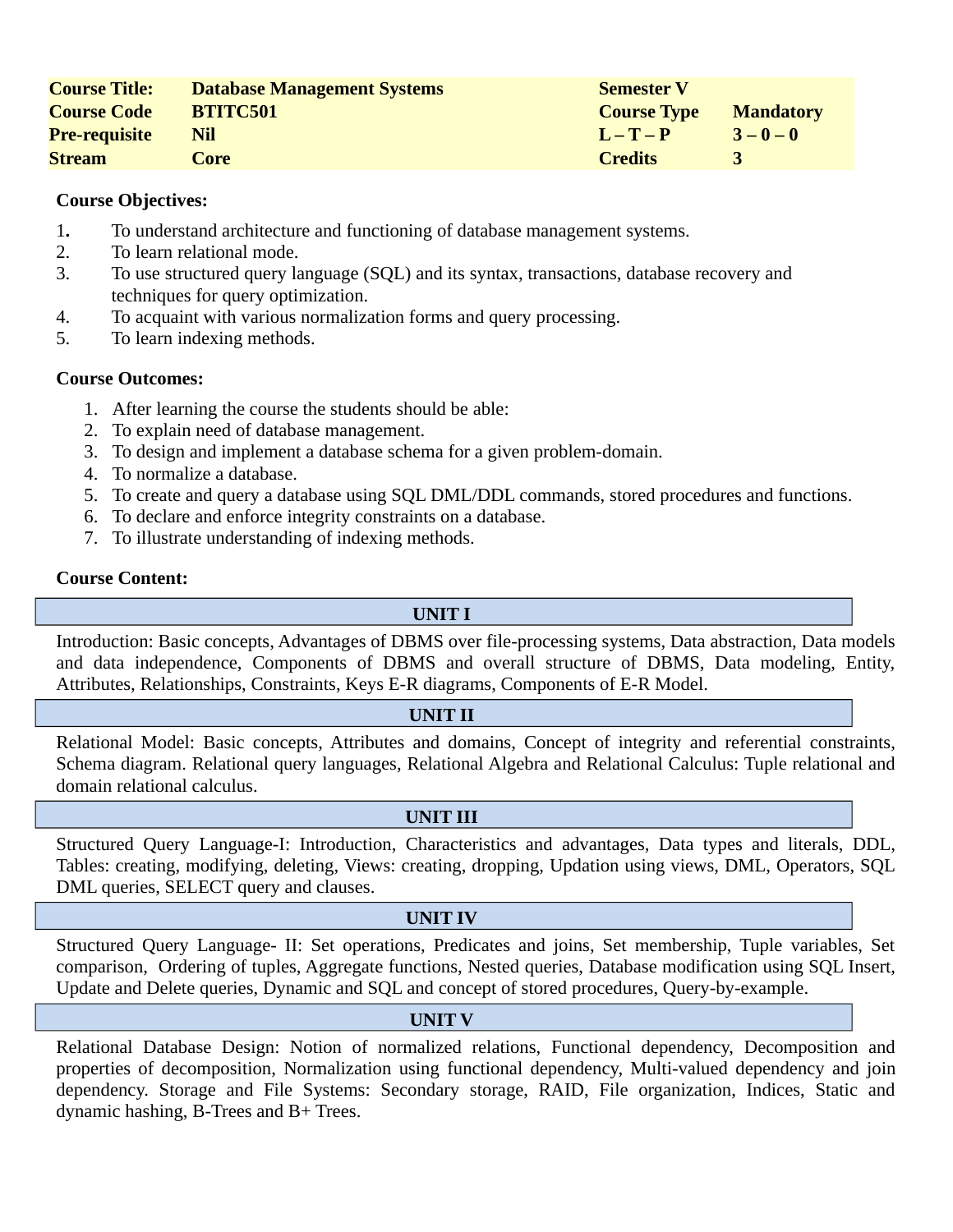# **UNIT VI**

Query Processing and Transaction Management: Measures of query cost, Selection operation, Sorting and join operation, Transaction concept, Components of transaction management, Concurrency and recovery sys-tem, Different concurrency control protocols such as timestamps and locking, Validation, Multiple granularity, Deadlock handling, Different crash recovery methods such as log-based recovery, Shadow-paging, Buffer management and Remote backup system.

# **Text Books**

- **1.** Abraham Silberschatz, Henry F. Korth, and S. Sudarshan, *"Database System Concepts"*, McGraw Hill Education,  $6<sup>th</sup>$  Edition, 2011.
- **2.** Ramez Elmasri and Shamkant B. Navathe, *"Fundamental Database Systems"*, Pearson Education,  $7<sup>th</sup>$  Edition, 2015.
- **3.** Raghu Ramkrishnan, Johannes Gehrke, *"Database Management Systems"*, McGraw Hill Education, 3rd Edition, 2007.

- **1.** Carlos Coronel, Steven Morris *"Database systems: Design Implementation and Management"*, Cengage Learning Press,  $11<sup>th</sup>$  Edition, 2014.
- **2.** J. Murach, *"Murach's MySQL"*, Shroff Publication, 2nd Edition, 2016.
- **3.** J. Murach, *"Murach's Oracle SQL and PL/SQL: Works with All Versions Through 11g"*, Shroff Publication, 2008.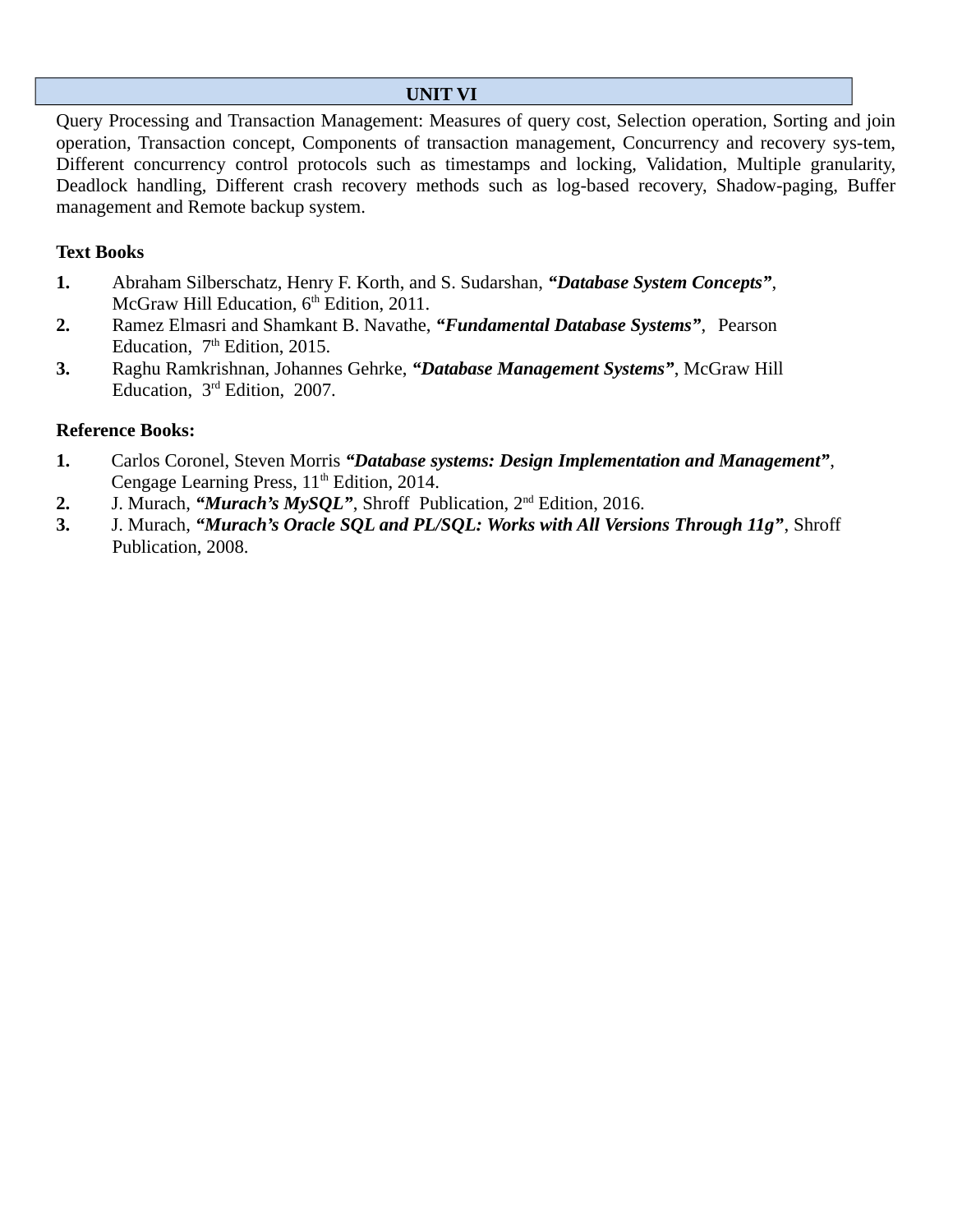| <b>Course Title:</b> | <b>Design and Analysis of Algorithms</b> | <b>Semester V</b>  |                  |
|----------------------|------------------------------------------|--------------------|------------------|
| <b>Course Code</b>   | <b>BTITC502</b>                          | <b>Course Type</b> | <b>Mandatory</b> |
| <b>Pre-requisite</b> | <b>Data Structures</b>                   | $L - T - P$        | $3 - 0 - 0$      |
| <b>Stream</b>        | Core                                     | <b>Credits</b>     |                  |

- 1. To learn fundamentals of algorithms design techniques.
- 2. To understand basic knowledge of computational complexity, approximation and randomized algorithms, selection of the best algorithm to solve a problem.
- 3. To analyze the performance of algorithms, to compare algorithms with respect to time and space complexity.
- 4. To develop proficiency in problem solving and programming.

# **Course Outcomes:**

After learning the course the students should be able:

- 1. Develop efficient algorithms for simple computational tasks.
- 2. Gain understanding of concepts of time and space complexity, worst case, average case and best case complexities and the big-O notation.
- 3. Design standard algorithms such as sorting, searching, and problems involving graphs.
- 4. Compute complexity measures of algorithms, including recursive algorithms using recurrence relations.

#### **Course Content:**

## **UNIT I**

Introduction: Instruction counts, Growth functions, Necessity of time and space analysis of algorithms, Order notations (O, Θ, Ω notations), Problem instance size, frequently occurring recurrence relations in analysis of algorithms.

#### **UNIT II**

Design Techniques-I: Divide and Conquer: Binary search, finding maximum and minimum, Merge sort, Quick sort, Strassen's matrix multiplication. Greedy Algorithms: Knapsack problem, Job sequencing with deadlines, optimal storage on tapes, Optimal merge pattern, Single source shortest paths.

#### **UNIT III**

Design Techniques-II: Dynamic Programming: Multistage graphs, All pairs shortest paths, 0/1 Knapsack, Travelling salesman problem.

#### **UNIT IV**

Design Techniques: Backtracking: 8-Queens Problems, Sum of subsets, Graph coloring. Branch-and-bound: Least cost (LC) search, Control abstractions for LC search, FIFO branch and bound, LC branch and bound.

#### **UNIT V**

Selected Algorithms from Various Areas: Graph Theory, Elementary Algorithms: DFS, BFS, Topological Sort, Minimum spanning trees (Kruskal and Prim's algorithms), Shortest Paths: Single source shortest paths, all pairs shortest paths, String Matching: The naive string-matching algorithm, The Robin-Karp algorithm, The Knuth-Morris-Pratt algorithm.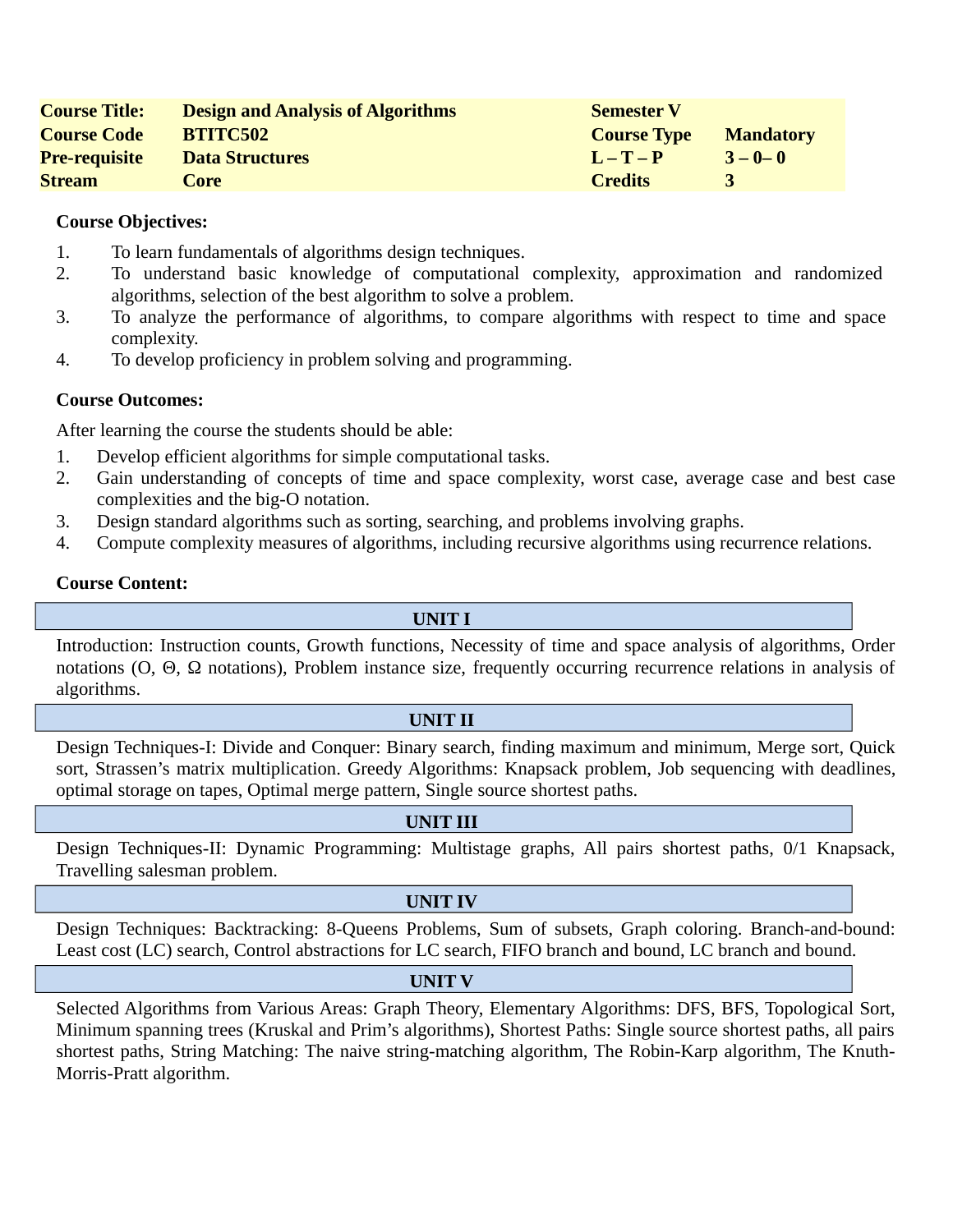### **UNIT VI**

Complexity Theory: Lower-bound arguments, NP-completeness: Introduction to NP-Complete, Reducibility (SAT, Independent Set, 3VC, Subset Sum and Partition, Hamiltonian Circuit).

# **Text Books:**

- 1. Thomas Cormen, Charles Leiserson, Ronald Rivest and Cliford Stein, *"Introduction to Algorithms"*, MIT Press, 3<sup>rd</sup> Edition, 2009.
- 2. E. Horowitz, S. Sahni and S. Rajsekaran, *"Computer Algorithms"*, Silicon Press, 2nd Edition, 2008.

- 1. B. K. Joshi, *"Data Structures and Algorithms in C++"*, Tata McGraw Hill Education, 2010.
- 2. G. T. Heineman, Gary Pollice, Stanley Selkow, *"Algorithms in a Nutshell"*, Shroff Publication, 1st Edition, 2008.
- 3. Kyle Loudon, "*Mastering Algorithms with C*", Shroff Publication, 1<sup>st</sup> Edition, 2008.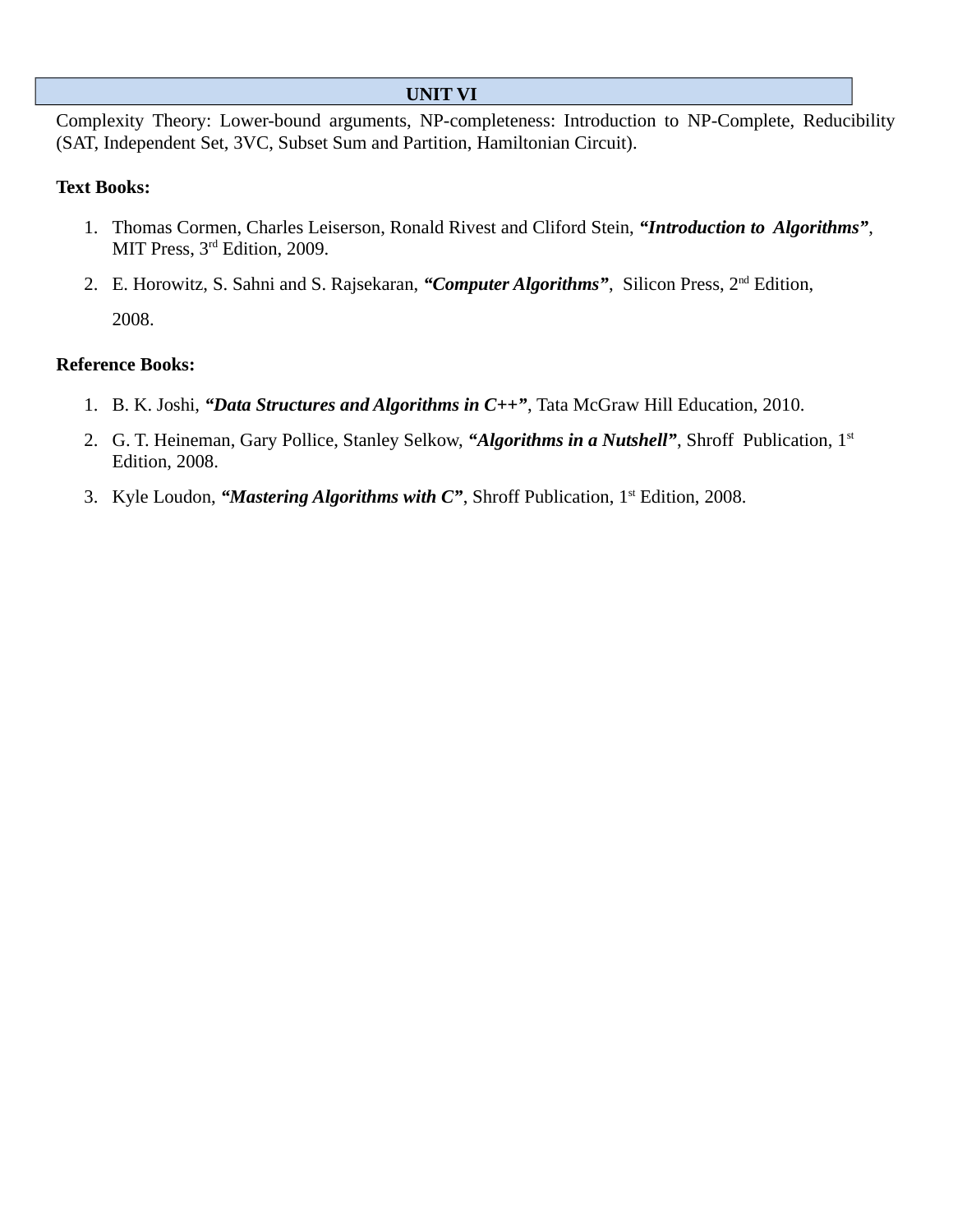| <b>Course Title:</b> | <b>Software Engineering</b> | <b>Semester V</b>  |             |
|----------------------|-----------------------------|--------------------|-------------|
| <b>Course Code</b>   | <b>BTITC503</b>             | <b>Course Type</b> | Core        |
| <b>Pre-requisite</b> | Nil                         | $L - T - P$        | $3 - 0 - 0$ |
| <b>Stream</b>        | Core                        | <b>Credits</b>     |             |

- 1. To understand software lifecycle development models.
- 2. To understand and apply software requirements engineering techniques, software design principles, modeling and software testing techniques.
- 3. To understand the use of metrics in software engineering.
- 4. To understand software project management.

# **Course Outcomes:**

After learning the course the students should be able:

- 1. To use the techniques, skills, and modern engineering tools necessary for engineering practice.
- 2. To design a system, component, or process to meet desired needs within realistic constraints such as economic, environmental, social, political, ethical, health and safety, manufacturability, and sustainability.
- 3. To identify, formulate and solve engineering problems.

#### **Course Content:**

**UNIT I**

Software Development Process: Software crisis and myths, Software process and development: Generic view of process, Software life cycle and models, Analysis and comparison of varies models, an agile view of process.

#### **UNIT II**

Requirement Engineering: Requirements engineering tasks, Initiating requirement engineering process, Eliciting requirement, developing use-cases, Building the analysis model, Negotiating and validating requirement, Building the analysis model.

#### **UNIT III**

System Design Overview: Design process and design quality, Design concepts, Design model, Pattern based software design, Architectural design, User interface design. UML: Different methods: Rambaugh / Booch / Jakobsons, Need for standardization. Developing diagrams in UML (Use CASE, Class, Interaction, State diagrams) CASE TOOLS.

#### **UNIT IV**

Validation and Testing: Strategic approach to Software testing, Strategic issues, Test strategies for conventional software, Validation testing, System testing, Debugging. White box testing and Black box testing.

#### **UNIT V**

Web Engineering: WebApps engineering layers, Web engineering processes planning for web engineering projects, Project management issue for web engineering. Metrics, Requirement analysis, Analysis models for web engineering design for WebApps, testing for WebApps.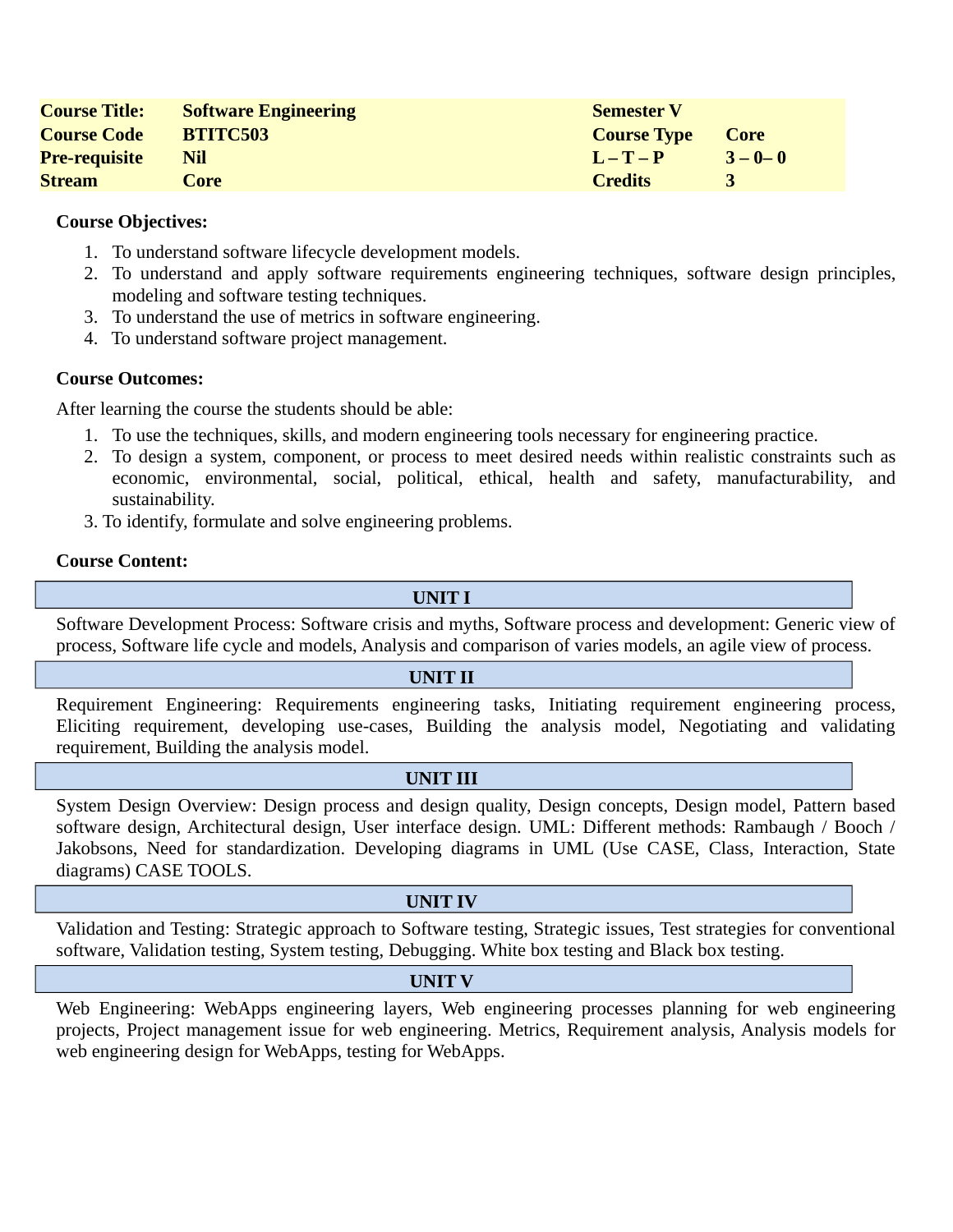# **UNIT VI**

Planning and Management of Project: Project management, Metrics for process and projects, Estimation, Project scheduling, Risk management, Importance of software quality and measurements software engineering techniques for quality assurance, and Change management. ISO 9000 and CMM/PCMM.

# **Text Books**

- 1. Roger S. Pressman, "Software Engineering", Tata McGraw-Hill, 6<sup>th</sup> Edition, 2006.
- 2. G. Booch, J. Rambaugh, and I. Jacobson, *"The Unified Modeling Language User Guide"*, Addison Wesley, 2nd Edition, 2005.

- 1. Shari Pfleeger, *"Software Engineering"*, Pearson Education, 3rd Edition, 2008.
- 2. Ian Sommerville, "Software Engineering", Pearson Higher Education, 10<sup>th</sup> Edition, 2016.
- 3. Pankaj Jalote, *"An Integrated Approach to Software Engineering"*, Springer New York, 2nd Edition, 2013.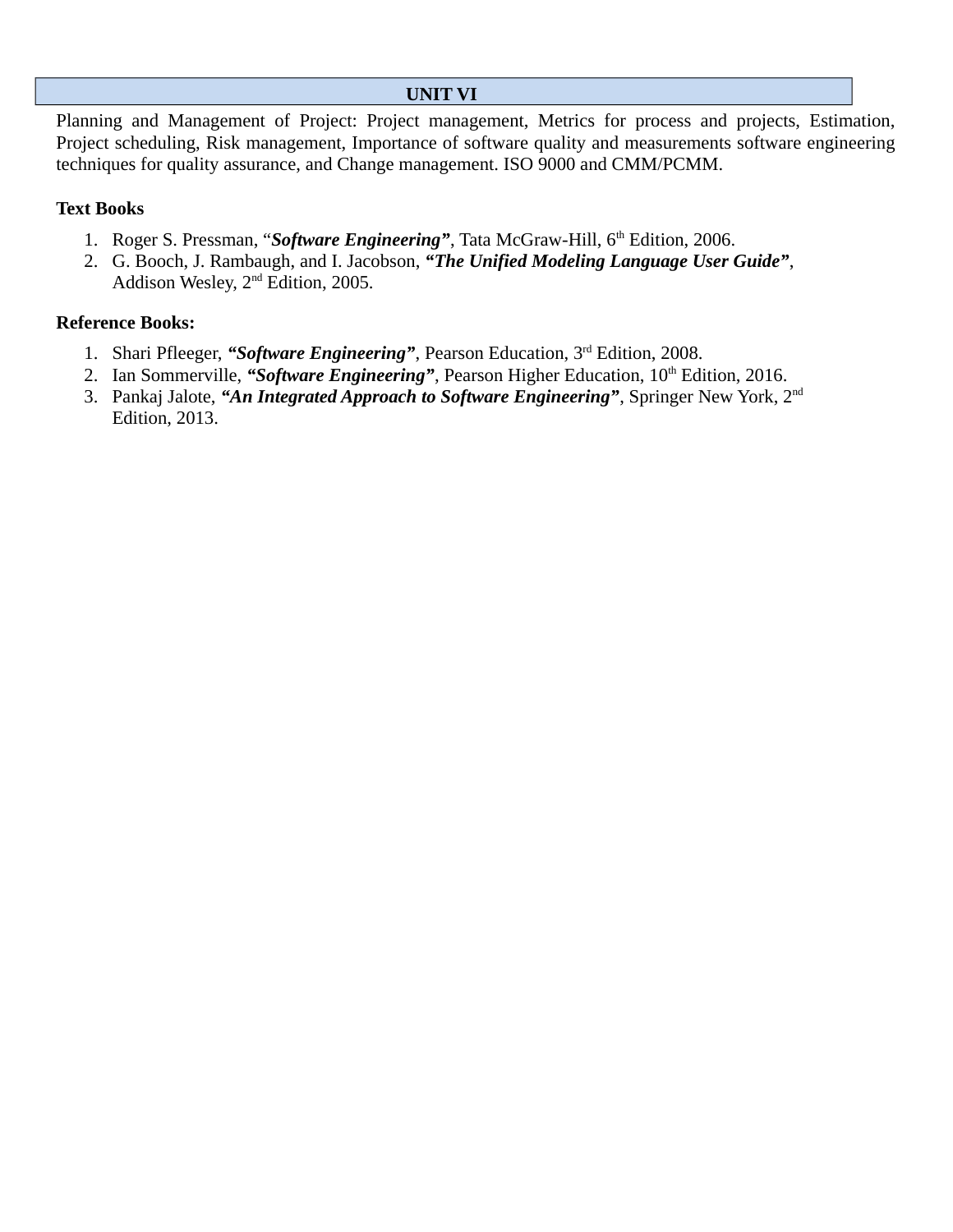| <b>Course Title:</b> | <b>Probability and Queuing Theory</b> | <b>Semester V</b>  |                 |
|----------------------|---------------------------------------|--------------------|-----------------|
| <b>Course Code</b>   | <b>BTITC504</b>                       | <b>Course Type</b> | <b>Elective</b> |
| <b>Pre-requisite</b> | <b>Engineering Mathematics-III</b>    | $L - T - P$        | $3 - 0 - 0$     |
| <b>Stream</b>        | Core                                  | <b>Credits</b>     |                 |

- 1. Be through with probability concepts.
- 2. To acquire knowledge on Probability Distributions.
- 3. Get exposed to the testing of hypothesis using distributions.
- 4. Gain strong knowledge inn principles of Queuing theory.
- 5. Get exposed to Discrete time Markov chain.

# **Course Outcomes:**

1. To acquire analytical ability in solving mathematical problems as applied to the respective branches of engineering.

# **Course Content:**

#### **UNIT I**

Random Variables: Review of probability concepts, Types of Events, Axioms, Conditional probability, Multiplication theorem, Applications.

Discrete and continuous Random Variables – Discrete case, Probability Mass function, Cumulative distribution function, Applications, Characteristics of random variables – Continuous case, Probability density function, Cumulative distribution function, Applications, Expectation, Variance, Expectation, Variance, Moment Generating Function, Functions of Random Variable (One dimensional only).

Chebychev"s Inequality – (Statement only). Applications of Chebychev's Inequality.

#### **UNIT II**

Theoretical Distributions:

Discrete Probability distribution: Binomial distribution – MGF, Mean, Variance, Applications of Binomial distribution, Fitting a Binomial distribution, Poisson distribution – MGF, Mean, Variance, Applications of Poisson distribution, Fitting a Poisson distribution, Geometric distribution – MGF, Mean, Variance, Memoryless Property , Applications of Geometric distribution, Continuous Probability Distributions: Uniform distribution – MGF, Mean, Variance & Applications, Exponential Distribution - MGF, Mean, Variance, Memoryless Property Applications of Exponential distribution, Normal distribution – Mean, Variance, Standard Normal distribution and Applications of Normal distribution

#### **UNIT III**

Testing of Hypothesis:

Introduction to Sampling Distributions, Population and Sample, Null Hypothesis and Alternative Hypothesis, Single and Two Tailed Test.

Testing of Hypothesis, Level of Significance, Critical Region, Procedure for Testing of Hypothesis

Large Sample Test- Test for Single Proportion, Two Sample Proportions.

Large Sample Test- Test for Single Mean, Two Sample Means.

Small Sample Tests – "t" Test For a Single Mean "t" Test For The Difference Of Means, Paired "t" Test F Test – Test of Significance of the Difference between Two Population Variances.

Chi Square Test for Goodness of Fit, Independence of Attributes.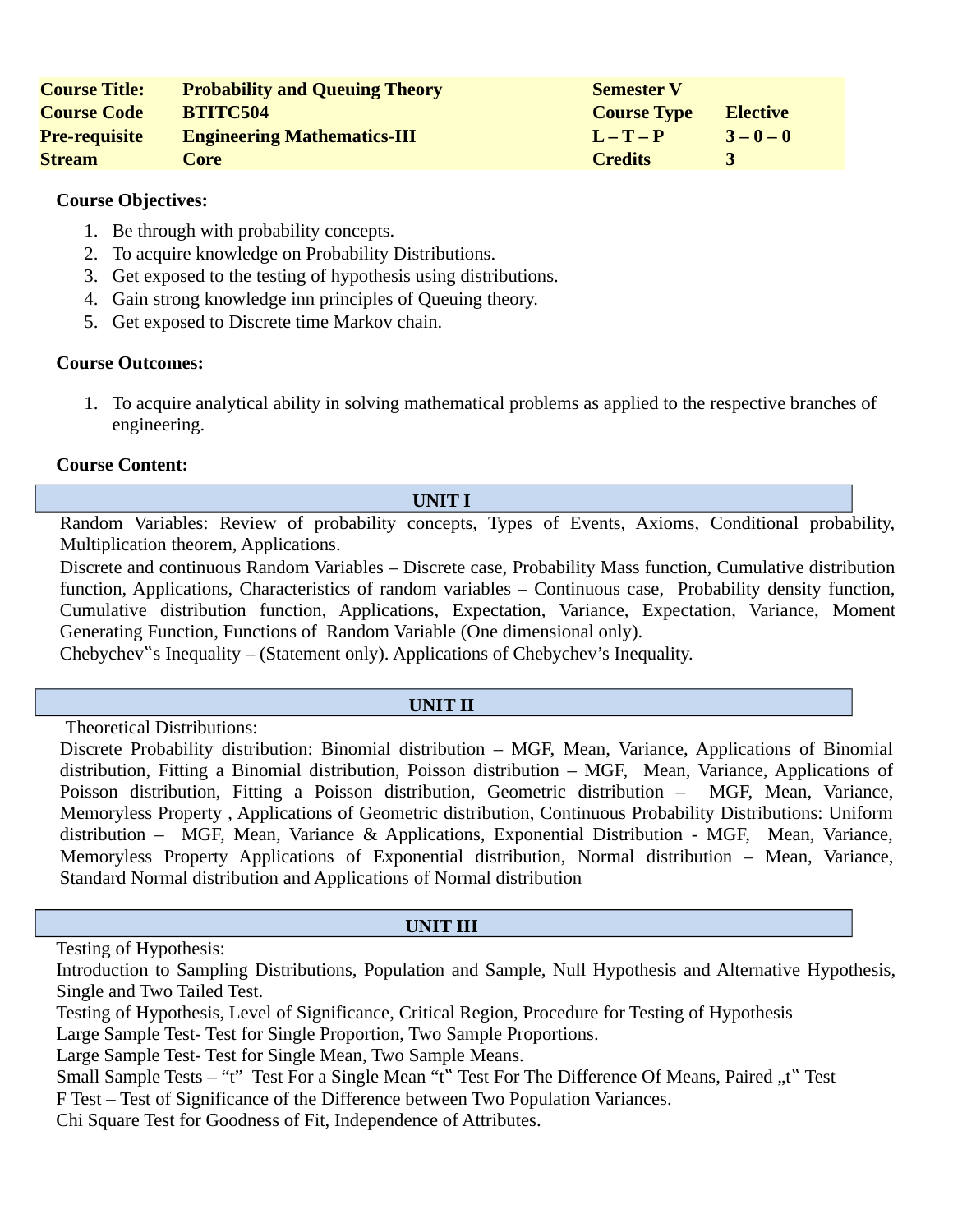# **UNIT IV**

Queuing Theory: Introduction to Markovian queuing models.

Single Server Model with Infinite system capacity, Characteristics of the Model (M/M/1): (∞/FIFO) Problems on Model (M/M/1): (∞/FIFO), Problems on Model (M/M/1): (∞/FIFO), Single Server Model with Finite System Capacity, Characteristics of the Model (M/M/1): (K/FIFO), Problems on Model (M/M/1): (K/FIFO).

#### **UNIT V**

#### Markov Chains:

Introduction to Stochastic process, Markov process, Markov chain one step & n-step Transition Probability, TPM and Applications, Chapman Kolmogorov theorem (Statement only), Applications on Chapman Kolmogorov theorem.

#### **UNIT VI**

MARKOV CHAINS: Transition probability- Applications, Classification of states of a Markov chain, Classification of states of a Markov chain – Applications.

#### **Text Books:**

1. Veerarajan T., *"Probability, Statistics and Random Processes"*, Tata McGraw Hill, 1st Reprint 2004.

2. S.C. Gupta and V.K. Kapoor, *"Fundamentals of Mathematical Statistics"*, Sultan Chand & Sons,  $9<sup>th</sup>$  extensively revised Eition, 1999

#### **Reference Books:**

 1. Trivedi K S, *" Probability and Statistics with reliability, Queueing and Computer Science Applications*", Prentice Hall of India, New Delhi, 1984

2. Gross.D, Harris.C.M. , *"Fundamentals of Queuing Theory"*, John Wiley and Sons, 1985.

3. Allen.A.O., *"Probability Statistics and Queuing Theory"*, Academic Press, 1981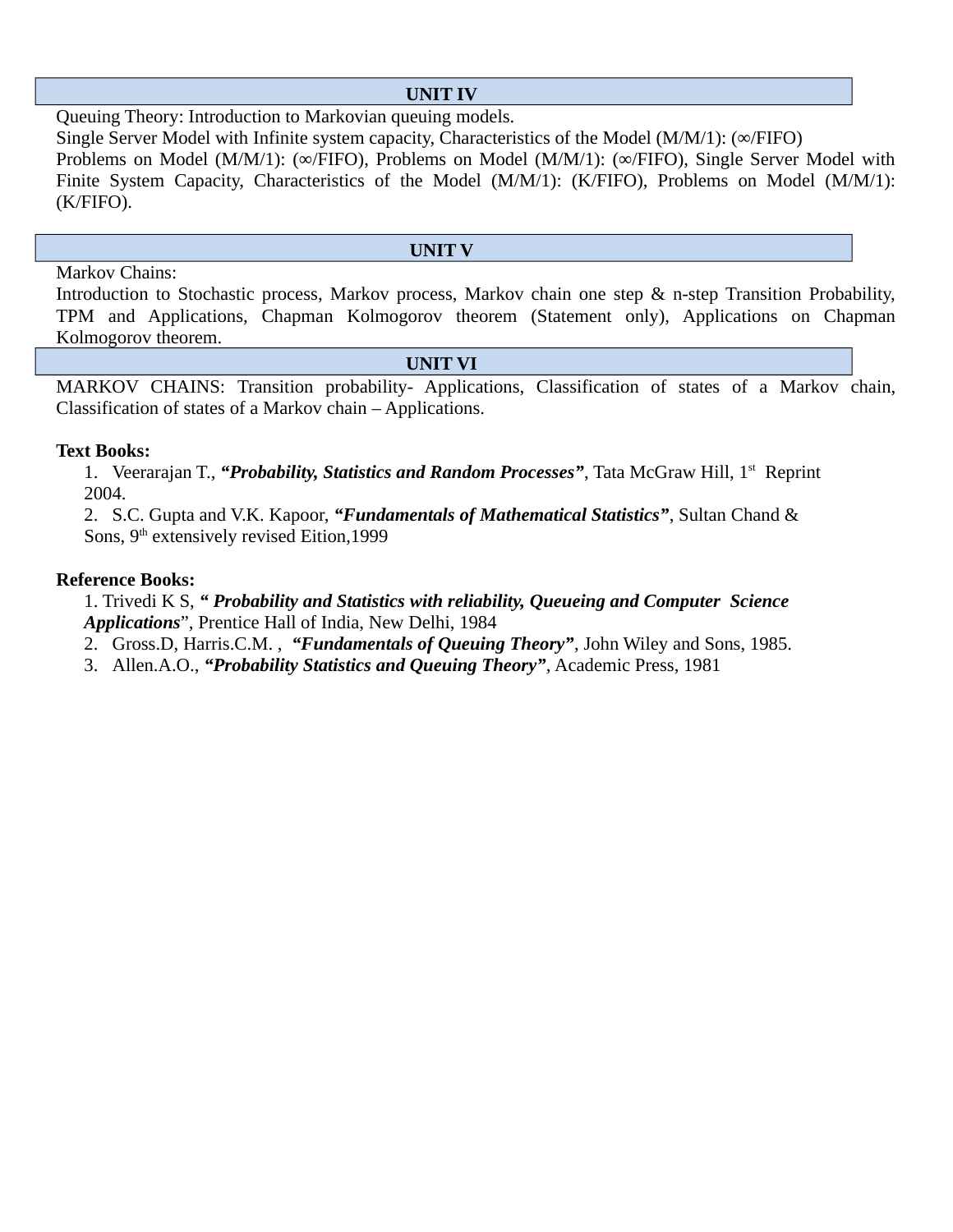| <b>Course Title:</b> | <b>Graph Theory</b>                         | <b>Semester V</b>  |                 |
|----------------------|---------------------------------------------|--------------------|-----------------|
| <b>Course Code</b>   | <b>BTITOE505A</b>                           | <b>Course Type</b> | <b>Elective</b> |
| <b>Pre-requisite</b> | <b>Discrete Structures and Applications</b> | $L-T-P$            | $3 - 0 - 0$     |
| <b>Stream</b>        | <b>Departmental Elective</b>                | <b>Credits</b>     | ર               |

#### **Course Content:**

Basics – Graphs, degree sequences, distance in graphs, complete, regular and bipartite graphs, basic properties.

#### **UNIT II**

Structure and Symmetry – Cut vertices, bridges and blocks, automorphism groups, reconstruction problem.

#### **UNIT III**

Trees and connectivity – Properties of trees, Arboricity, vertex and edge connectivity, Mengers theorem

# **UNIT IV**

Eulerian and Hamiltonian graphs – Characterization of Eulerian graphs -Sufficient conditions for Hamiltonian graphs.

# **UNIT V**

Colouring and planar graphs – vertex and edge colouring, perfect graphs, planar graphs, Euler's theorem, Kuratowski's theorem, Colouring of planar graphs, Crossing number and thickness.

#### **UNIT VI**

Matching, factors, decomposition and domination. Extremal Graph theory – Turan's theorem, Ramsay's theorem, Szemeredi's 97 regularity lemma, applications.

#### **Text Books:**

- 1. J. A. Bondy, U. S. R. Murthy, *"Graph Theory"*, Springer Verlag, 2008.
- 2. D. B. West, *"Introduction to Graph Theory"*, PHI, 2004.

# **Reference Books:**

1. R. Diestel , *"Graph Theory"*, Springer Verlag (Free Download available), 2003.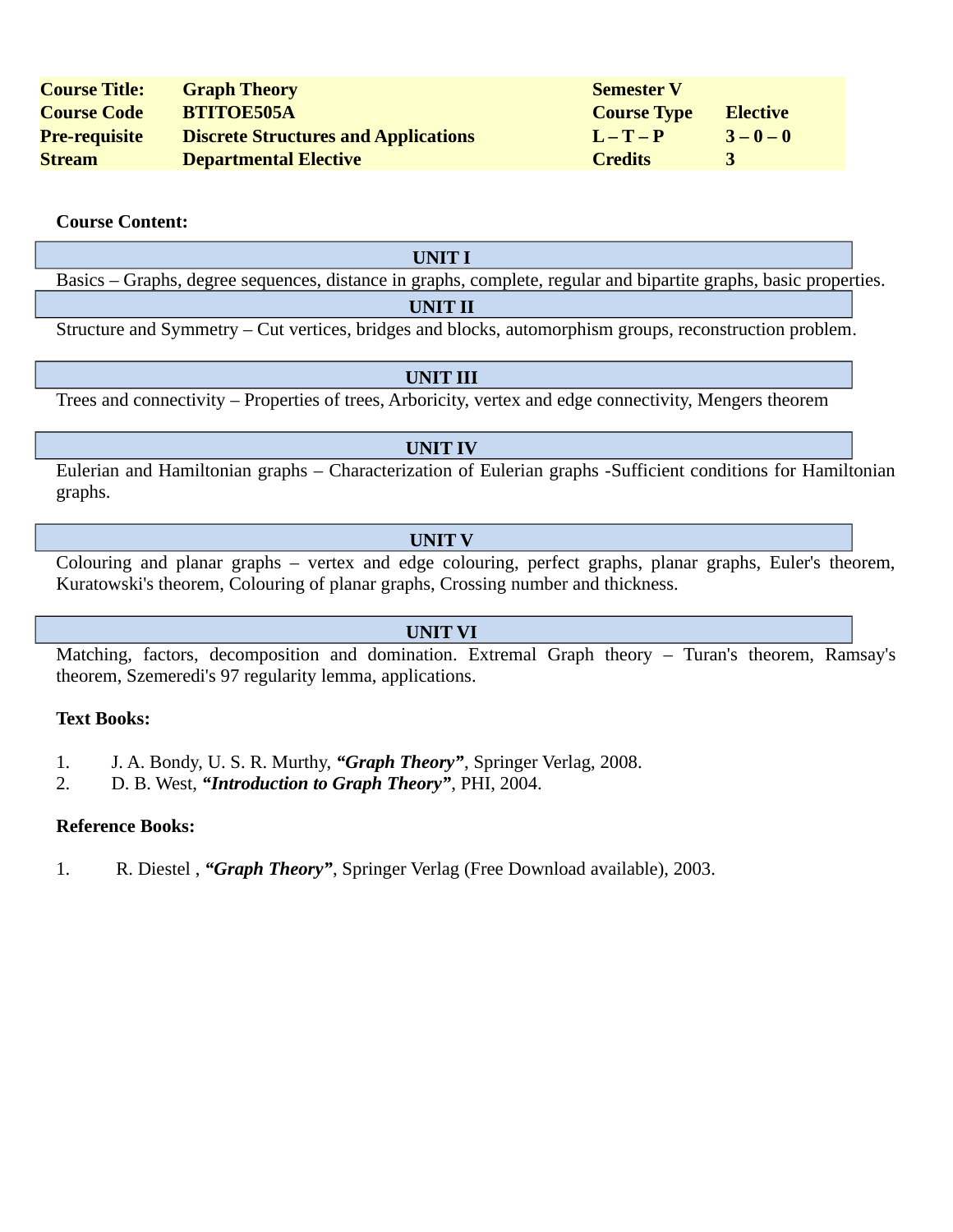| <b>Course Title:</b> | <b>Human Computer Interaction</b> | <b>Semester V</b>  |                 |
|----------------------|-----------------------------------|--------------------|-----------------|
| <b>Course Code</b>   | <b>BTITOE505B</b>                 | <b>Course Type</b> | <b>Elective</b> |
| <b>Pre-requisite</b> | Nil                               | $I - T - P$        | $3 - 0 - 0$     |
| <b>Stream</b>        | <b>Open Elective</b>              | <b>Credits</b>     |                 |

#### **Course Content:**

#### **UNIT I**

Introduction: The human, The computer, The interaction, Paradigms, Usability of Interactive Systems, Guidelines, Principles, and Theories.

#### **UNIT II**

Design Process- Interaction design basics, HCI in the software process, Design rules, Implementation support, Evaluation techniques, Universal design, User support.

#### **UNIT III**

Models and Theories, Cognitive models, Socio-organizational issues and stakeholder requirements, Communication and collaboration models, Task analysis, Dialogue notations and design, Models of the system, Modeling rich interaction.

#### **UNIT IV**

Interaction Styles- Direct Manipulation and Virtual Environments, Menu Selection, Form Filling and Dialog Boxes, Command and Natural Languages, Interaction Devices, Collaboration and Social Media Participation.

#### **UNIT V**

Design Issues- Quality of Service, Balancing Function and Fashion, User Documentation and Online Help, Information Search, Information Visualization.

#### **UNIT VI**

Outside the Box- Group ware, Ubiquitous computing and augmented realities, Hypertext, multimedia, and the World Wide Web.

#### **Text Books:**

- 1. Alan Dix, Janet Finlay, *"Human Computer Interaction"*, Pearson Education, 2004.
- 2. Ben Shneiderman, *"Designing the User Interface Strategies for Effective Human Computer Interaction"*, Pearson Education, 2010.

- 1*.* M. B. Rosson, J. M. Carroll *"Usability Engineering: Scenario-Based Development of Human-Computer Interaction"*, Elsevier, 2002.
- 2. Alan Cooper*, "The Essentials of Interaction Design",* Wiley Publishing, 2007.
- 3*.* Nielsen, J. Morgan Kaufmann, San Francisco, **"***Usability Engineering",* 1993.
- 4. Heim, S., **"***The Resonant Interface: HCI Foundations for Interaction Design"*, Addison-Wesley, 2007.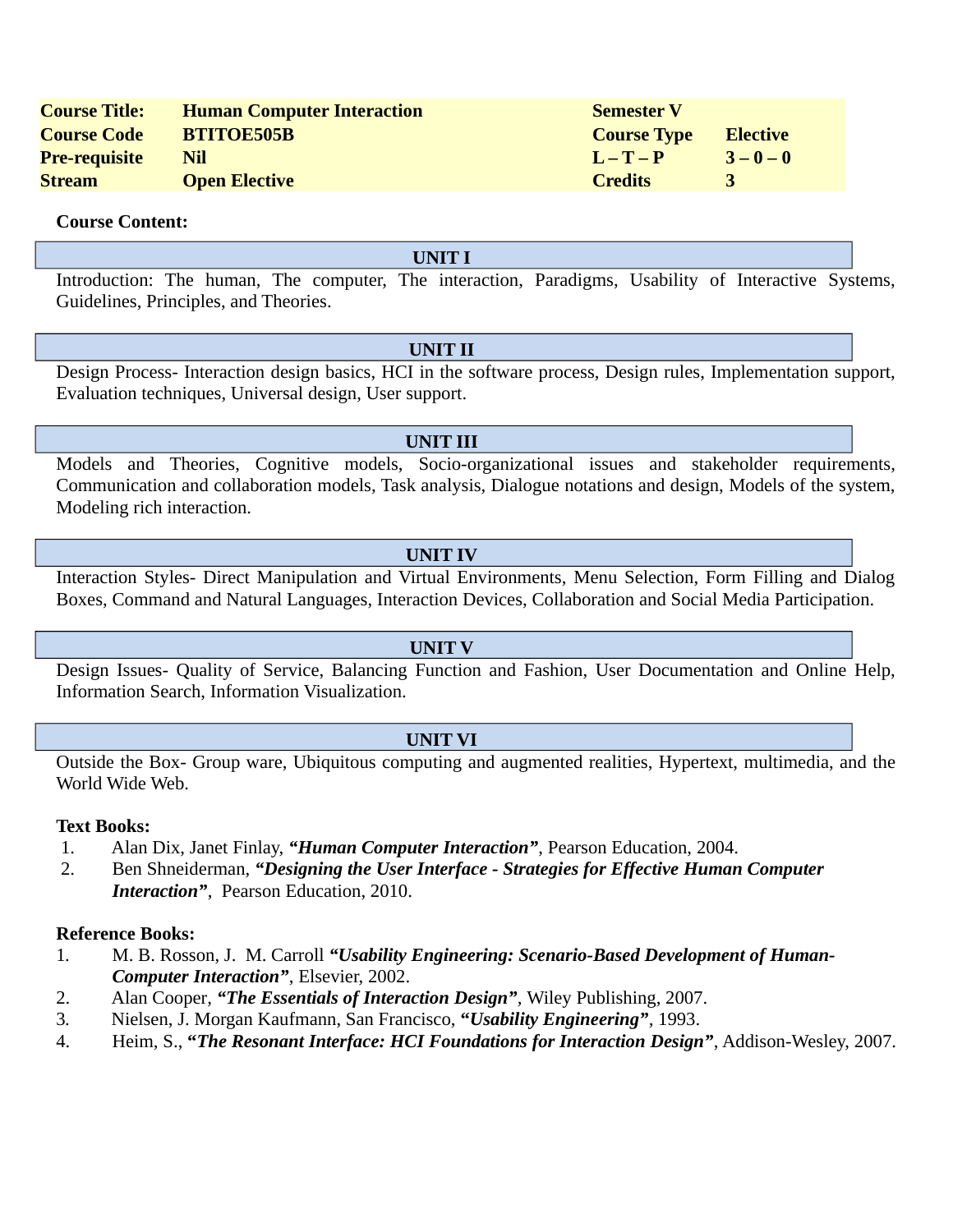| <b>Course Title:</b> | <b>Game Theory</b>   | <b>Semester V</b>  |                 |
|----------------------|----------------------|--------------------|-----------------|
| <b>Course Code</b>   | <b>BTITOE505C</b>    | <b>Course Type</b> | <b>Elective</b> |
| <b>Pre-requisite</b> | Nil                  | $L - T - P$        | $3 - 0 - 0$     |
| <b>Stream</b>        | <b>Open Elective</b> | <b>Credits</b>     |                 |

1. The course is intended for students and teachers of institutions which offer undergraduate engineering programmes

2. The aim of the course is to provide an introduction to the study of game theory which has found wide applications in economics, political science, sociology, engineering apart from disciplines like mathematics and biology

3. The course would introduce to the fundamental tools of game theory, a few equilibrium concepts, apart from numerous exercises and applications

4. Knowledge of game theory would help students to understand and analyse real life situations such as market behaviour or voting in elections, apart from equipping them with analytical concepts which might be useful should they decide to pursue social sciences, engineering, sciences or managerial higher studies

5. This is an interdisciplinary course, hence not only social sciences but science and engineering departments of different universities can benefit from it

6. The six modules of the course are as follows,

a. Introduction to Game Theory

b. Strategic Games and Nash Equilibrium

c. Illustrations of Nash Equilibrium

- d. Mixed Strategy Nash Equilibrium
- e. Extensive Games and Nash Equilibrium
- f. Illustrations of Extensive Games and Nash Equilibrium

#### **Course Content:**

#### **UNIT I**

#### **Introduction to Game Theory**

Concept of game theory, Theory of rational choice, Interacting decision makers

#### **Strategic Games and Nash Equilibrium**

Strategic games: examples, Nash equilibrium: concept and examples, Best response functions, Dominated Actions, Symmetric games and symmetric equilibrium.

#### **Illustrations of Nash Equilibrium**

Cournot's model of duopoly market, Bertrand's model of duopoly market, Electoral Competition, War of Attrition, Auctions, Accident Laws.

#### **Mixed Strategy Nash Equilibrium**

Introduction, Strategic games with randomisation, Mixed strategy Nash equilibrium: concept and examples, Dominated Actions, Formation of Players' beliefs.

# **UNIT II**

# **UNIT III**

**UNIT IV**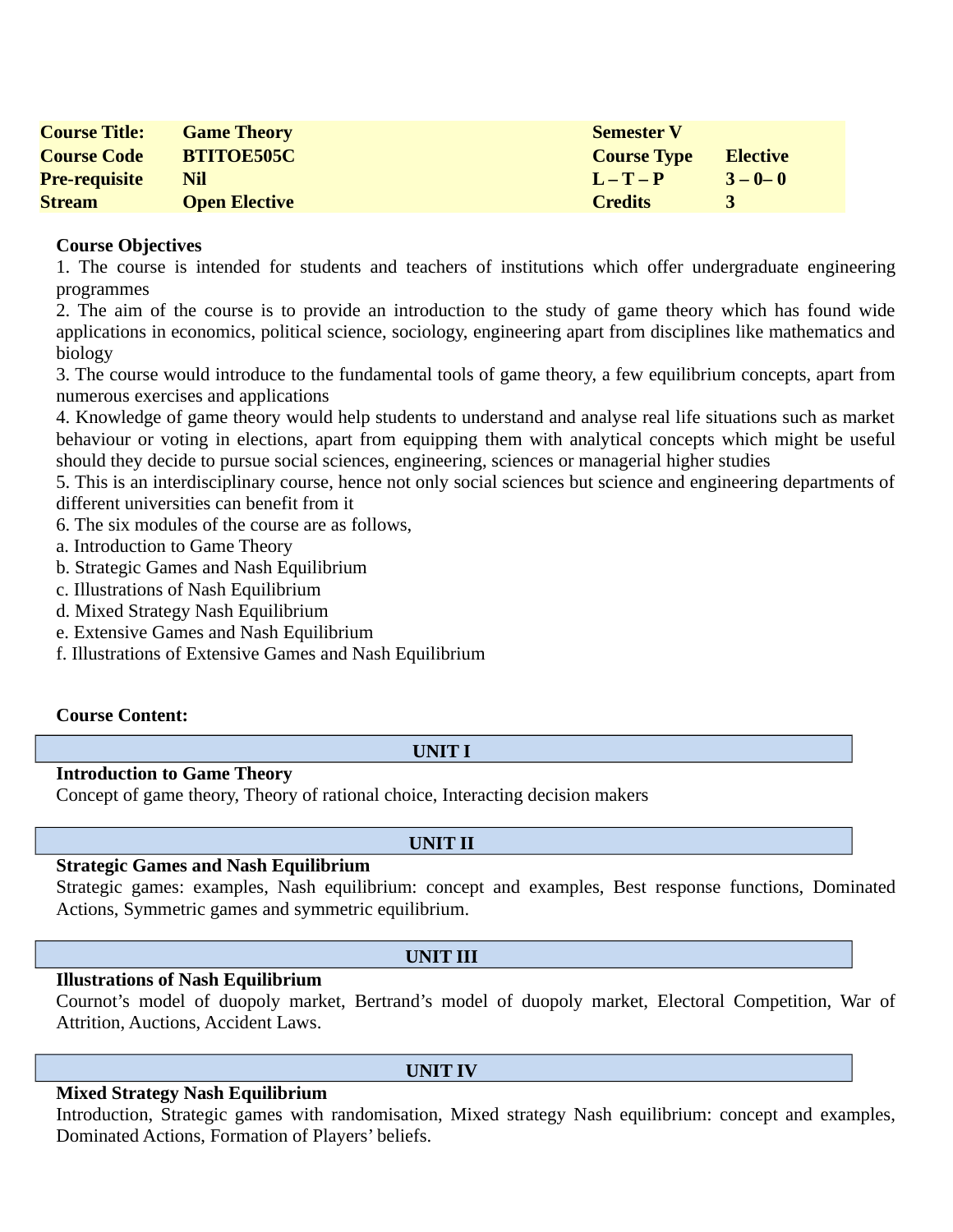#### **UNIT V**

# **Extensive Games and Nash Equilibrium**

Introduction to extensive games, Strategies and outcomes, Nash equilibrium, Subgame perfect Nash equilibrium, Backward induction

#### **UNIT VI**

**Illustrations of Extensive Games and Nash Equilibrium:**

Stackelberg model of duopoly markets, Ultimatum game

# **References:**

1. Osborne, M.J. , "*An Introduction to Game Theory*", Oxford University Press, 2004

2. Mas-Colell, A., M.D. Whinston and J.R. Green, "*Microeconomic Theory*", Oxford University Press, 1995

3. Gibbons, R., "*A Primer in Game Theory*", Pearson Education, 1992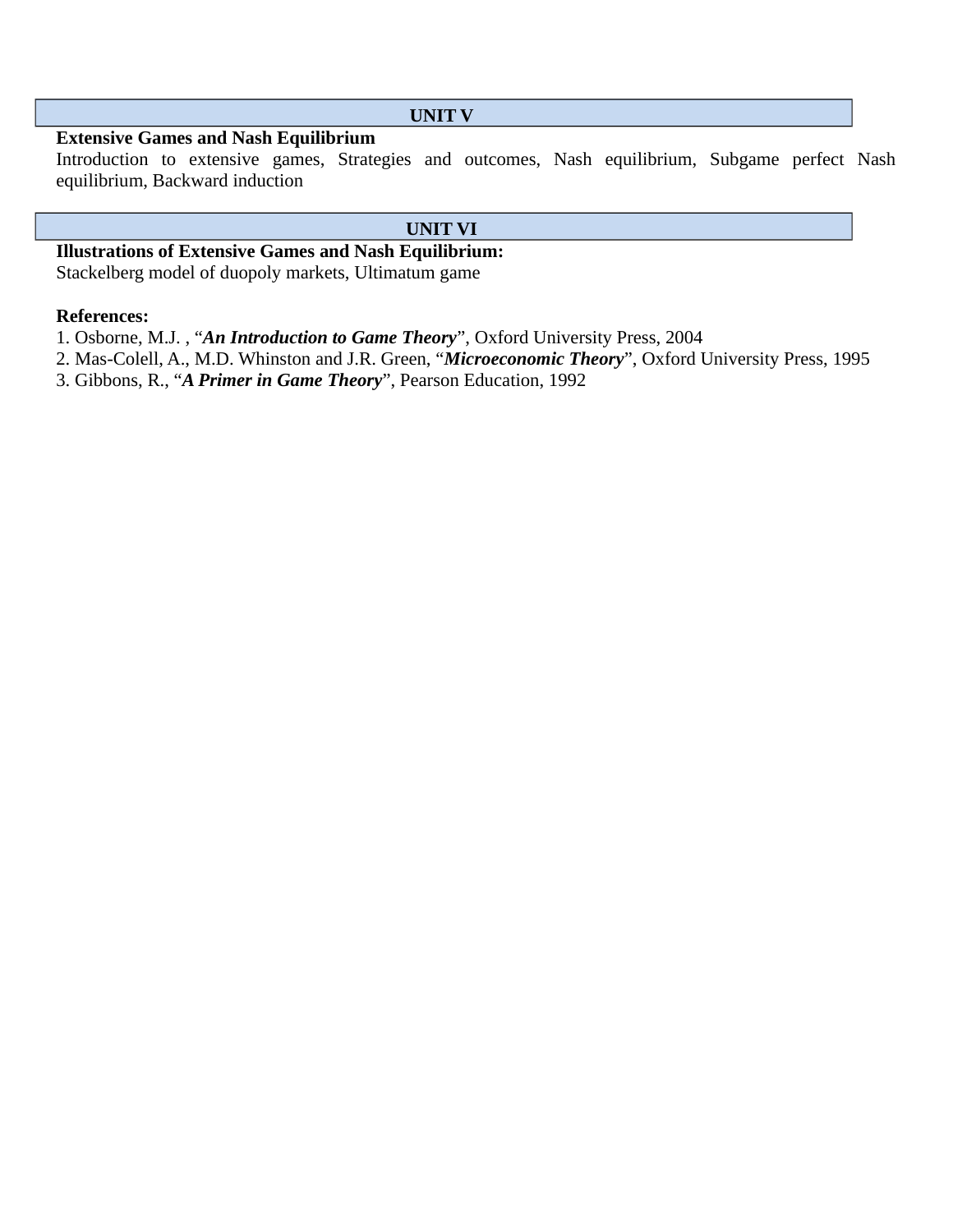| <b>Course Title:</b> | <b>Embedded Systems</b>                     | <b>Semester V</b>  |                 |
|----------------------|---------------------------------------------|--------------------|-----------------|
| <b>Course Code</b>   | <b>BTITPE506A</b>                           | <b>Course Type</b> | <b>Elective</b> |
| <b>Pre-requisite</b> | <b>Microprocessor &amp; Microcontroller</b> | $L - T - P$        | $3 - 0 - 0$     |
| <b>Stream</b>        | <b>Software Application and Development</b> | <b>Credits</b>     |                 |

- 1**.** To understand the fundamental concepts in Embedded Systems.
- 2. To learn Real Time Operating Systems.
- 3. To get acquainted with hardware & interfaces.
- 4. To know Embedded System Design Techniques.

# **Course Outcomes:**

After learning the course the students should be able:

- 1. To demonstrate & explain embedded systems hardware & software components.
- 2. To define embedded systems using real time operating system  $-\frac{V}{XW}$ orks/ $\mu$ COS II RTOS.
- 3. To design & develop embedded applications using C language.
- 4. To apply design techniques in real-life application.

#### **Course Content:**

# **UNIT I**

Introduction: Introduction to embedded systems overview, design challenges, common design metrics, processor technology, IC technology, Design technology. Design productivity gap.

#### **UNIT II**

ARM Architecture: ARM 7 processor fundamentals, memory management, ARM processor family, Instruction set & interfacing. Introduction to ASIPS, Microcontrollers and DSP

#### **UNIT III**

Devices and Interfacing: Processor interfacing, Arbitration, Multilevel bus architecture. Basic protocol concepts: serial protocols, I2C,CAN, Firewire and USB, Parallel protocols, PCI bus, ARM bus, Wireless protocols: IrDA, Bluetooth, IEEE 802.11, Device Driver programming.

#### **UNIT IV**

Programming concepts: State m/c & concurrent process model, FSM m/c, FSMD, PSM model & concurrent process model, Scheduling process, Data flow model, Embedding programming in C++, JAVA and program modeling concepts.,

#### **UNIT V**

Real Time OS: OS services, Process management, Memory management device, File &IO subsystem management, Interrupt routines in RTOS, RTOS task scheduling models, Securities issues, RTOS mCOS-II & RTOS VxWorks.

#### **UNIT VI**

Design Examples and Case Studies: Personal Digital Assistants, Digital thermometer, Case Studies of digital camera, Smart card, Case study of coding for sending application layer byte stream on TCP/IP network using RTOS VxWorks.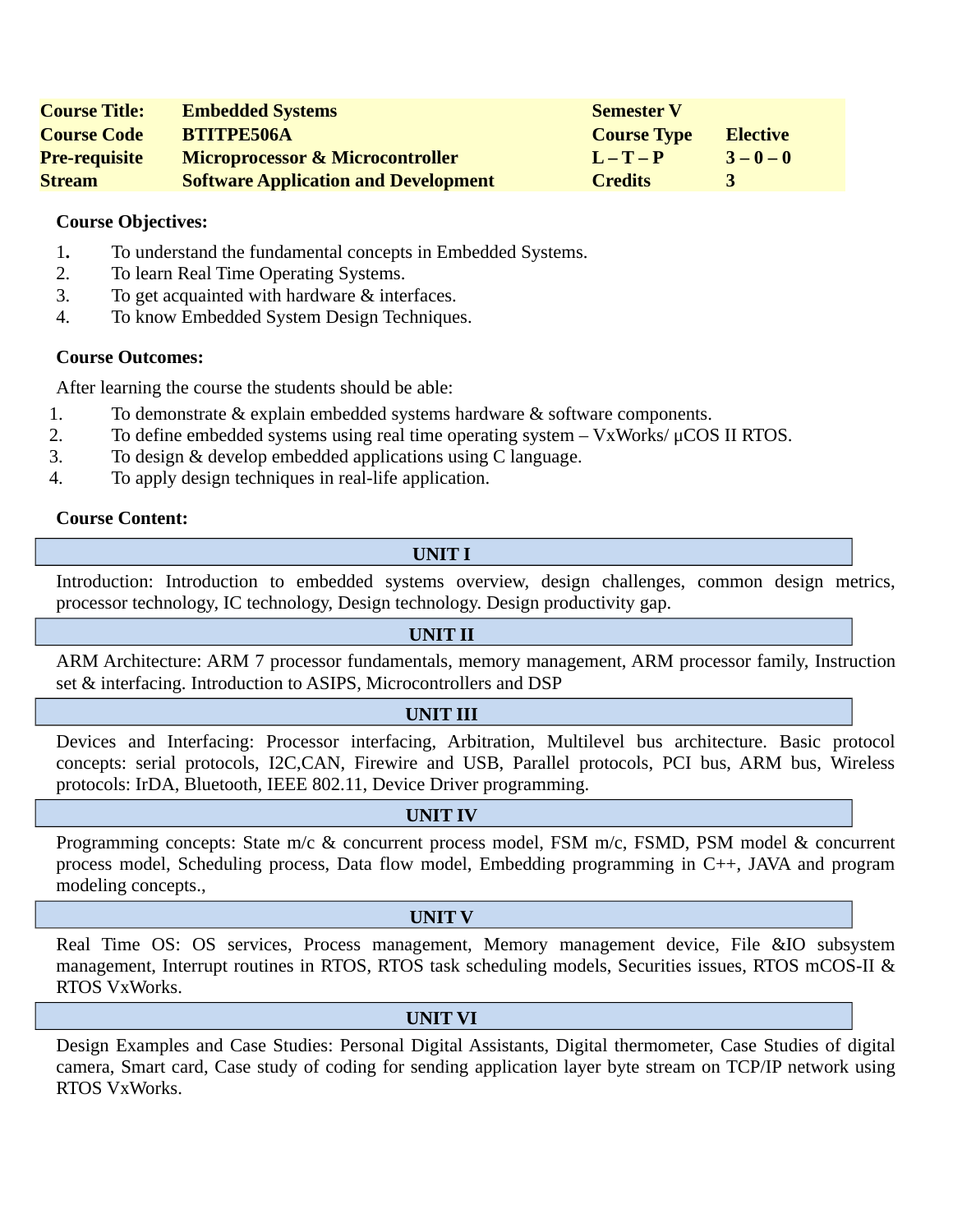# **Text Books**

- 1. Frank Vahid/ Tony Givargis, *"Embedded Systems Design"*, Wiley, 2002.
- 2. Raj Kamal, *"Embedded Systems Architecture, and Programming"*, TMH Publication, 3rd Edition, 2015.
- 3. Andrew N. Sloss, *"ARM System Developers Guide"*, ELSEVER Publication.

- 1. Wayne Wolf, *"Computer as Components Principles of Embedded Computing System Design"*, Gulf Professional Publishing, 2nd Edition, 2008.
- 2. David E Simon, *"An Embedded Software Primer"*, Addison Wesley Publication, 2004.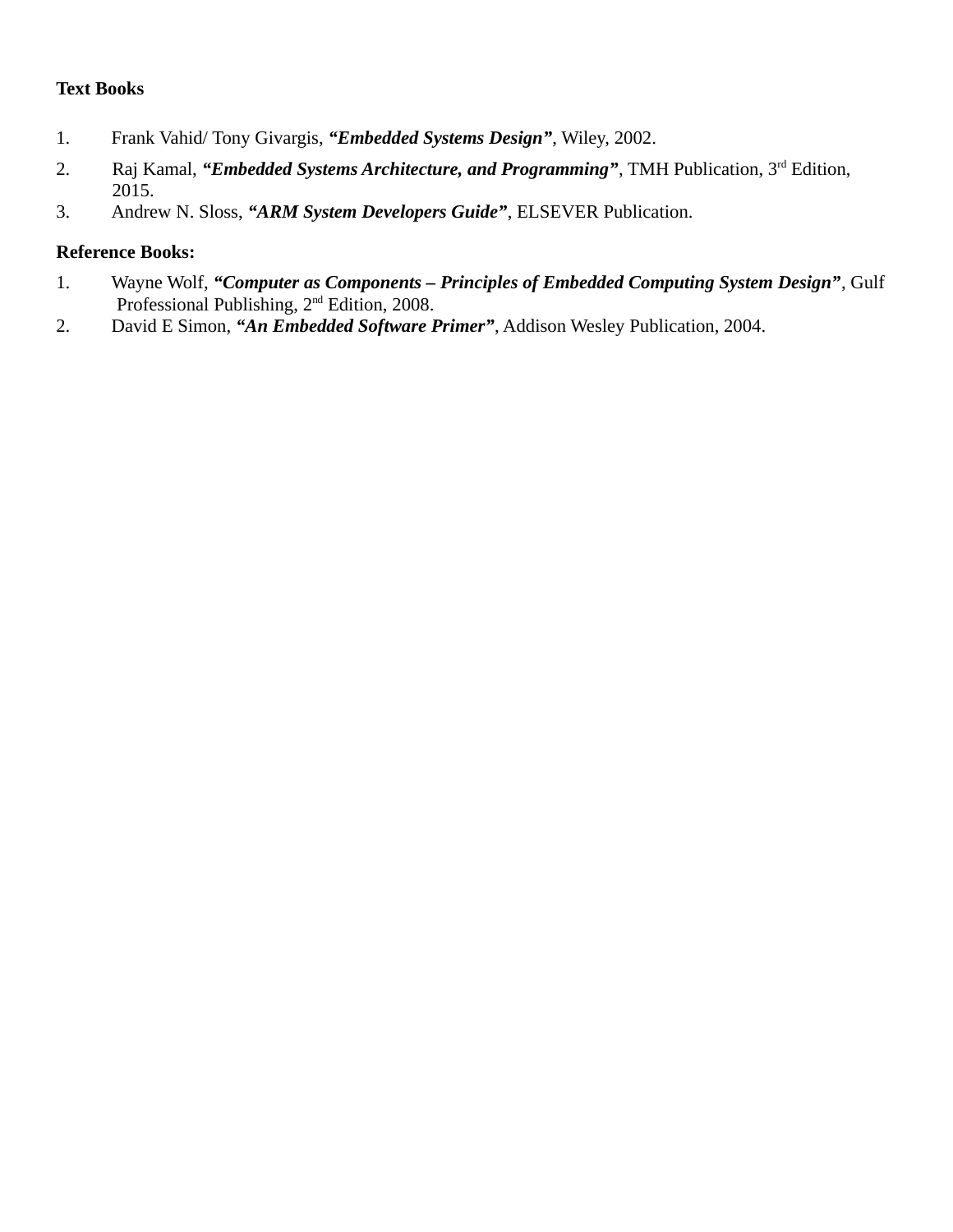| <b>Course Title:</b> | <b>IT Service Management</b>                    | <b>Semester V</b>  |             |
|----------------------|-------------------------------------------------|--------------------|-------------|
| <b>Course Code</b>   | <b>BTITPE506B</b>                               | <b>Course Type</b> | Elective    |
| <b>Pre-requisite</b> | Nil                                             | $L - T - P$        | $3 - 0 - 0$ |
| <b>Stream</b>        | <b>Infrastructure &amp; Security Management</b> | <b>Credits</b>     |             |

- **1.** To introduce practical implementation of Information Technology Service Management (ITSM).
- **2.** To understand how an integrated ITSM framework can be utilized to achieve IT business integration, cost reductions and increased productivity.
- **3.** To learn the best practices of ITSM methodology.

#### **Course Outcomes:**

After learning the course the students should be able:

- 1. To identify IT services as a means to provide functionality and value to customers.
- 2. To describe the needs and targets of the different stakeholders (service providers, customers, suppliers/partners) in the services value chain.
- 3. To demonstrate the value of a service management framework.
- 4. To explain the service management processes for given customers.
- 5. To select the appropriate tools to support a given designed service management solution.

#### **Course Content:**

**UNIT I**

IT Infrastructure: Introduction, Challenges in IT Infrastructure Management, Design Issues of IT Organizations and IT Infrastructure, IT System Management Process, IT Service Management Process, Information System Design Process.

#### **UNIT II**

Service Delivery Process: Service Level Management, Financial Management, IT Service Continuity Management, Capacity Management & Availability Management.

#### **UNIT III**

Service Support Process: Configuration Management, Incident Management, Problem Management, Change Management & Release Management.

#### **UNIT IV**

Storage Management: Storage, Backup, Archive and Retrieve, Disaster Recovery, Space Management, Database and Application Protection and Data Retention.

#### **UNIT V**

Security Management: Computer Security, Internet Security, Physical Security, Identity Management, Access Control System and Intrusion Detection.

#### **UNIT VI**

Case Studies on how IT Service Management and ITIL processes make IT efficient and save cost for organizations.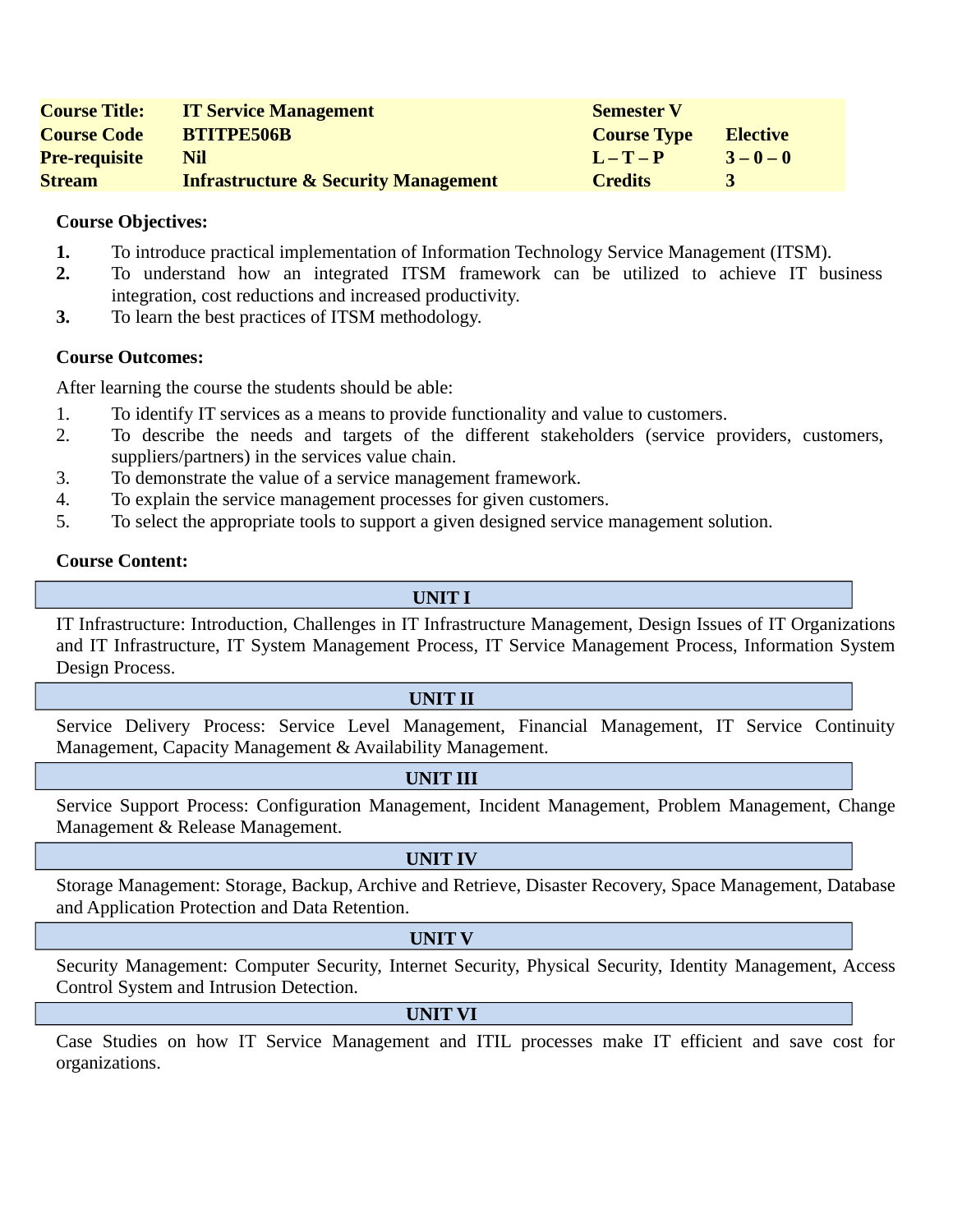# **Text Books**

1**.** Phalguni Gupta, Surya Prakash & Umarani Jayaraman, *"IT Infrastructure & Its Management"*, Tata McGraw-Hill Education.

- 1. W. Ronald Hudson, Ralph C. G. Haas, Waheed Uddin, *"Infrastructure Management: Integrating Design, Construction, Maintenance, Rehabilitation, and Renovation"*, McGraw-Hill, 1997.
- 2. Anita Sengar, *"IT Infrastructure Management"*, S.K. Kataria and Sons, 2nd Edition, 2009.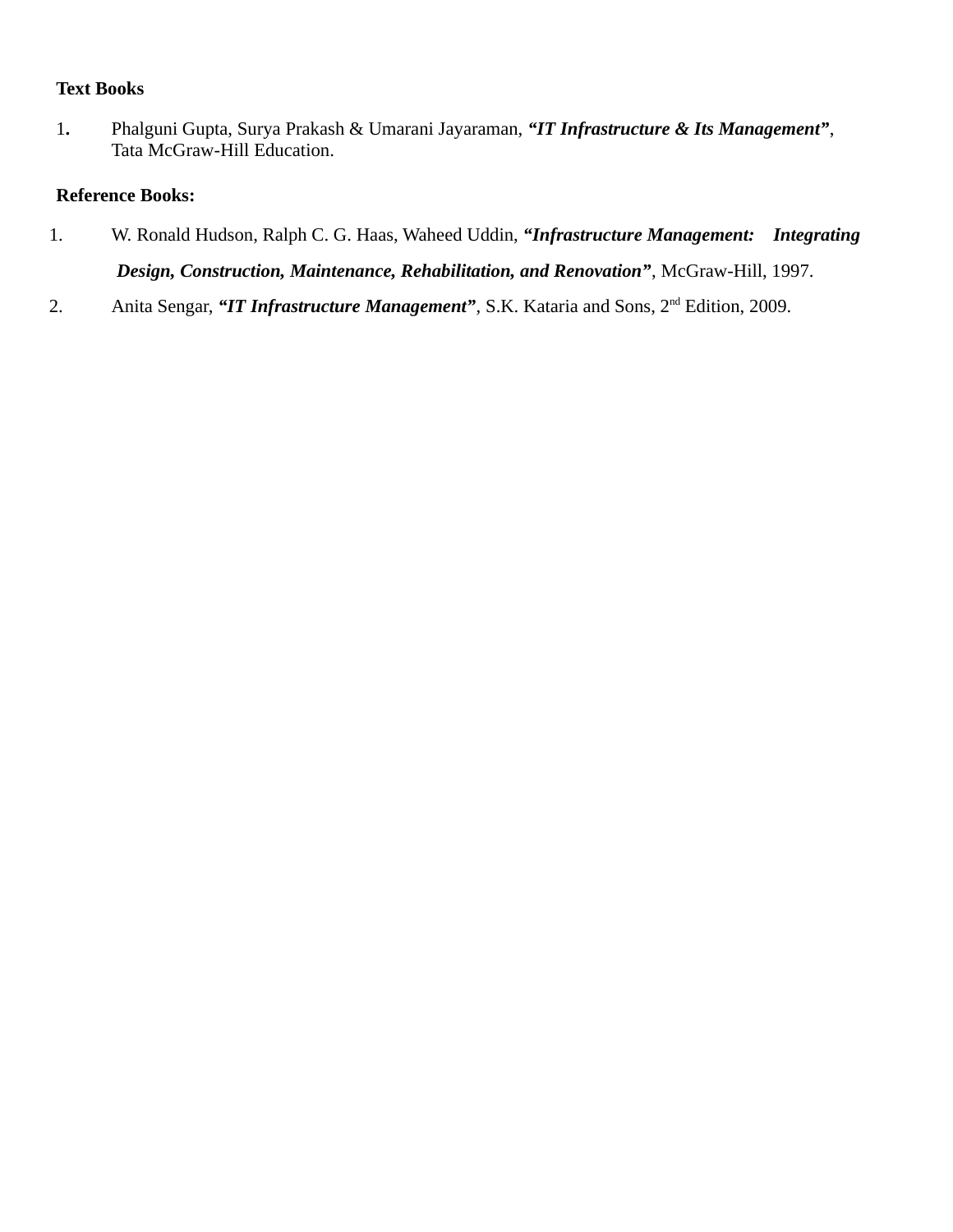| <b>Course Title:</b> | <b>Information Storage Management</b>               | <b>Semester V</b>  |                 |
|----------------------|-----------------------------------------------------|--------------------|-----------------|
| <b>Course Code</b>   | <b>BTITPE506C</b>                                   | <b>Course Type</b> | <b>Elective</b> |
| <b>Pre-requisite</b> | <b>Computer Architecture &amp; Organization</b>     | $L-T-P$            | $3 - 0 - 0$     |
| <b>Stream</b>        | <b>Information Management &amp; Quality Control</b> | <b>Credits</b>     |                 |

- 1. To evaluate storage architecture; understand logical and physical components of storage Infrastructure including storage subsystems.
- 2. To describe storage networking technologies such as FC-SAN, NAS, IP-SAN and data archival solution  $-CAS$ .
- 3. To identify different storage virtualization technologies and their benefits.
- 4. To understand and articulate business continuity solutions including, backup and recovery technologies, and local and remote replication solutions.
- 5. To define information security, and storage security domains and Identify parameters of managing and monitoring storage infrastructure and describe common storage management activities and solutions.

# **Course Outcomes:**

After learning the course the students should be able:

- 1. To describe and apply storage technologies.
- 2. To identify leading storage technologies that provides cost-effective IT solutions for medium to large scale businesses and data centers.
- 3. To describe important storage technologies' features such as availability, replication, scalability and performance.
- 4. To design, analyze and manage clusters of resources.

# **Course Content:**

#### **UNIT I**

Introduction to Information Storage Management - Intelligent Storage System (ISS) and its components Implementation of ISS as high-end and midrange storage-arrays, Direct Attached -Storage - Introduction to SCSI.

#### **UNIT II**

Introduction to parallel SCSI, SCSI Command Model – Storage Area Networks - Fiber Channel Connectivity, Login types, Topologies.

#### **UNIT III**

Storage networking technologies: Network-Attached Storage- General purpose servers vs. NAS Devices - Benefits of NAS, NAS File I/O – NAS Components, Implementation, File Sharing protocols, I/O operations – IPSAN-ISCSI, Components of ISCSI- Content-Addressed Storage.

#### **UNIT IV**

STORAGE VIRTUALIZATION: Fixed Content and Archives, Types, Features, Benefits, CAS Architecture, object storage and Retrieval, examples - Storage Virtualization-forms of virtualization, SNIA Taxonomy – Storage virtualization configurations, challenges, Types of storage virtualization - Business Continuity-Overview of emerging technologies such as Cloud storage, Virtual provisioning, Unified Storage, FCOE, FAST.

#### **UNIT V**

BUSINESS CONTINUITY AND RECOVERY: Information Availability, BC Terminology, Life cycle, Failure analysis - Backup and Recovery- Backup purpose, considerations, Backup Granularity, Recovery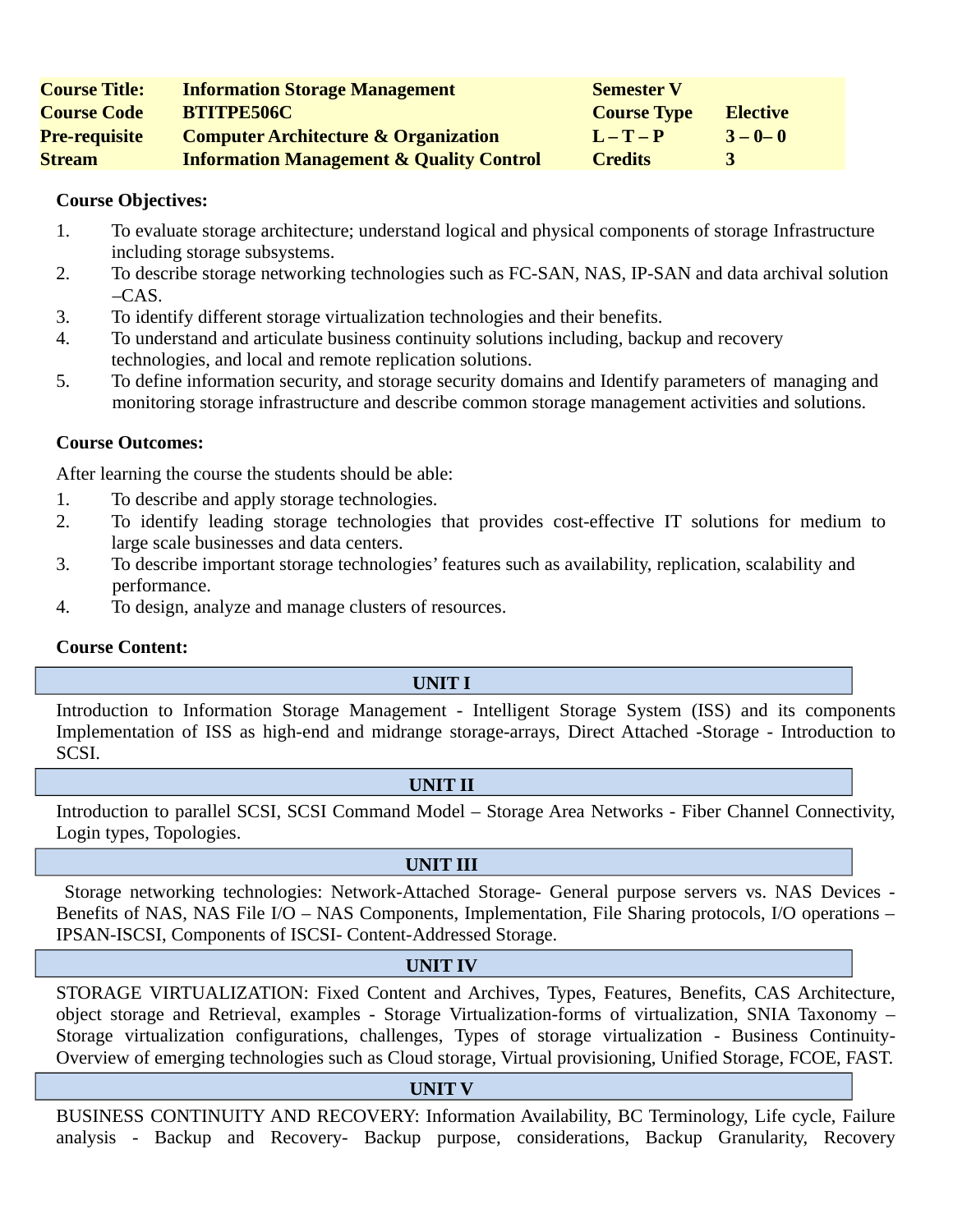considerations- Backup methods, process, backup and restore operations , Overview of emerging technologies duplication, offsite backup.

#### **UNIT VI**

STORAGE SECURITY AND MANAGEMENT: Storage security framework, Securing the Storage infrastructure Risk triad - Managing the storage infrastructure, Monitoring the storage infrastructure, identify key parameters and components to monitor in a storage infrastructure List key management activities and examples Define storage management standards and initiative-Industry trend.

#### **Text Books**

1. EMC Corporation, "*Information Storage and Management*", Wiley India, 1<sup>st</sup> Edition, 2009.

- 1. IBM, "Introduction to Storage Area Networks and System Networking", 5<sup>th</sup> edition, November 2012.
- 2. Robert Spalding, "Storage Networks: The Complete Reference", Tata McGraw Hill, Osborne, 6<sup>th</sup> reprint 2003.
- 3. Marc Farley, "**Building Storage Networks"**, Tata McGraw Hill, Osborne, 1<sup>st</sup> Edition, 2001.
- 4. Tom Clark, *"Designing Storage Area Networks -A Practical Reference for Implementing Fiber Channel and IP SANs"*, Tata McGraw Hill 2003, 2<sup>nd</sup> edition.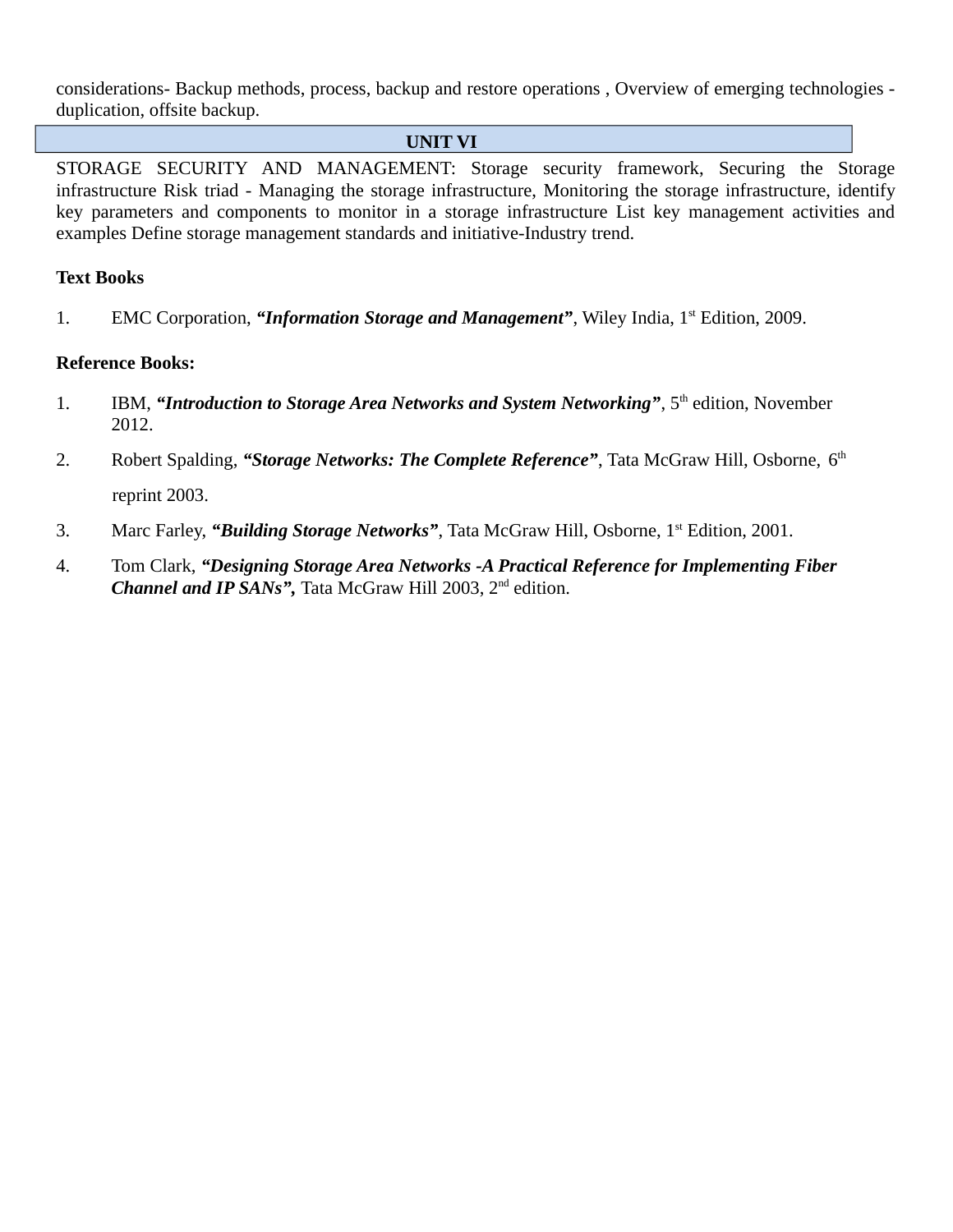| <b>Course Title:</b> | <b>Network Management</b>        | <b>Semester V</b>  |                 |
|----------------------|----------------------------------|--------------------|-----------------|
| <b>Course Code</b>   | <b>BTITPE506D</b>                | <b>Course Type</b> | <b>Elective</b> |
| <b>Pre-requisite</b> | <b>Internetworking Protocols</b> | $L - T - P$        | $3 - 0 - 0$     |
| <b>Stream</b>        | <b>Network</b>                   | <b>Credits</b>     |                 |

- 1**.** To understand the principles of network management, different standards and protocols used in managing complex networks.
- 2. To understand the automation of network management operations and making use of readily available network management systems.

#### **Course Outcomes:**

After learning the course, the students should be able:

- 1. To acquire the knowledge about network management standards (OSI and TCP/IP).
- 2. To acquire the knowledge about various network management tools and the skill to use them in monitoring a network.
- 3. To analyze the challenges faced by Network managers.
- 4. To evaluate various commercial network management systems and open network management systems.
- 5. To analyze and interpret the data provided by an NMS and take suitable actions.

#### **Course Content:**

**UNIT I**

Data communication and network management overview: Analogy of Telephone Network Management, Communications protocols and Standards, Case Histories of Networking and Management, Challenges of Information Technology Managers, Network Management: Goals, Organization, and Functions, Network and System Management, Network Management System Platform, Current Status and future of Network Management.

#### **UNIT II**

SNMPV1 network management, Managed network: Organization and Information Models. Managed network: Case Histories and Examples, The History of SNMP Management, The SNMP Model, The Organization Model, System Overview, The Information Model.

#### **UNIT III**

SNMPV1 Network Management: Communication and Functional Models, The SNMP Communication Model, Functional model. SNMP MANAGEMENT: SNMPv2 Major Changes in SNMPv2, SNMPv2 System architecture, SNMPv2 Structure of Management Information, The SNMPv2 Management Information Base, SNMPv2 Protocol, Compatibility with SNMPv1.

SNMP MANAGEMENT: RMON: What is Remote Monitoring? RMON SMI and MIB, RMON1, RMON2, ATM Remote Monitoring, A Case Study of Internet Traffic Using RMON

#### **UNIT IV**

Telecommunication management network: Why TMN? Operations Systems, TMN Conceptual Model, TMN Standards, TMN Architecture, TMN Management Service Architecture, An Integrated View of TMN, Implementation Issues.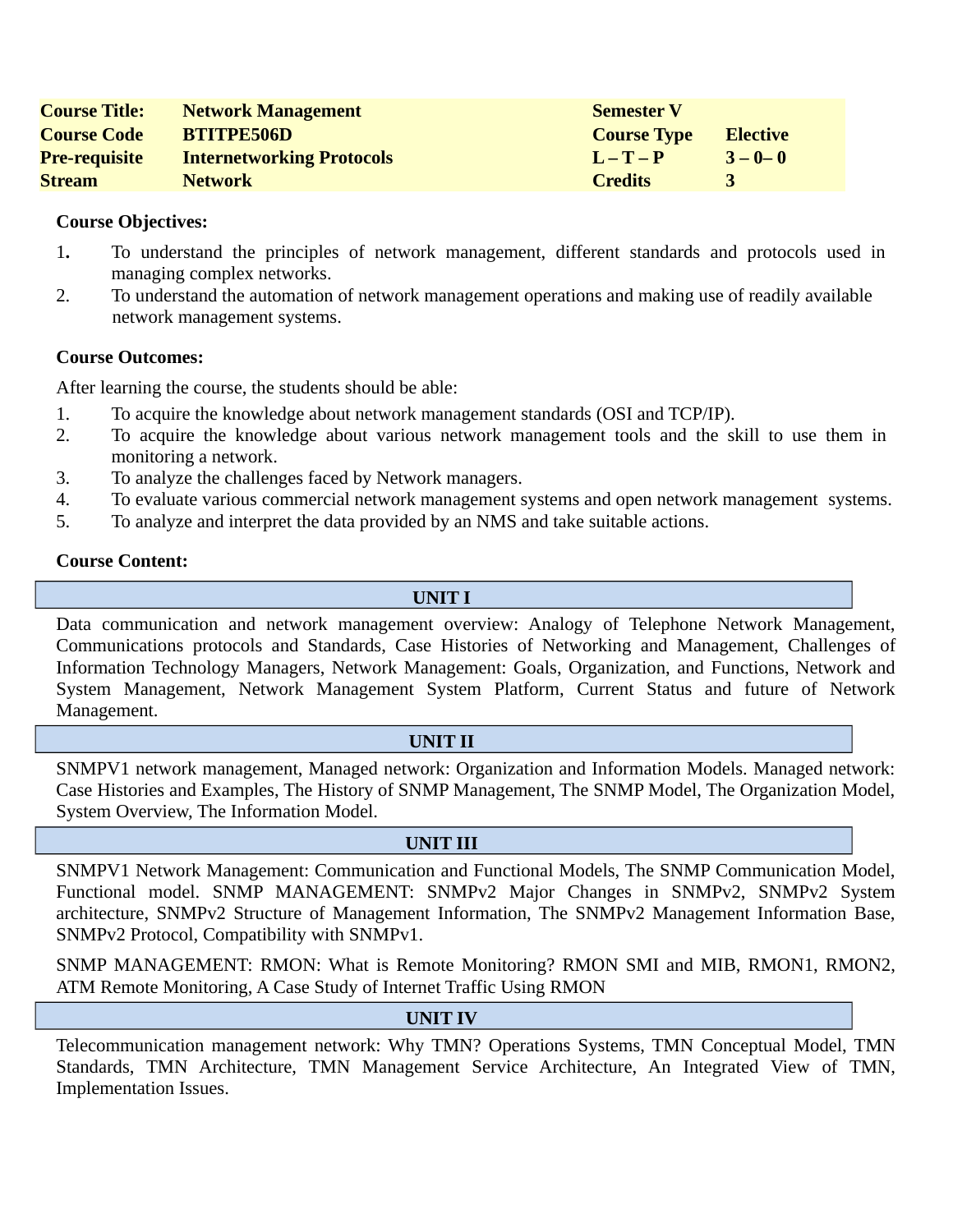### **UNIT V**

Network management tools and systems: Network Management Tools, Network Statistics Measurement Systems, History of Enterprise Management, Network Management systems, Commercial Network Management Systems, System Management and Enterprise Management Solutions.

# **UNIT VI**

Web-Based Management: NMS with Web Interface and Web-Based Management, Web Interface to SNMP Management, Embedded Web-Based Management, Desktop management Interface, Web-Based Enterprise Management, WBEM: Windows Management Instrumentation, Java management Extensions, Management of a Storage Area Network, Future Directions. Case Studies:

#### **Text Books:**

**1.** Mani Subrahmanian, "Network Management Principles and Practice", Pearson Education, 2<sup>nd</sup> Edition, 2010.

- 1. Morris, "*Network management*", Pearson Education, 1<sup>st</sup> Edition, 2008.
- 2. Mark Burges, "*Principles of Network System Administration*", Wiley DreamTech, 1<sup>st</sup> Edition, 2008.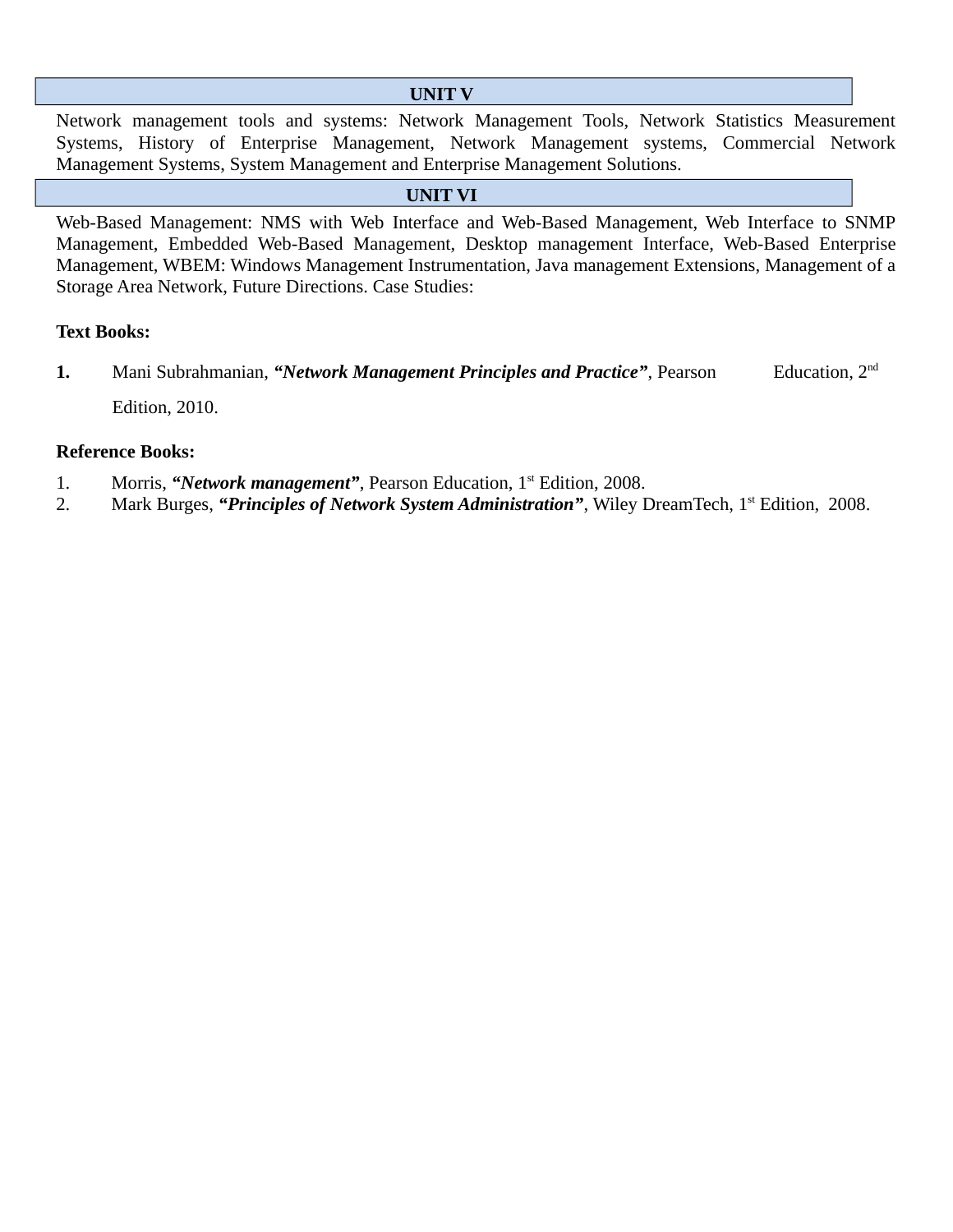| <b>Course Title:</b> | <b>Data Visualisation</b>          | <b>Semester V</b>  |                 |
|----------------------|------------------------------------|--------------------|-----------------|
| <b>Course Code</b>   | <b>BTITPE506E</b>                  | <b>Course Type</b> | <b>Elective</b> |
| <b>Pre-requisite</b> | <b>Database Management Systems</b> | $L-T-P$            | $3 - 0 - 0$     |
| <b>Stream</b>        | <b>Data Science</b>                | <b>Credits</b>     |                 |

- 1. Learn and understand the importance of data visualization.
- 2. Learn what is user experience in data visualization and its importance.
- 3. Learn about basic and advance chart types used in data visualization.
- 4. Learn the psychology of visualization with Gestalt Principles.

#### **Course Outcomes:**

After learning the course, the student will be able to:

1. Get a solid understanding of how people work in data visualization project.

#### **Course Content:**

**UNIT I**

The seven stages of Data Visualization: Why data display requires planning, An example, Iteration and Combination, Principles.

Getting Started with Processing: Sketching with processing, Example and Distributing your work, Examples and references, Functions, Sketching and Scripting

Mapping: Drawing a Map, Locations on map, Data on Map, Using your own data, Next step.

**UNIT II**

Time series:

Milk, Tea, and Coffee (Acquire and parse), Cleaning the table (Filter and Mine), A simple plot (Represent and refine), Labeling the current data set (Refine and Interact), Drawing Axis labels(Refine), Choosing a proper representation (Represent and refine), Using rollovers to Highlights points(Interact), Ways to connect points(refine), Text labels as tabbed panes(Interact), Interpolation between data sets(Interact).

#### **UNIT III**

Connections and Correlations:

Changing data sources, Problem statement, Preprocessing, Using the processed data (Acquire, Parse Filter and Mine), Displaying the results(Represent), Returning to the questions(Refine), Sophisticated sorting: Using salary as a Tiebreaker(Mine), Moving to multiple days(Interact), Smoothing out Interaction(Refine), Deployment Consideration (Acquire, Parse, filter).

#### **UNIT IV**

Scatterplot Maps: ++Preprocessing, Loading the data (Acquire and Parse), Drawing a scatterplot of Zip codes (Mine and represent), Highlighting Points while typing (Refine and Interact), Show the currently selected points(refine), Progressively Dimming and Brightening points(Refine), Zooming in (Interact), Changing How Points are Drawn when Zooming (Refine), Development issues (Acquire and Refine)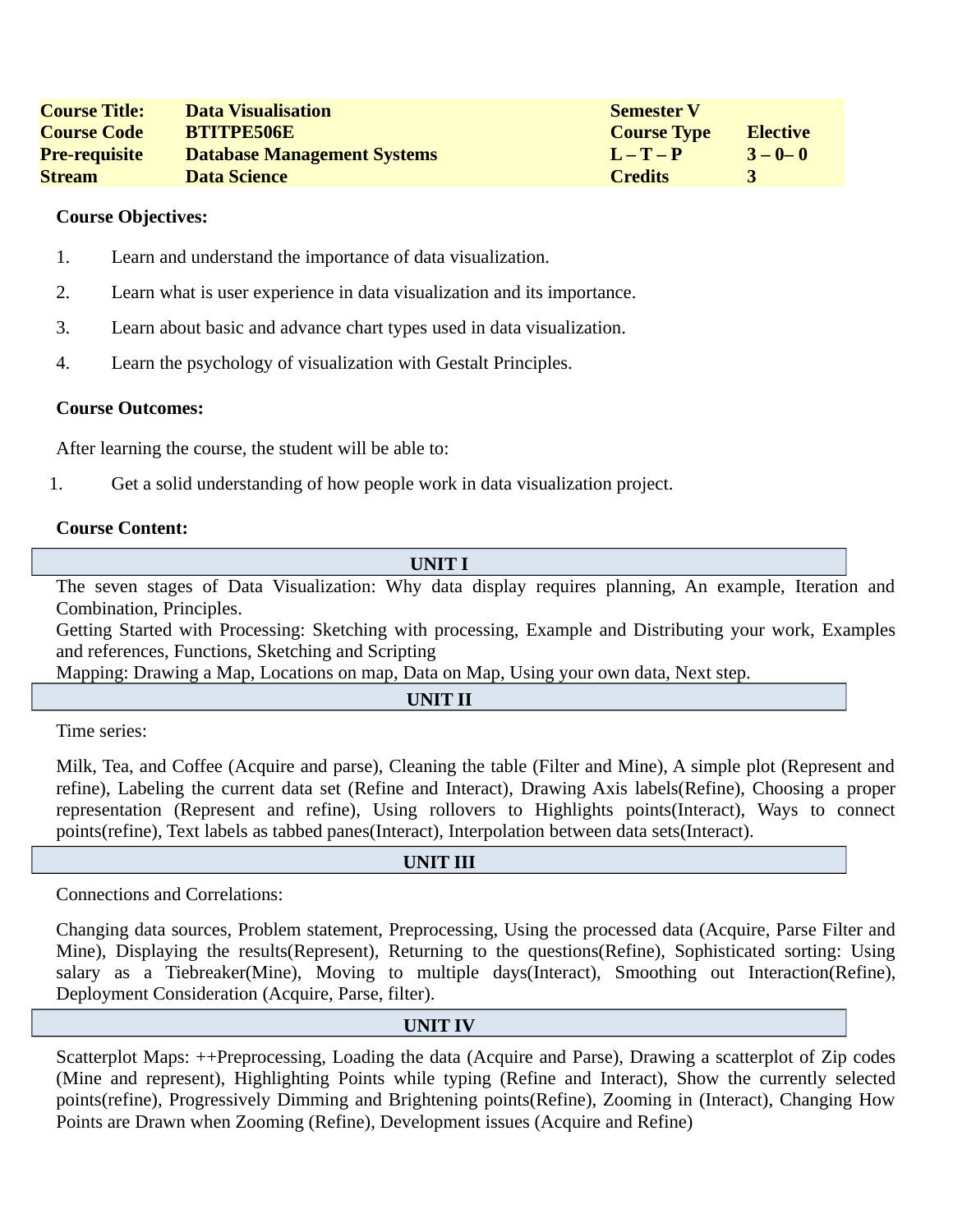#### **UNIT V**

Trees, Hierarchies, and Recursion: Using recursion to build a Directory Tree, Using a Queue to Load Asynchronously (Interact), An improving the TreeMaps Display (Refine), Flying through files(Interact).

Networks and Graphs: A simple graph Demo, a more complicated Graph, Approaching Network Problem, Advanced graph example, Mining additional example.

#### **UNIT VI**

Acquiring Data: Where to find data, Tools for Acquiring data from Internet, Loading files for use with processing, Loading text data, Dealing with files and folders, Listing files in folders, Asynchronous Image download, Using openStream() As a bridge to Java, Dealing with Byte arrays, Advanced web techniques, Using Databases, Dealing with large number of files.

Parsing Data**:** Levels of efforts, Tools for gathering clues, Text is Best, Text Markup language, Regular expressions(regexps), Grammars and BNF Notations, Compressed Data, Vectors and Geometry, Binary data formats, Advanced detective work.

#### **Text Books:**

1. Ben Fry, *"Visualizing Data: Exploring and Explaining data with Processing Environment"*, Shroff/O'Reilly Media, 2016

- **1.** Scott Murray, *"Interactive Data Visualization for the web"*, Shroff/O'Reilly Media, 2016.
- **2.** Julia Steele, Noah Lliinsky, *"Designing Data Visualizations"*, Shroff/O'Reilly Media, 2012.
- **3.** Kyran Dale, *"Data Visualization with Python and JavaScript: Scrape, Clean, Explore & Transform your data"*, Shroff/O'Reilly Media, 2016.
- **4.** Julia Steele, Noah Lliinsky, *"Beautiful Visualization"*, Shroff/O'Reilly Media, 2016.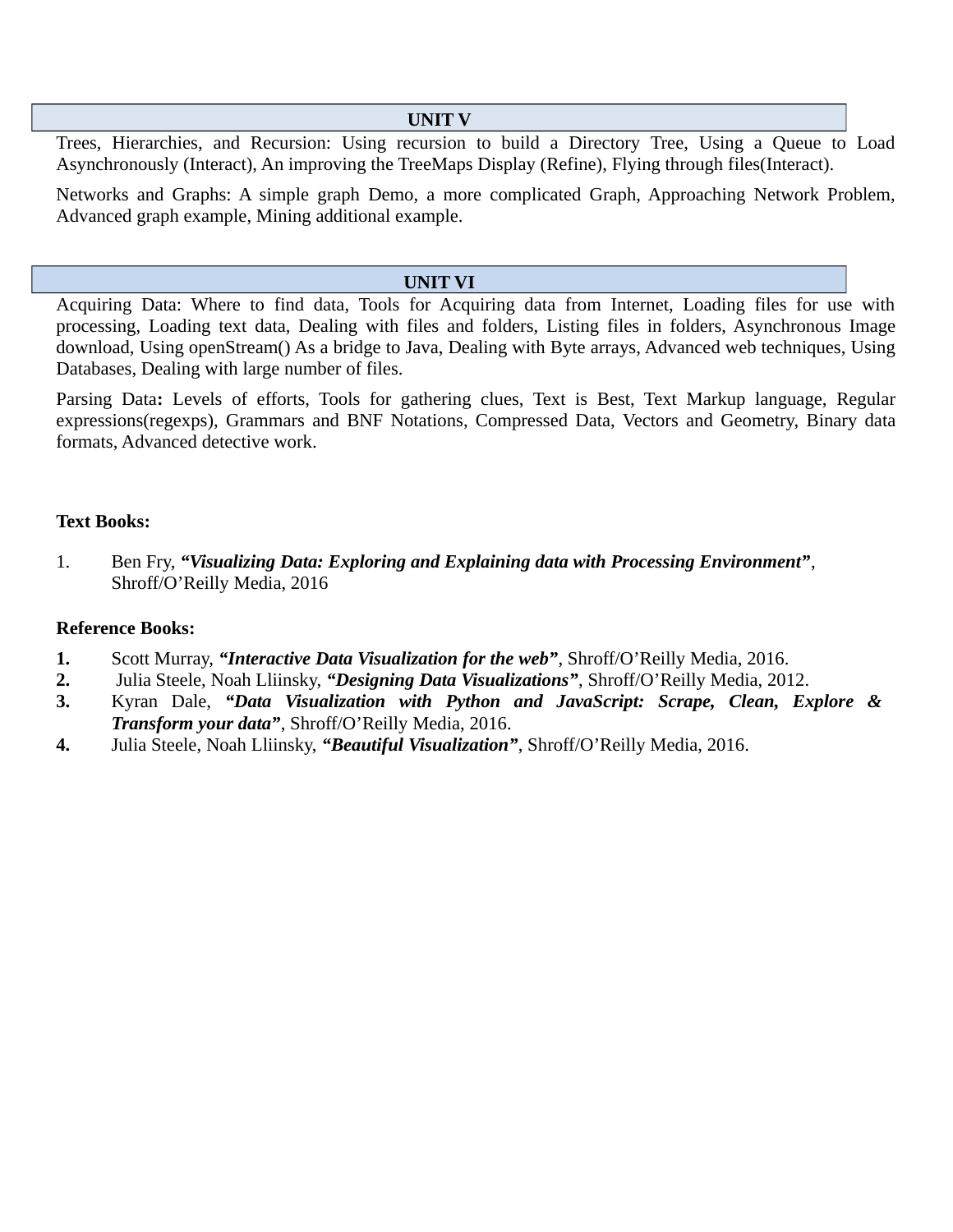| <b>Course Title:</b> | <b>Constitution of India</b> | <b>Semester V</b>  |              |
|----------------------|------------------------------|--------------------|--------------|
| <b>Course Code</b>   | <b>BTHM501</b>               | <b>Course Type</b> | <b>Audit</b> |
| <b>Pre-requisite</b> | Nil                          | $L-T-P$            | $2 - 0 - 0$  |
| <b>Stream</b>        |                              | <b>Credits</b>     |              |

**Course Content:**

#### **UNIT I**

# **Introduction to Indian Constitution**

Historical background, Philosophy of Indian Constitution, Preamble of Constitution- its forms and Importance, Features of Indian Constitution, The nature of Indian Federation

#### **UNIT II**

#### **Fundamental Rights and Directive Principles**

Fundamental Rights- its forms and importance, Fundamental rights in Constitution, Evaluation of Fundamental rights, Fundamental duties, Directive Principles of State Policies( Meaning, Objectives and Source), Classification of Directive Principles, Implementation of Directive Principles

#### **UNIT III**

### **Composition and Structure of Parliament**

Function of Parliament, Law making Procedure, Executive Council structure and Role, State assembly, Changing Trends of Parliament

#### **UNIT IV**

**UNIT V**

#### **Judiciary and Election Commission**

Forms of Judiciary, Power, Function and Role of Supreme Court, Judicial Review, Judicial Activism, Structure, Function and Role of Election Commission, Electoral System and Reforms in it

**Socialism of Constitution**

Provision for Women Empowerment, Protection of Rights of Backward Class, Special Provision for Scheduled Tribes, Protection of Rights of workers, Socialistic democracy

#### **UNIT VI**

#### **Democracy in India: Challenges**

Constitutional Institutions and their role, Lokpal and Lokayukt, State Central Relation, Important Amendments, Nationalism, Criminalisation of Politics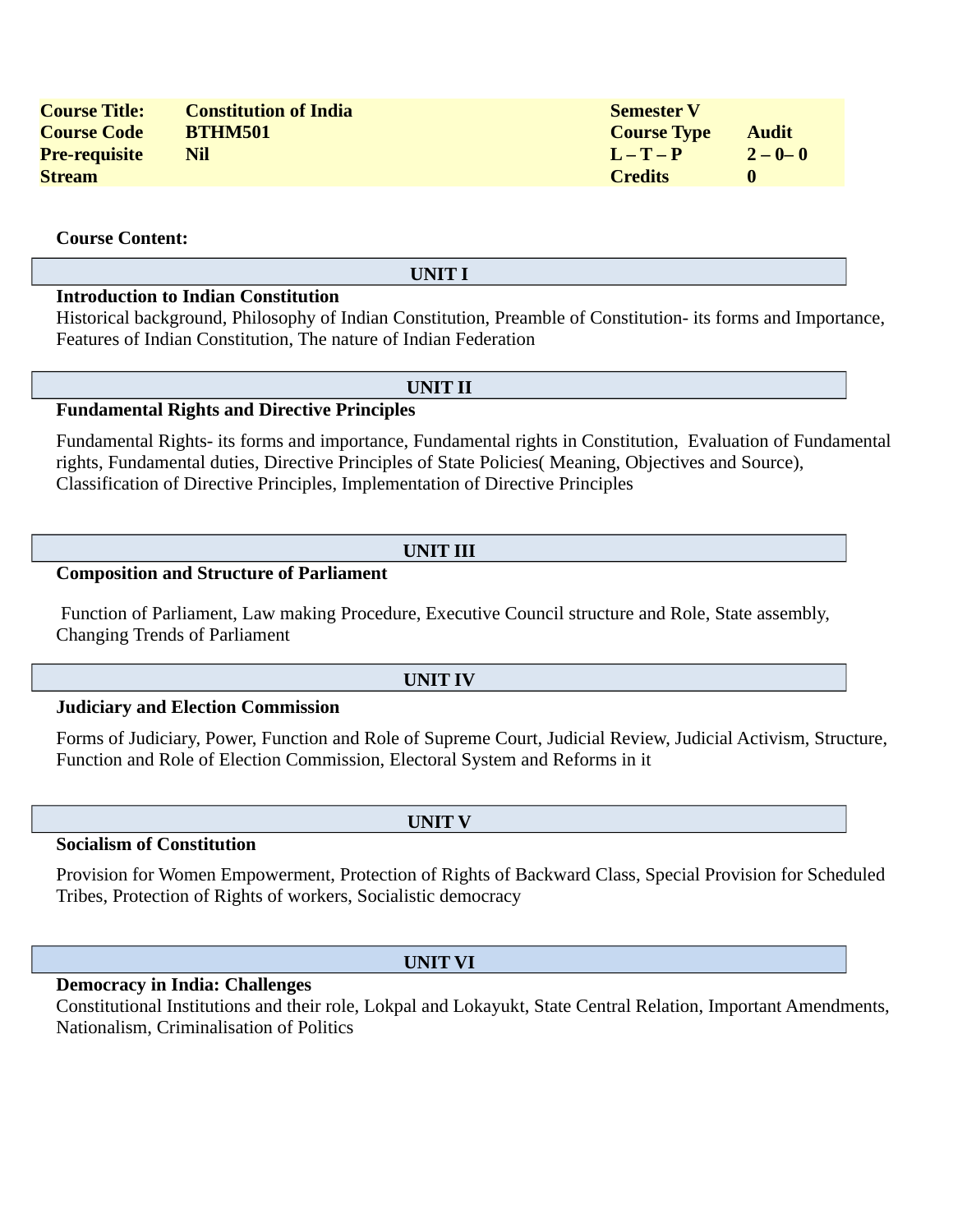### **Text Books:**

- 1. D. D. Basu, "*Introduction to the Constitution of India*", LexisNexis Publishers, 23rd Edition, 2018.
- 2. B. Shiva Rao (Editor), "*Framing of Indian's Constitution*, *Select Documents*", Vol. 1, 2015.

- **1.** T. K. Tope, "*Constitutional Law of* India", Sujata V. Manohar (Editor), Eastern Book Company, 3rd Edition, 2010.
- **2.** Sir Ivor Jennings, "*Some Characteristics of Indian Constitution*", Geoffrey Cumberlege Publishers, 1953.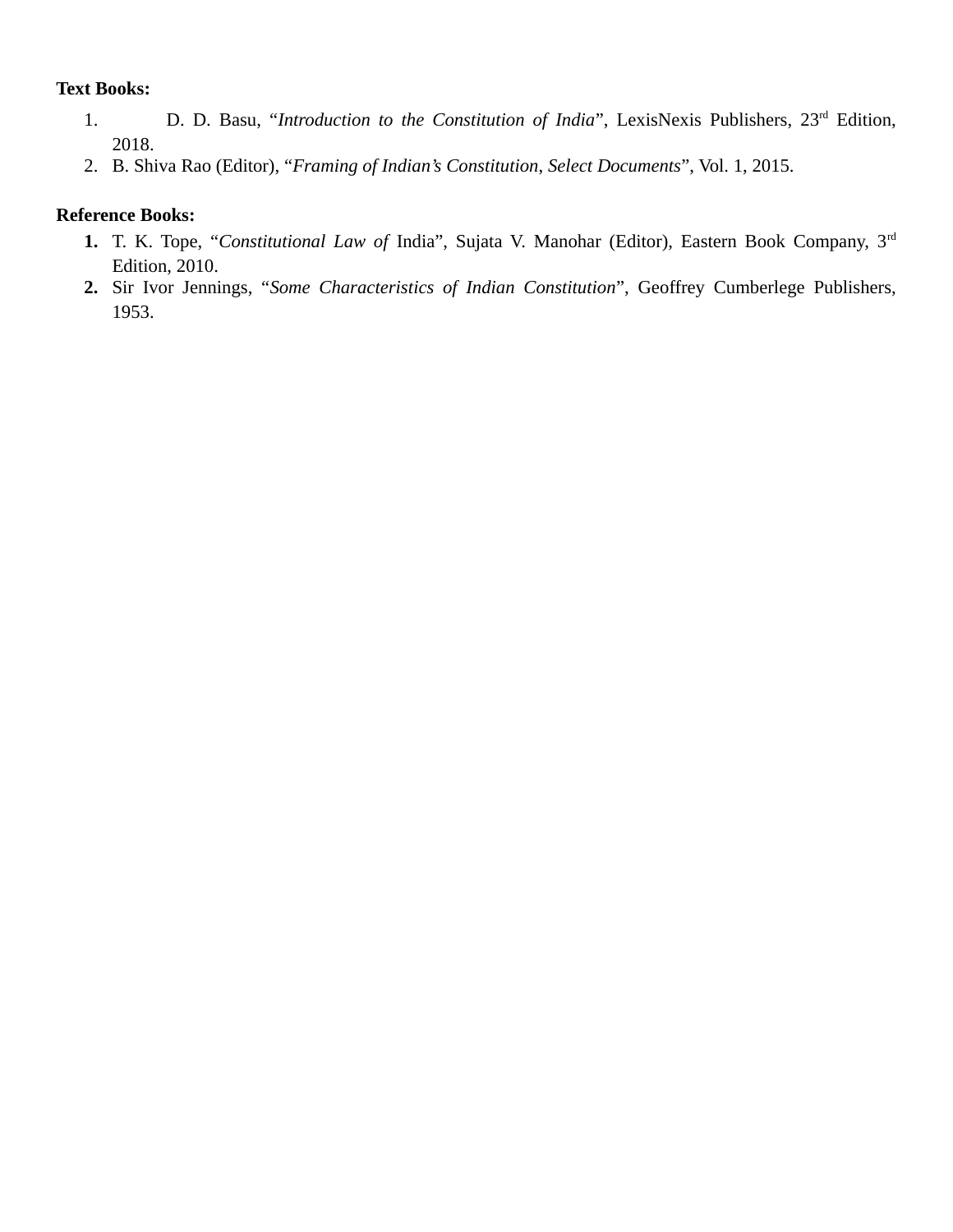| <b>Course Title:</b> | <b>Programming Lab (R programming)</b> | <b>Semester V</b>  |                  |
|----------------------|----------------------------------------|--------------------|------------------|
| <b>Course Code</b>   | <b>BTITL507</b>                        | <b>Course Type</b> | <b>Mandatory</b> |
| <b>Pre-requisite</b> | Nil                                    | $L = T - P$        | $0 - 0 - 2$      |
| <b>Stream</b>        | Core                                   | <b>Credits</b>     |                  |

1**.** To learn R programming.

- 1. Download R programming language SDK and setup to run programs.
- 2. Develop and write a program to declare R variables, constants, operators and reserved words and understand the operator precedence.
- 3. Write a program to declare and understand the functioning of all the decision and loop constructs like If-Else, While, Break-Next and Repeat.
- 4. Execute all R functions.
- 5. Execute program to demonstrate Vectors, Matrix, data frame and factor.
- 6. Execute programs to test R Objects and Class.
- 7. Write a program to use and display various graphs and charts in R.
- 8. Execute programs to use plot in R.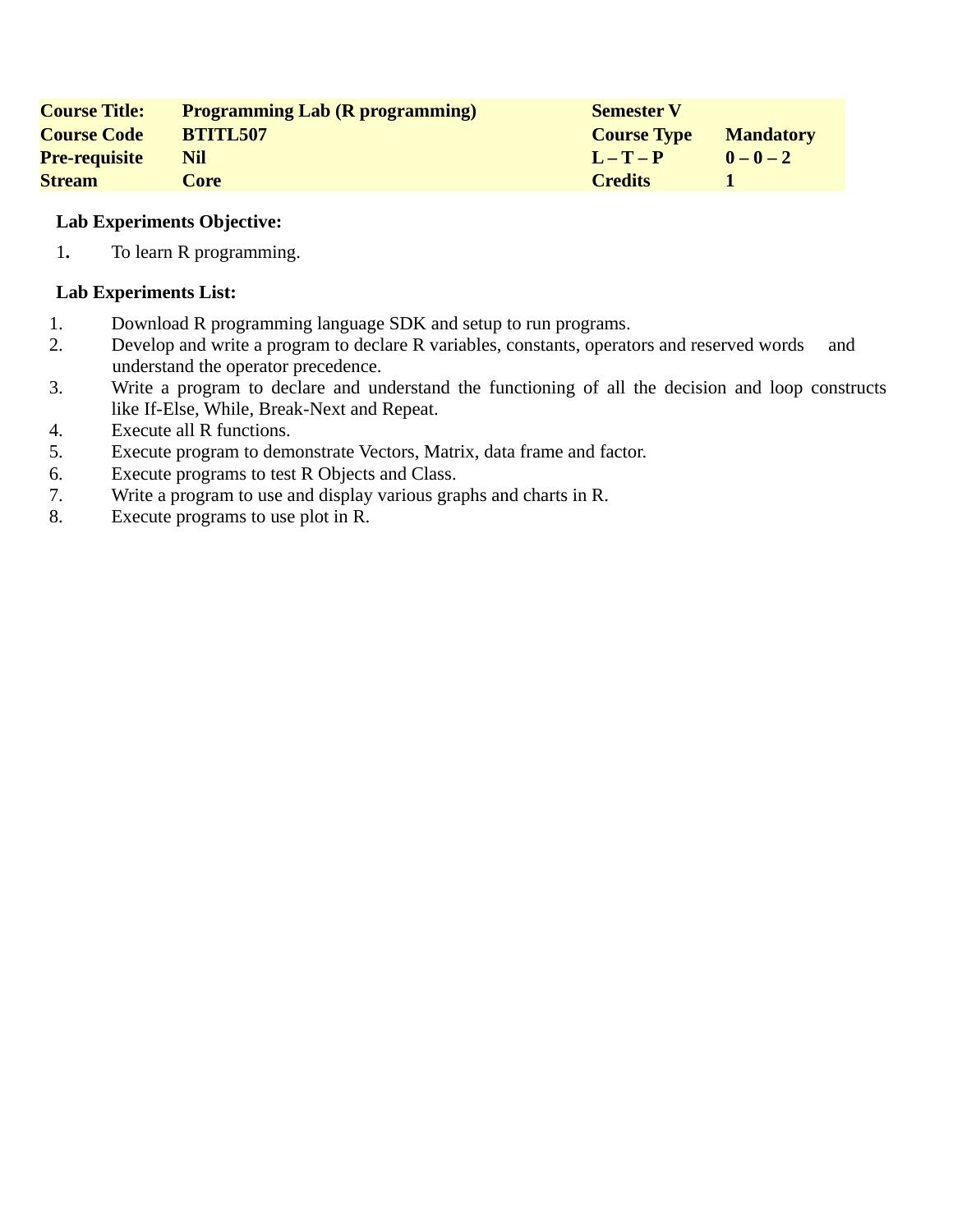| <b>Course Title:</b> | Database Management Systems Lab | <b>Semester V</b>  |                  |
|----------------------|---------------------------------|--------------------|------------------|
| <b>Course Code</b>   | <b>BTITL508</b>                 | <b>Course Type</b> | <b>Mandatory</b> |
| <b>Pre-requisite</b> | Nil                             | $L - T - P$        | $0 - 0 - 2$      |
| <b>Stream</b>        | Core                            | <b>Credits</b>     |                  |

- **1.** To design a database adopting the principles of relational database model.
- **2.** To practice and master DDL and DML through SQL.
- **3.** To learn building efficient queries to interact with a database.

- **1.** Creation of databases and use of SQL commands (DDL, DML and DCL).
- **2.** Suitable exercises to practice SQL commands may be given for Insert, Update and Delete.
- **3.** Write SQL procedure for an application which uses exception handling.
- **4.** Write SQL procedure for an application with cursors.
- **5.** Write SQL for implementing Nested Queries.
- **6.** Write SQL for implementing Join Queries.
- **7.** Write a DBMS program to prepare reports for an application using functions.
- **8.** Write SQL block containing triggers.
- **9.** Write SQL block containing stored procedures.
- **10.** Develop a menu driven, GUI-based database application in any one of the domains such as Banking, Billing, Library management, Payroll, Insurance, Inventory, Healthcare etc. integrating all the features specified in the above exercises.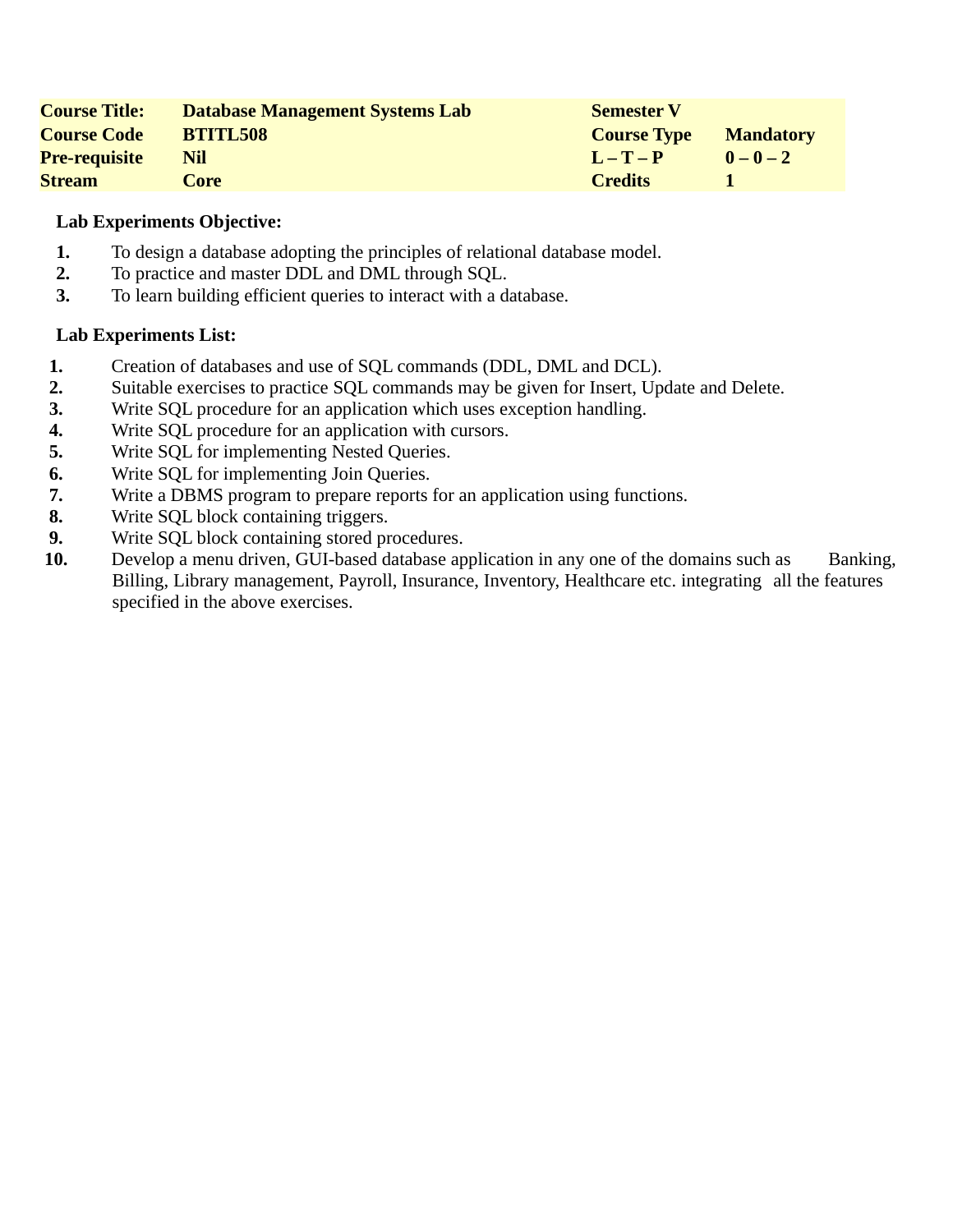| <b>Course Title:</b> | <b>Design and Analysis of Algorithms Lab</b> | <b>Semester V</b>  |                  |
|----------------------|----------------------------------------------|--------------------|------------------|
| <b>Course Code</b>   | <b>BTITL509</b>                              | <b>Course Type</b> | <b>Mandatory</b> |
| <b>Pre-requisite</b> | Nil                                          | $L - T - P$        | $0 - 0 - 2$      |
| <b>Stream</b>        | Core                                         | <b>Credits</b>     |                  |

1. To design and develop various algorithms and analyze its efficiency to a specific problem.

- 1. Sort a given set of n integer elements using Quick Sort method and compute its time complexity. Run the program for varied values of n and record the time taken to sort. Plot a graph of the time taken versus non graph sheet. The elements can be read from a file or can be generated using the random number generator. Demonstrate how the divide and conquer method works along with its time complexity analysis: worst case, average case and best case.
- 2. Implement the 0/1 Knapsack problem using (a) Dynamic Programming method (b) Greedy method.
- 3. From a given vertex in a weighted connected graph, find shortest paths to other vertices using Dijkstra's algorithm. Write the program.
- 4. Find Minimum Cost Spanning Tree of a given connected undirected graph using Kruskal's algorithm. Use Union-Find algorithms in your program.
- 5. Find Minimum Cost Spanning Tree of a given connected undirected graph using Prim's algorithm.
- 6. Write programs to (a) Implement All-Pairs Shortest Paths problem using Floyd's algorithm (b) Implement Travelling Sales Person problem using Dynamic programming.
- 7. Design and implement a program to find a subset of a given set S = Sl, S2,.....,Sn of n positive integers whose SUM is equal to a given positive integer d. For example, if  $S = 1, 2, 5, 6, 8$  and  $d = 9$ , there are two solutions 1, 2,6and 1, 8. Display a suitable message, if the given problem instance doesn't have a solution.
- 8. Design and implement a program to find all Hamiltonian Cycles in a connected undirected Graph G of n vertices using backtracking principle.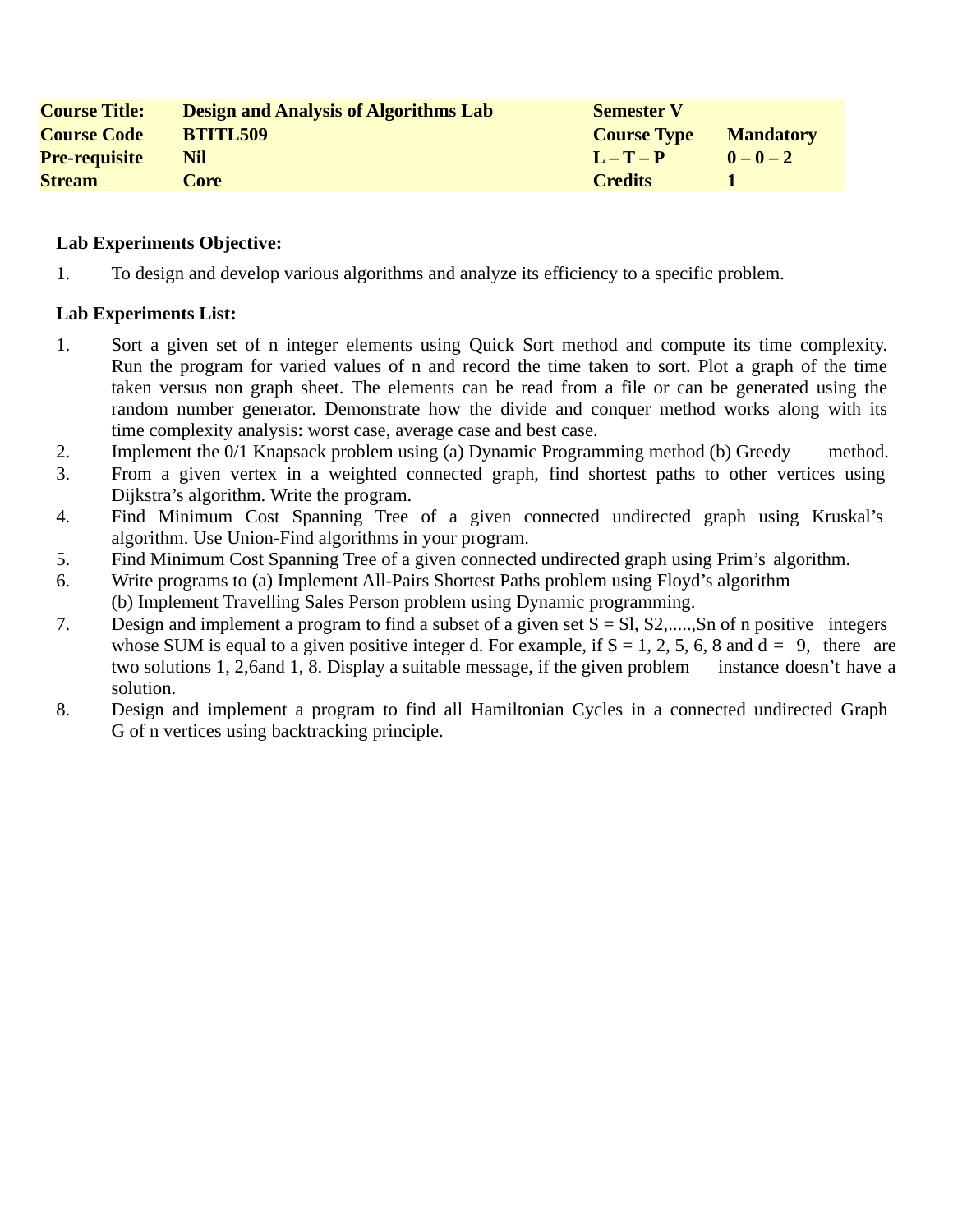| <b>Course Title:</b> | <b>Seminar</b>  | <b>Semester V</b>  |                  |
|----------------------|-----------------|--------------------|------------------|
| <b>Course Code</b>   | <b>BTITS510</b> | <b>Course Type</b> | <b>Mandatory</b> |
| <b>Pre-requisite</b> | Nil             | $L - T - P$        | $0-0-2$          |
| <b>Stream</b>        | Core            | <b>Credits</b>     |                  |

Seminar topic is included to enable the students to apply their knowledge to understand advanced technologies, designs etc. Literature survey may help to select such topics which are invaluable to an engineer in an Information Technology industry. It will encourage students to develop their presentation skills, good communication skills and skills of collecting the correct information regarding the technical topic.

The students will be able to deliver seminar with useful information. He/she should under-stand the technologies, designs and skills of writing technical report, to do literature survey and to attempt the queries from examiner.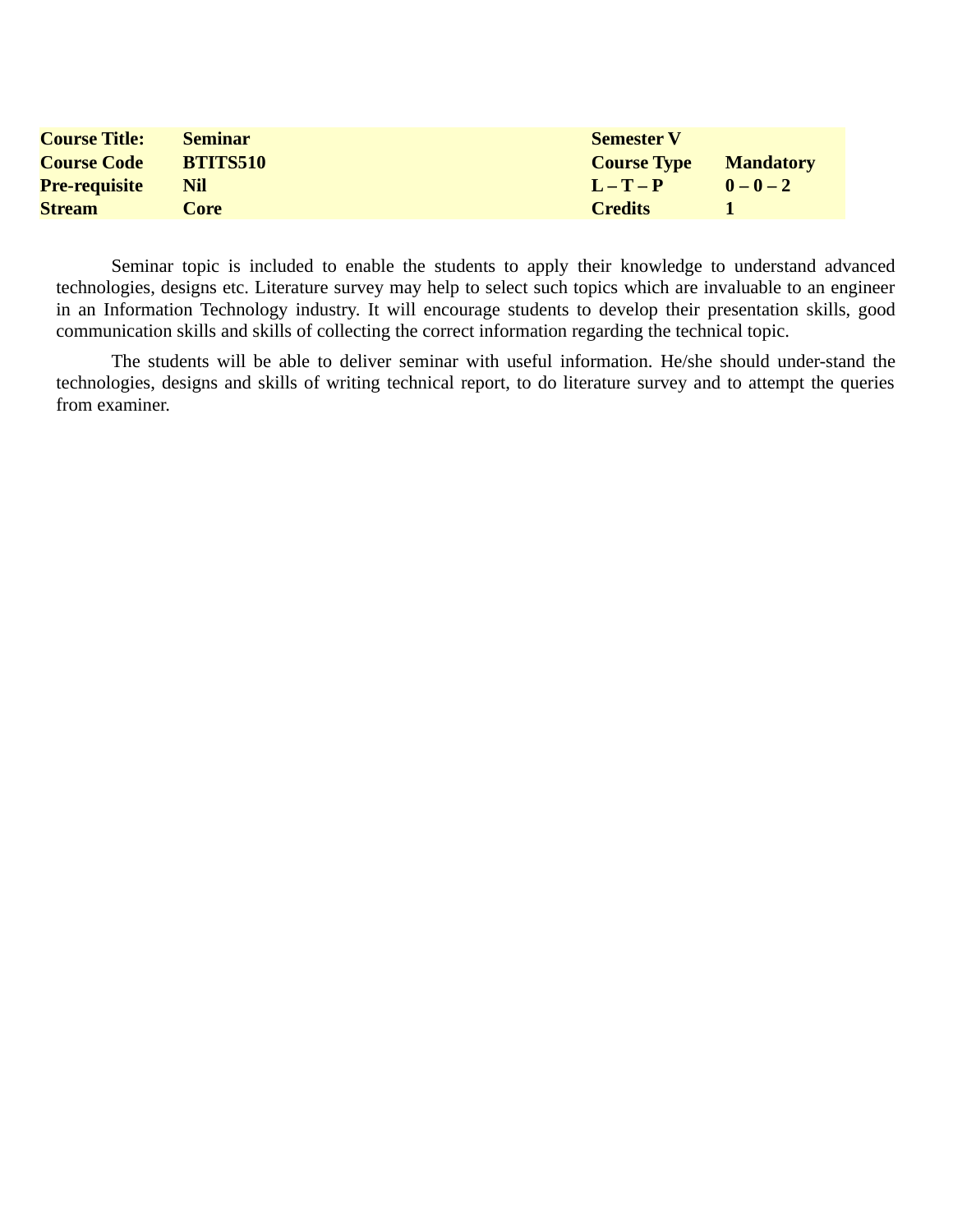| <b>Course Title:</b> | <b>Field Training/Internship/Industrial Training</b> | <b>Semester V</b>  |                 |
|----------------------|------------------------------------------------------|--------------------|-----------------|
| <b>Course Code</b>   | <b>BTITF511</b>                                      | <b>Course Type</b> | <b>Elective</b> |
| <b>Pre-requisite</b> |                                                      | $L = T - P$        | $0 - 0 - 0$     |
| <b>Stream</b>        |                                                      | Credit             |                 |

Assessment of Field Training/ Internship/ Industrial Training completed in 3<sup>rd</sup> and 4<sup>th</sup> semester or at one time.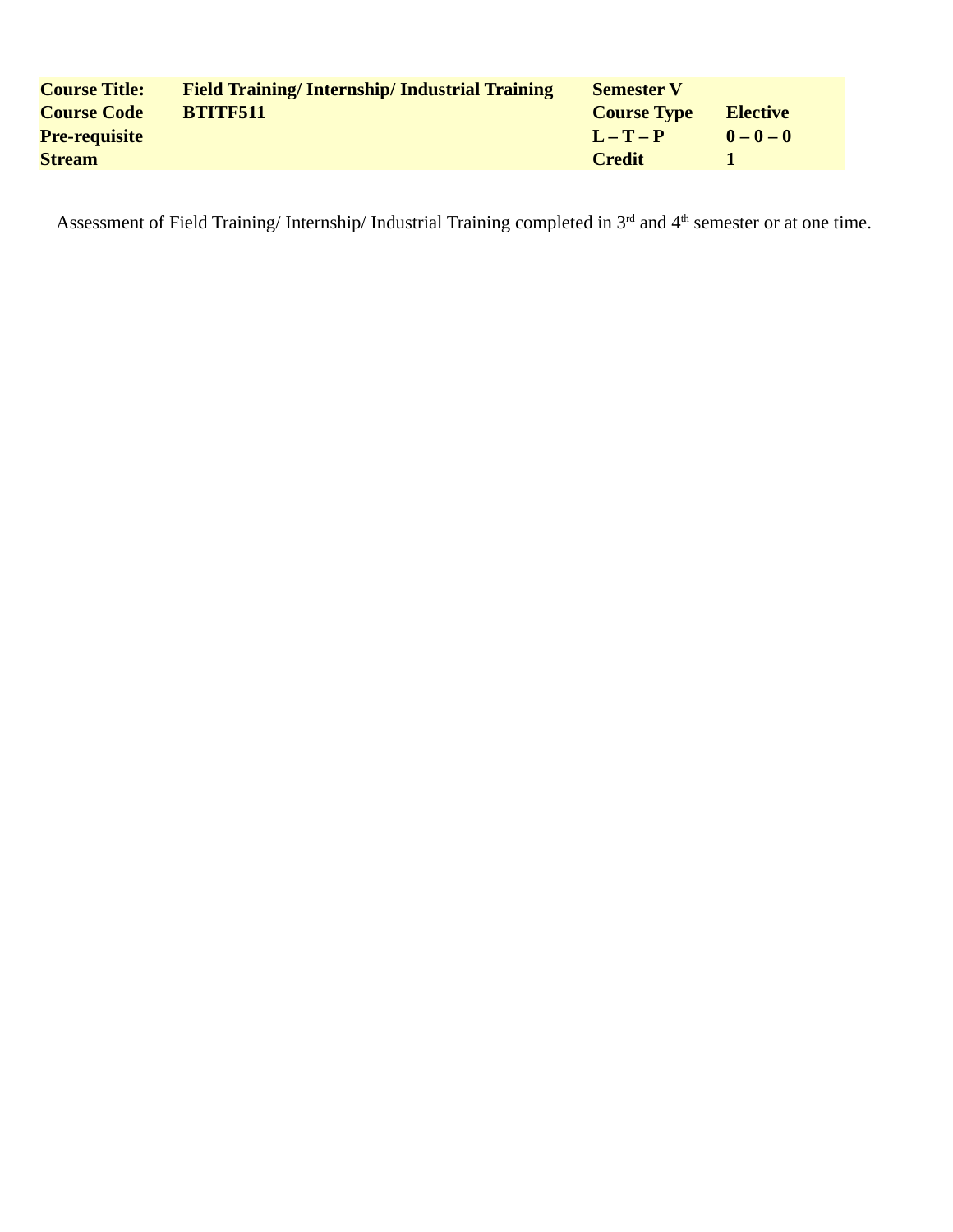| <b>Course Title:</b> | <b>Operating Systems</b> | <b>Semester VI</b> |                  |
|----------------------|--------------------------|--------------------|------------------|
| <b>Course Code</b>   | <b>BTITC601</b>          | <b>Course Type</b> | <b>Mandatory</b> |
| <b>Pre-requisite</b> | Nil                      | $L - T - P$        | $3 - 0 - 0$      |
| <b>Stream</b>        | Core                     | <b>Credits</b>     |                  |

- **1.** To study the basic concepts and functions of operating systems.
- **2.** To understand the structure and functions of OS.
- **3.** To learn about Processes, Threads and Scheduling algorithms.
- **4.** To understand the principles of concurrency and Deadlocks.
- **5.** To learn various memory management schemes.
- **6.** To study I/O management and File systems.

# **Course Outcomes:**

After learning the course, the students should be able:

- **1.** To design various Scheduling algorithms.
- **2.** To apply the principles of concurrency.
- **3.** To design deadlock, prevention and avoidance algorithms.
- **4.** To compare and contrast various memory management schemes.
- **5.** To design and Implement a prototype file system.

#### **Course Content:**

#### **UNIT I**

Operating System Structures: Definition, Types of operating system, Real time operating system, System components, Sys-tem services, Systems calls, System programs, System structure, Virtual machines, System design and implementation.

#### **UNIT II**

Processes and CPU scheduling: Process concept, Process scheduling, Operation on a process, Co-operating processes, Threads, Interprocess communication, Scheduling criteria, Scheduling algorithms, Multipleprocessor scheduling, Real-time scheduling, Scheduling algorithms and performance evaluation.

#### **UNIT III**

Process Synchronization: The critical-section problem, Critical regions, Synchronization hardware, Semaphores, Classical problems of synchronization, Monitors.

#### **UNIT IV**

Deadlocks: Systems model, Deadlock characterization, Methods for handling deadlocks, Deadlock prevention, Deadlock avoidance, Deadlock detection, Recovery from deadlock, Combined approach to deadlock handling.

#### **UNIT V**

Memory Management and Virtual Memory: Logical versus physical address space, Swapping, Contiguous allocation, Paging, Segmentation with paging, Demand paging, Page replacement algorithms, Thrashing.

#### **UNIT VI**

File Management: File system and secondary storage devices, Real-time operating systems.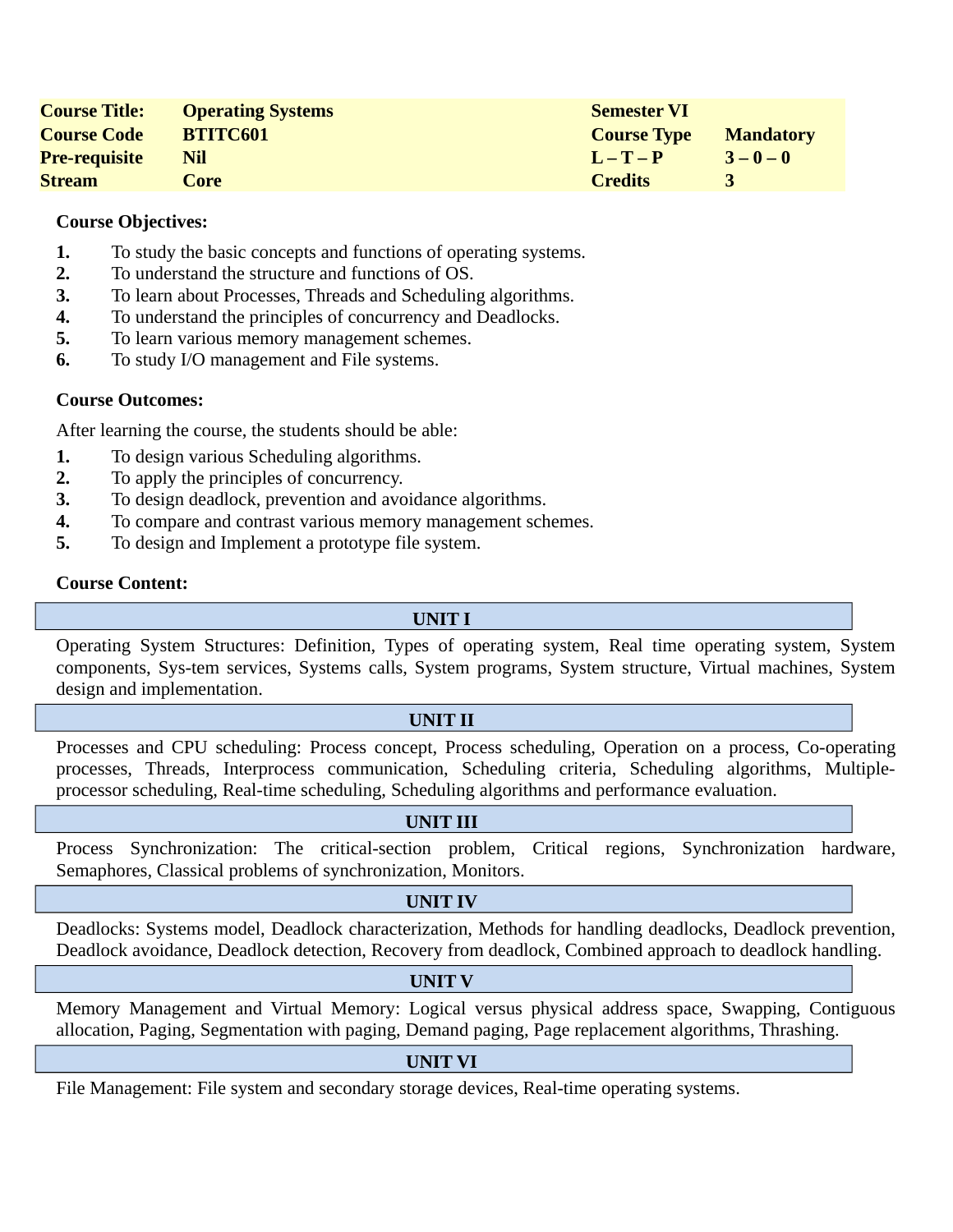# **Text Books**

- 1. A. Silberschatz, P. Galvin, "Operating System Concepts", Wiley Publication, 9<sup>th</sup> Edition, 2013.
- 2. A. S. Tanenbaum, H. Bos, "Modern Operating Systems", Pearson Education, 4<sup>th</sup> Edition, 2015.

- 1. D.M. Dhamdhere, *"Systems Programming and Operating Systems"*, Tata McGraw Hill Publication, 2<sup>nd</sup> Edition, 2001.
- 2. G. Nutt, "Operating Systems Concepts", Addison Wesley Publication, 3<sup>rd</sup> Edition.
- 3. H. M. Deitel, *"An Introduction to Operating Systems"*, Addison Wesley Publication, 1990.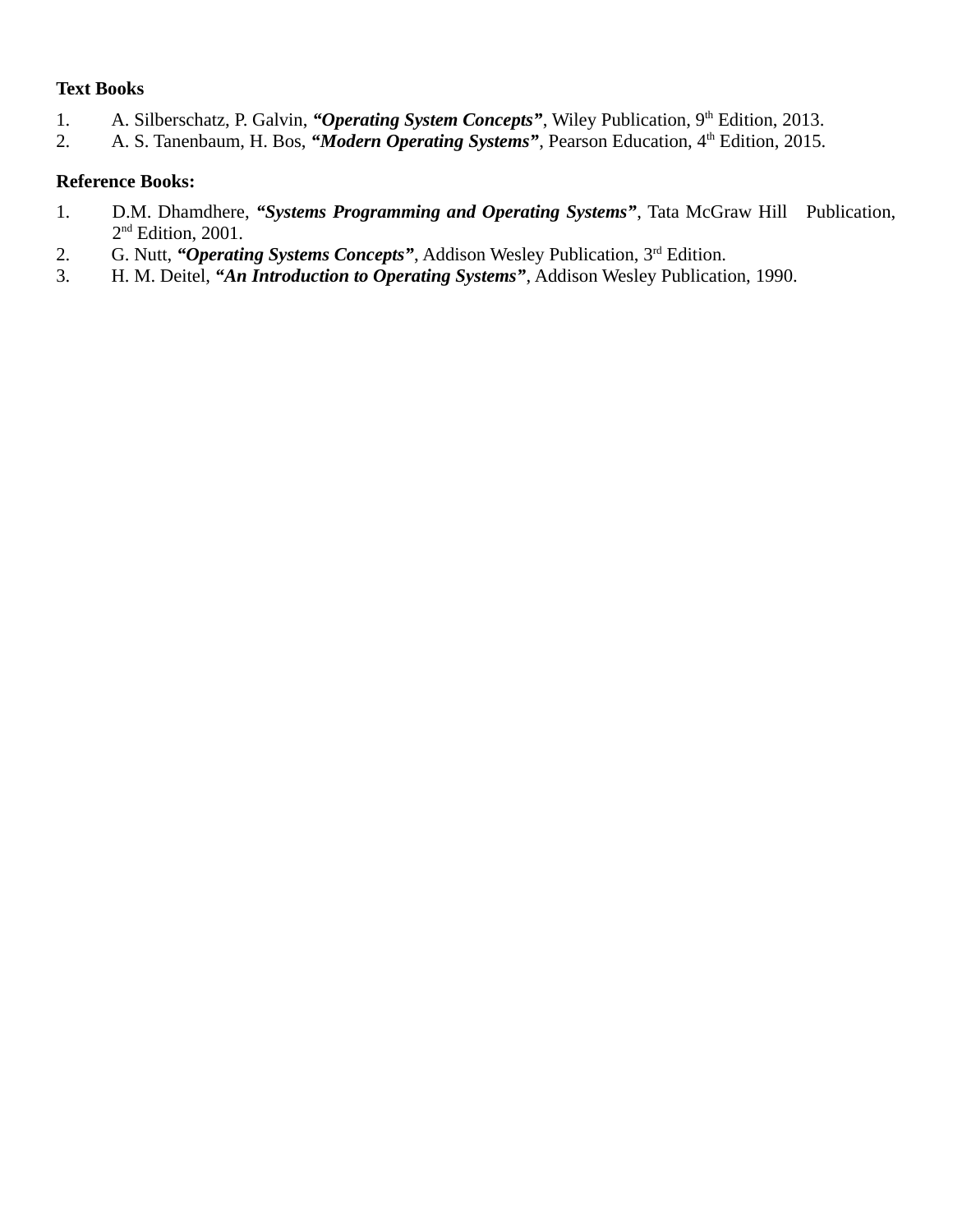| <b>Course Title:</b> | <b>Compiler Construction</b> | <b>Semester VI</b> |             |
|----------------------|------------------------------|--------------------|-------------|
| <b>Course Code</b>   | <b>BTITC602</b>              | <b>Course Type</b> | Elective    |
| <b>Pre-requisite</b> | <b>Data Structures</b>       | $L - T - P$        | $3 - 0 - 0$ |
| <b>Stream</b>        | Core                         | <b>Credits</b>     |             |

- 1. To introduce the major concept areas of language translation and compiler design.
- 2. To develop an awareness of the function and complexity of modern compilers.
- 3. To provide practical, hands on experience in compiler design.

#### **Course Outcomes:**

After learning the course, the students should be able:

- **1.** To understand the major concept areas of language translation and compiler design.
- **2.** To develop an awareness of the function and complexity of compilers.
- **3.** To identify the similarities and differences among various parsing techniques and grammar transformation techniques.

#### **Course Content:**

#### **UNIT I**

#### **Introduction to Automata Theory and Context Free Grammar**

Definition of deterministic finite automata, Non-deterministic finite automata, Regular expressions, Recursive definition, NFA with e-moves, Regular expression and FA, Production rules, Ambiguous grammar, Removal of ambiguity, Chomsky hierarchy, Context Free Grammar (CFG) – definition, Simplification of CFG. Pushdown Automata- Definition, Non-deterministic PDA, Multi-stack PDA, Definition: Turing Machines, TM construction

#### **UNIT II**

# **Introduction to Compiling and Lexical Analysis:**

Definition, analysis of the source program, the phases of a compiler, the grouping of phases, Compiler-Construction tools, Role of the Lexical analyzer, Input buffering, Specification of Tokens, A Language for Specifying Lexical Analyzers, Design of a Lexical Analyzer generator

#### **Syntax Analysis:**

The role of the Parser, Context-free grammars, Writing a Grammar, Top-Down Parsing, Bottom- Up Parsing, Operator-precedence Parsing, LR-Parsers, Using Ambiguous Grammars, Parser Generators.

# **Syntax-Directed Translation**:

Definitions, Construction of Syntax Trees, Bottom-Up Evaluation of S Attributed definitions, Top-Down Translation, Bottom-Up Evaluation of Inherited attributes.

#### **UNIT III**

**UNIT IV**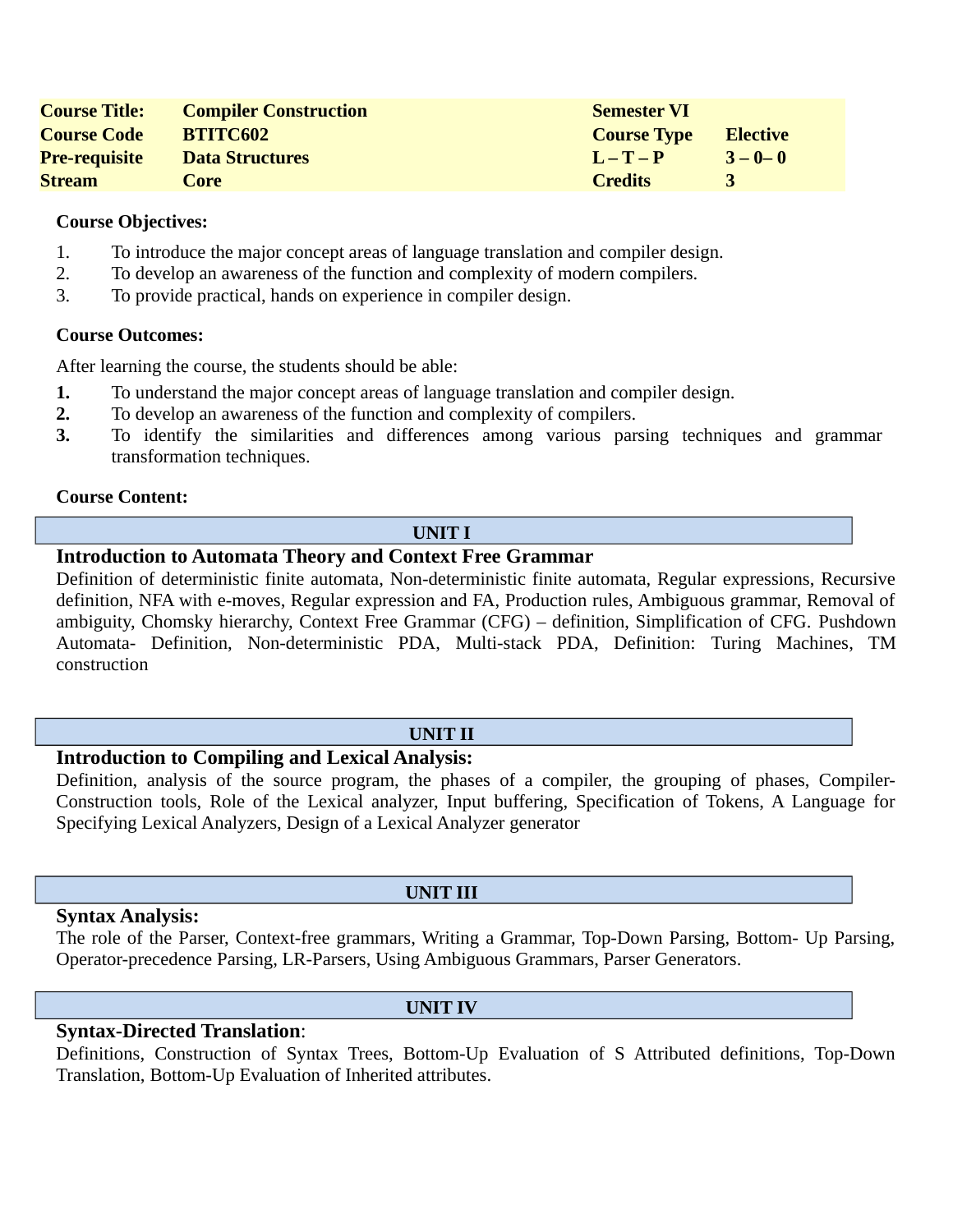#### **UNIT V**

# **Intermediate Code Generation:**

Variants of syntax trees, Three address code, Types and declarations, Type checking, Control Flow and Backpatching.

**UNIT VI**

# **Code Generation and Code Optimization:**

**Code Generation:** Issues in the design of code generation, The target language, Addresses in the target code, Different forms of object codes, Register allocation and assignments

**Code Optimization:** Need of code optimization, Principal sources of optimization, Optimization of basic blocks, Peephole optimization

#### **Text Books:**

- 1. Aho, Sethi, Ullman, *"Compilers-Tools and Techniques"*, Pearson, 2nd Edition, 2011.
- 2. Tremblay, Sorenson, *"Theory and Practice of Compiler Writing"*, McGraw Hill Publication.
- 3. Hopcroft, *"Introduction to Automata Theory, Languages and Computation"*, Pearson Publication.

- 1. Paul G. Sorenson, *"Compiler Writing"*, Tata McGraw Hill.
- 2. Robin Hunter, *"The Essence of Compilers"*, Pearson Publication, 1998.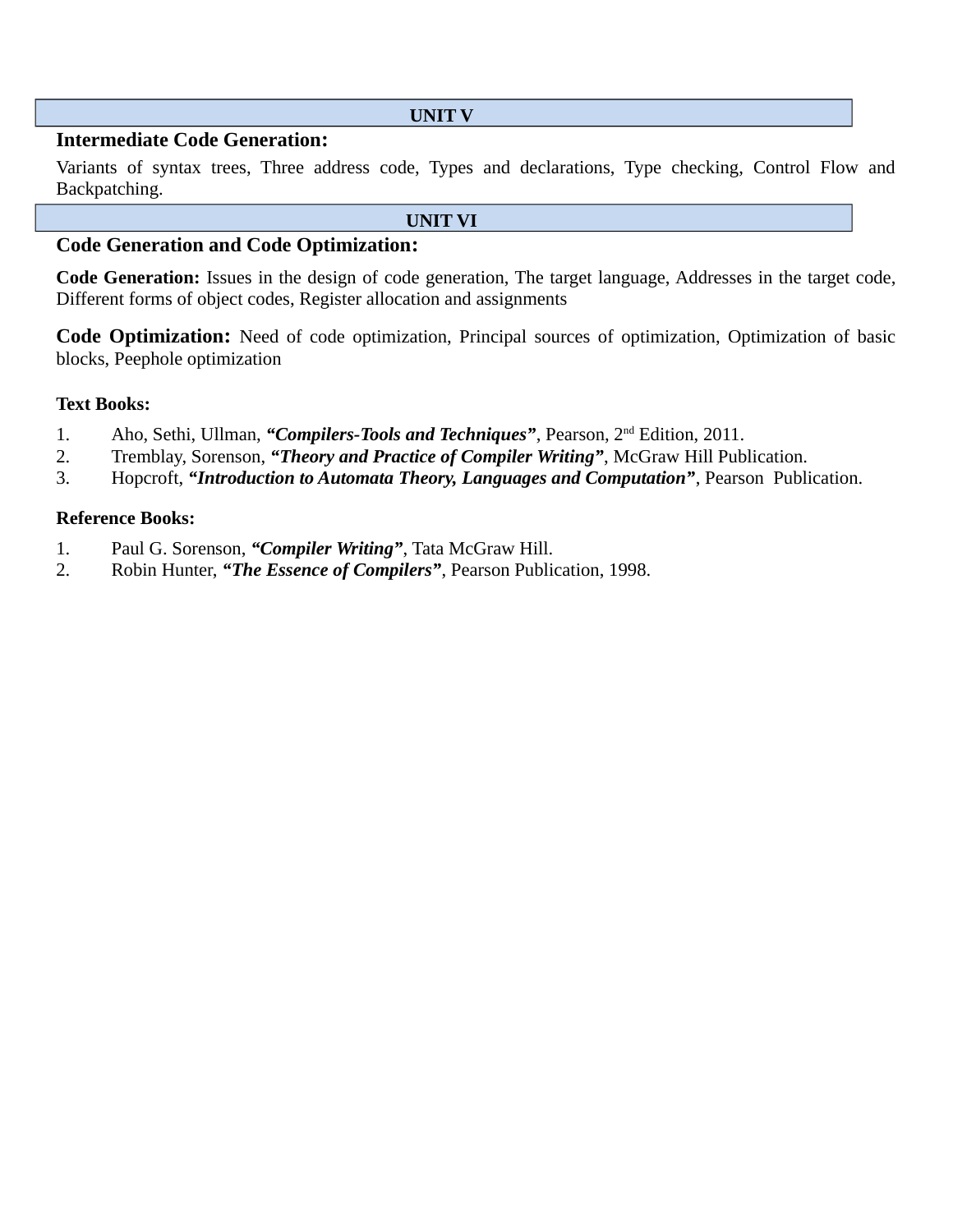| <b>Course Title:</b> | <b>Object Oriented Software and Web</b><br><b>Engineering</b> | <b>Semester VI</b> |                  |
|----------------------|---------------------------------------------------------------|--------------------|------------------|
| <b>Course Code</b>   | <b>BTITC603</b>                                               | <b>Course Type</b> | <b>Mandatory</b> |
| <b>Pre-requisite</b> | <b>Object Oriented Paradigm with C++</b>                      | $L - T - P$        | $3 - 0 - 0$      |
| <b>Stream</b>        | Core                                                          | <b>Credits</b>     | 3                |

- 1. To learn the concept of Object Oriented Software Development Process.
- 2. To get acquainted with UML Diagrams.
- 3. To understand Object Oriented Analysis Processes.
- 4. Understand the characteristics of web application.
- 5. Learn to Model web applications.
- 6. Be aware of Systematic methods.
- 7. Be familiar with the testing techniques for web applications.

# **Course Outcomes:**

After learning the course, the students should be able to:

- **1.** Understand Object Oriented Software Development Process.
- **2.** Gain exposure to Object Oriented Methodologies & UML Diagrams.
- **3.** Apply Object Oriented Analysis Processes for projects.
- **4.** Apply the characteristics of web applications.
- **5.** Model web applications.
- **6.** Design web applications.
- **7.** Test web applications.

#### **Course Content:**

#### **UNIT I**

Object Basics, Object oriented philosophy, objects, classes, attributes, object behavior and methods, encapsulation and information hiding, class hierarchy, polymorphism, object relationships and associations, aggregations and object containment, case study, object identity, persistence, Object oriented systems development life cycle: Software development process, building high quality software, use- case driven approach, reusability.

#### **UNIT II**

Object Oriented Methodologies: Rumbaugh et al.'s object modeling technique, Booch methodology, Jacobson et al methodologies, patterns, frameworks, and the unified approach. Unified modeling language: Static and dynamic models, UML diagrams, UML class diagrams, use-case diagrams, UML dynamic modeling, packages, UML extensibility and UML Meta model.

#### **UNIT III**

Object Oriented Analysis Process: Business object analysis, use-case driven object oriented analysis, business process modeling, use-case model, developing effective documentation, case study. Classification: Classification theory, noun phrase approach, common class patterns approach, use-case driven approach, classes, responsibilities, and collaborators, naming classes.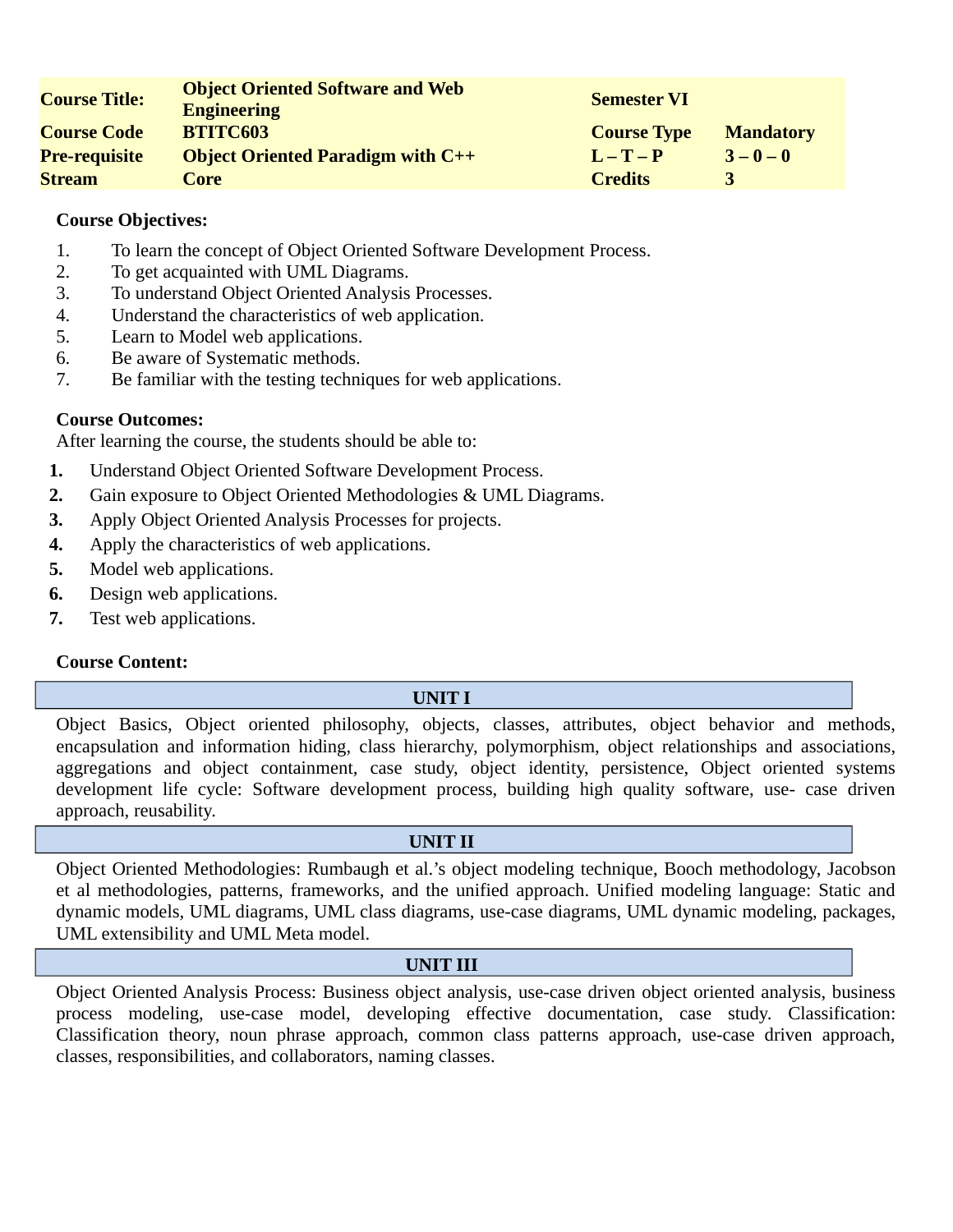# **UNIT IV**

Identifying Object Relationships, Attributes and Methods: Association, super-subclass relationships, a-part of relationships, case study, class responsibility, Defining attributes for vianet bank objects, object responsibility, defining methods for vianet bank objects Design process and design axioms: Corollaries, design patterns.

Designing Classes: UML object constraint languages, designing classes, class visibility, refining attributes for the vianet bank objects, designing methods and protocols, designing methods for the vianet bank objects, packages and managing classes. Designing access layer, Designing view layer, macro level process.

# **UNIT V**

 Introduction to Web Engineering and requirement engineering: Motivation, Categories of Web Applications, Characteristics of Web Applications, Product-related Characteristics, Usage related Characteristics, Development-related Characteristic,

Web Application Architecture and Modelling Web Applications: Introduction- Categorizing Architectures, Specifics of Web Application Architectures, Components of a Generic Web Application Architecture, Layered Architectures, 2-Layer Architectures, N-Layer Architectures Data-aspect Architectures, Database-centric Architectures, Architectures for Web Document Management, Architectures for Multimedia Data Modeling Specifics in Web Engineering, Levels, Aspects, Phases Customization, Modeling Requirements, Hypertext Modeling,

#### **UNIT VI**

Web Application Design: Introduction, Web Design from an Evolutionary Perspective, Information Design, Software Design: A Programming Activity, Merging Information Design and Software Design, Problems and Restrictions in Integrated Web Design, A Proposed Structural Approach, Presentation Design, Presentation of Nodes and Meshes,

Testing Web Applications: Introduction, Fundamentals, Terminology, Quality Characteristics, Test Objectives, Test Levels, Role of the Tester, Test Specifics in Web Engineering, Test Approaches, Conventional Approaches, Agile Approaches, Test Scheme, Three Test Dimensions, Applying the Scheme to Web Applications, Test Methods and Techniques, Link Testing, Browser Testing, Usability Testing, Load, Stress, and Continuous Testing, Testing Security, Test-driven Development, Test Automation.

#### **Text Books**

- 1**.** Ali Bahrami, *"Object Oriented Systems Development using the Unified Modeling Language"*, McGraw Hill, Reprint, 2009.
- 2. Craig Larman, *"Applying UML and Patterns: An Introduction to Object-Oriented Analysis and Design and Iterative Development"*, Pearson Education, 3<sup>rd</sup> Edition, 2005.
- 3. Gerti Kappel, Birgit Proll, *"Web Engineering"*, John Wiley and Sons Ltd, 2006.
- 4. Roger S. Pressman, David Lowe, *"Web Engineering"*, Tata McGraw Hill Publication, 2007.
- 5. Guy W. Lecky-Thompson, *"Web Programming"*, Cengage Learning, 2008.

- 1. Bernd Oestereich, *"Developing Software with UML, Object-Oriented Analysis and Design in Practice"*, Addison-Wesley, 2000.
- 2. James Rumbaugh, Ivar Jacobson, Grady Booch, *"The Unified Modeling Language Reference Manual"*, Addision Wesley, 2<sup>nd</sup> Edition, 2005
- 3. Simon Bennett, Steve Mc Robb and Ray Farmer, *"Object Oriented Systems Analysis and Design Using UML"*, McGraw Hill Education,  $4^{\text{th}}$  Edition, 2010.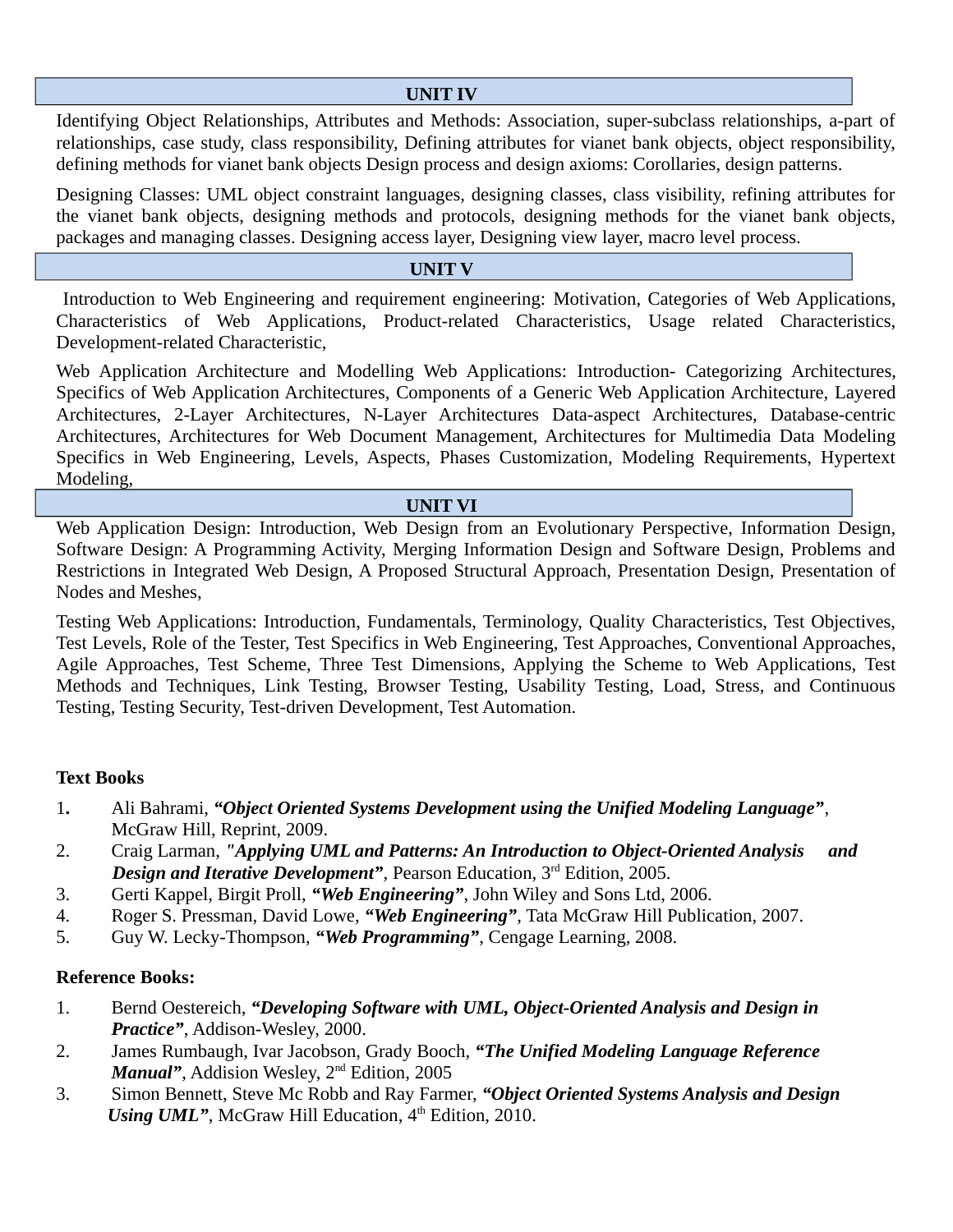- 4. Erich Gamma, and Richard Helm, Ralph Johnson, John Vlissides, *"Design Patterns: Elements of Reusable Object-Oriented Software"*, Addison-Wesley, 1995.
- 5. Chris Bates, **"Web Programming: Building Internet Applications"**, Third Edition, Wiley India Edition, 2007.
- 6. John Paul Mueller, **"Web Development with Microsoft Visual Studio 2005"**, Wiley Dream tech, 2006.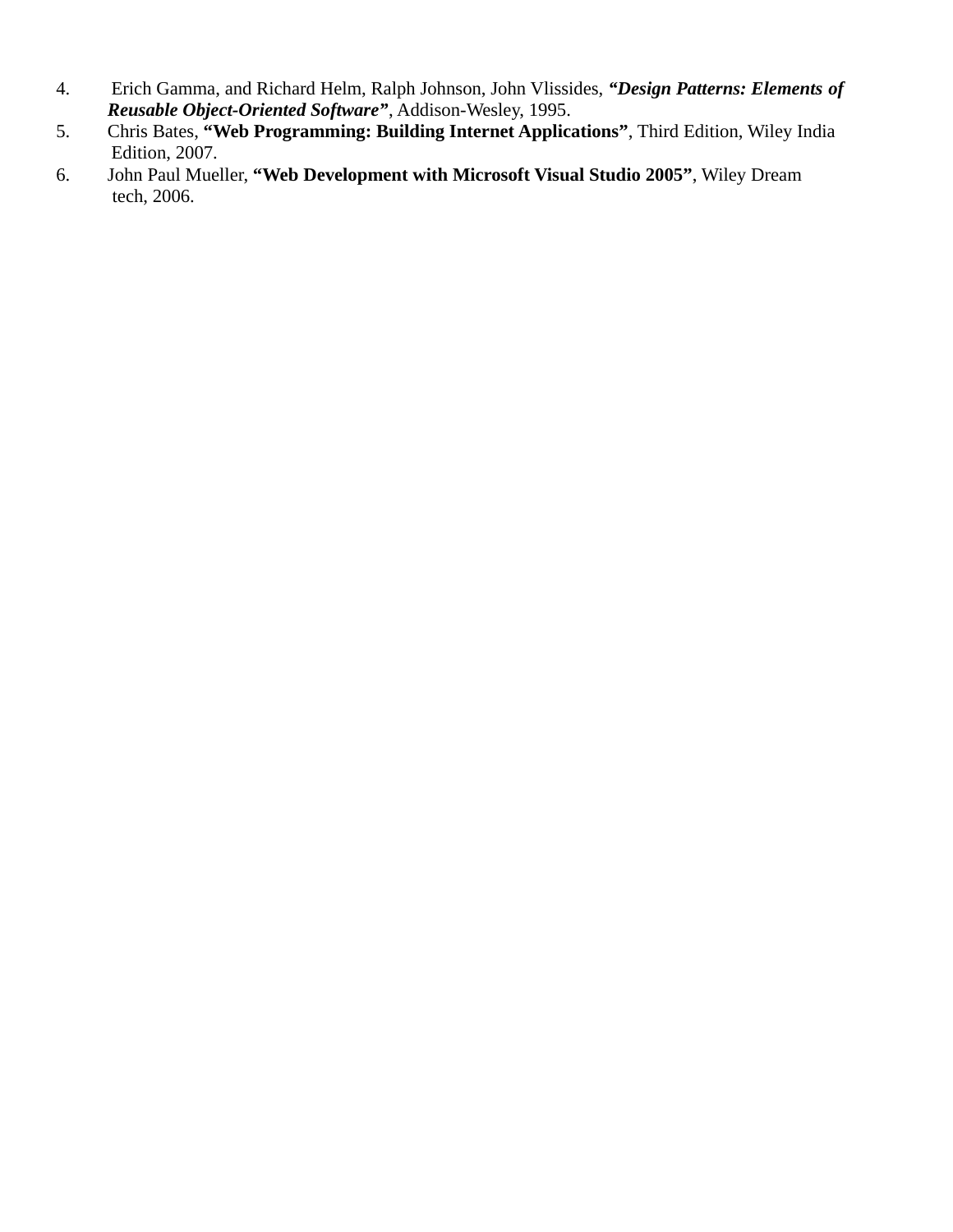| <b>Course Title:</b> | <b>Digital Image Processing</b> | <b>Semester VI</b> |                 |
|----------------------|---------------------------------|--------------------|-----------------|
| <b>Course Code</b>   | <b>BTITC604</b>                 | <b>Course Type</b> | <b>Elective</b> |
| <b>Pre-requisite</b> |                                 | $L - T - P$        | $3 - 0 - 0$     |
| <b>Stream</b>        | Core                            | <b>Credits</b>     |                 |

- 1. To cover the fundamentals and mathematical models in digital image and video processing.
- 2. To develop time and frequency domain techniques for image enhancement.
- 3. To expose the students to current technologies and issues in image and video processing.
- 4. To develop image and video processing applications in practice.

# **Course Outcomes:**

At the end of this course, students will be able to:

- 1. Understand theory and models in Image and Video Processing.
- 2. Interpret and analyze 2D signals in frequency domain through image transforms.
- 3. Apply quantitative models of image and video processing for various engineering applications.
- 4. Develop innovative design for practical applications in various fields.

# **Course Content:**

# **UNIT I**

Image fundamentals: Image acquisition, sampling and quantization, image resolution, basic relationship between pixels, color images, RGB, HSI and other models.

#### **UNIT II**

Two dimensional transforms: 2D-Discrete fourier transform, discrete cosine transform, Walsh Hadamard transform, Haar transform, KL transform, and discrete wavelet transform.

#### **UNIT III**

Spatial domain Processing: Point processing such as digital negative, contrast stretching, thresholding, gray level slicing, bit plane slicing, log transform and power law transform, neighbourhood processing such as averaging filters, order statistics filters, high pass filters and high boost filters, histogram equalization and histogram specification, frequency domain such as DFT for filtering, ideal, Gaussian and butterwort filters for smoothening and sharpening, and homomorphic filters.

#### **UNIT IV**

Image segmentation and morphology: Point, line and edge detection, edge linking using Hough transform and graph theoretic approach, thresholding, and region based segmentation, dilation, erosion, opening, closing, hit or miss transform, thinning and thickening, and boundary extraction on binary images.

#### **UNIT V**

Degradation model, noise models, estimation of degradation function by modelling, restoration using Weiner filters and inverse filters.

# **UNIT VI**

Video formation, perception and representation: Digital video sampling, video frame classifications, I, P and B frames, notation, ITU-RBT 601 digital video formats, digital video quality measure, video capture and display: principle of colour video camera, video camera, digital video, sampling of video signals: required sampling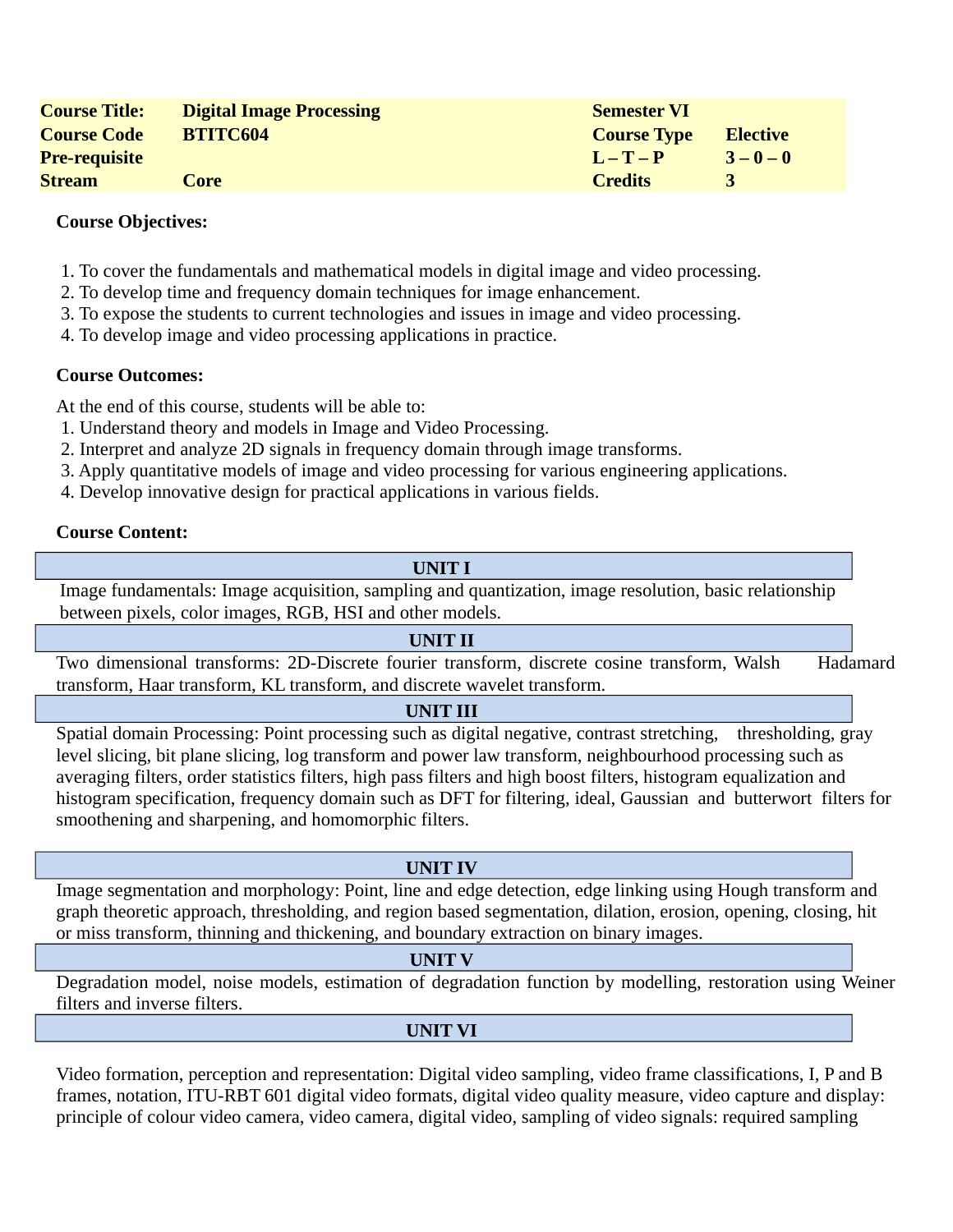rates, sampling in two dimensions and three dimensions, progressive virus interlaced scans, two dimensional motion estimation, block matching algorithms.

# **Text Books:**

1. Gonzales and Woods, "*Digital Image Processing*", Pearson Education, India, Third Edition.

2. Anil K.Jain, "*Fundamentals of Image Processing*", Prentice Hall of India, First Edition, 1989.

# **Reference Books:**

1. Ze-Nian Li and Mark S. Drew, "*Fundamentals of Multimedia*", PHI 2011.

2. Murat Tekalp, "*Digital Video Processing*", Pearson, 2010.

3. John W. Woods, "*Multidimensional Signal, Image and Video Processing*", Academic Press 2012.

6. A.I.Bovik, "*Handbook on Image and Video Processing*", Academic Press.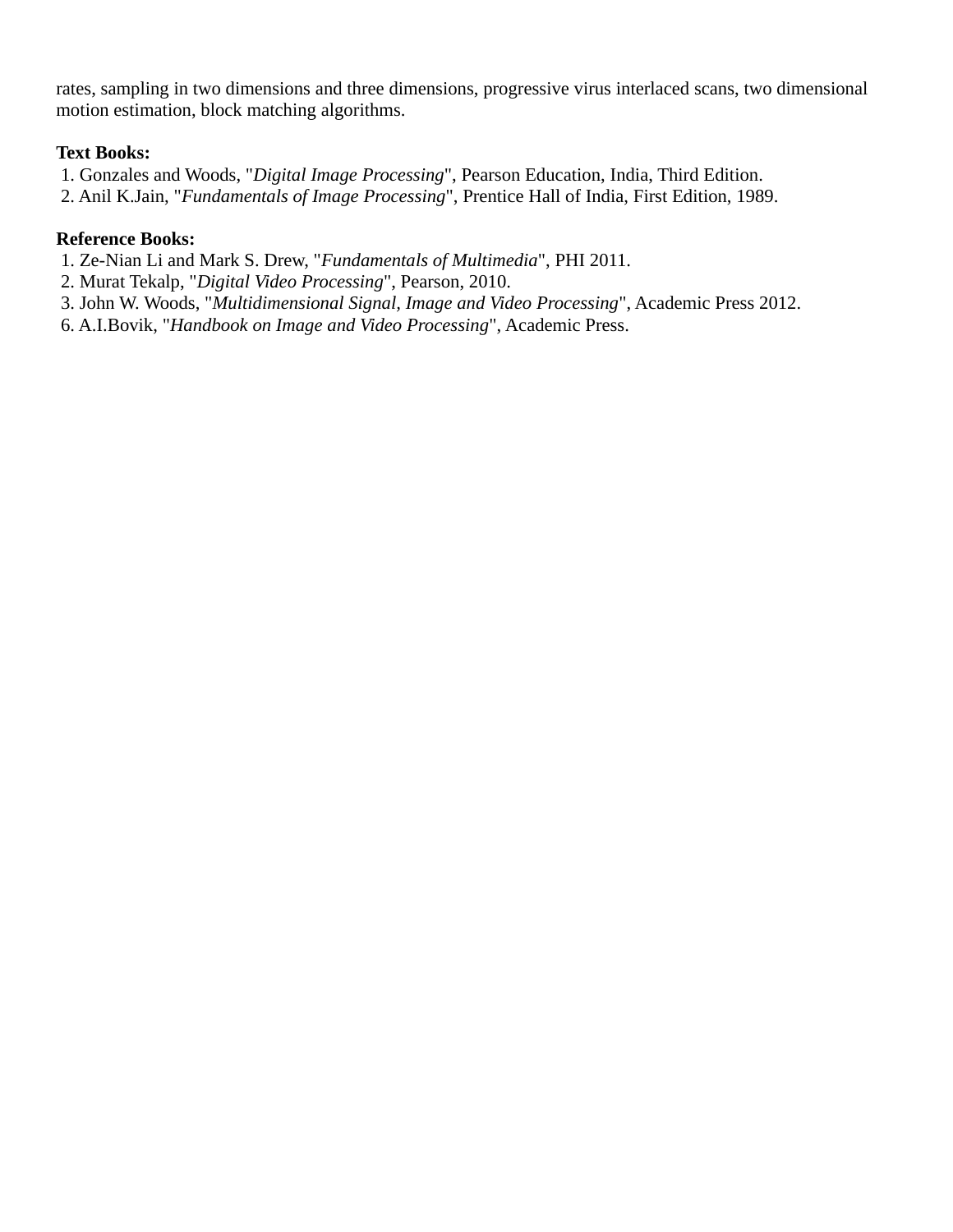| <b>Course Title:</b> | <b>Enterprise Resource Planning</b> | <b>Semester VI</b> |                 |
|----------------------|-------------------------------------|--------------------|-----------------|
| <b>Course Code</b>   | <b>BTITOE605A</b>                   | <b>Course Type</b> | <b>Elective</b> |
| <b>Pre-requisite</b> | Nil                                 | $L - T - P$        | $3 - 0 - 0$     |
| <b>Stream</b>        | <b>Open Elective</b>                | <b>Credits</b>     |                 |

- 1. To introduce to enterprise systems and show how organizations use enterprise systems to run their operations more efficiently and effectively.
- 2. To learn about the critical success factors and implementation strategies that lead to enterprise system success.
- 3. To learn about the informational, knowledge, and decision-making opportunities afforded by enterprise systems.
- 4. To examine typical Enterprise Systems modules: materials management (MM), supply chain management (SCM), customer relationship management (CRM), financials, projects, human resource management (HRM).

# **Course Outcomes:**

After learning the course, the students should be able:

- **1.** To demonstrate a good understanding of basic issues in Enterprise Systems.
- 2. To explain the scope of common Enterprise Systems (e.g., MM, SCM, CRM, HRM, procurement).
- **3.** To explain the challenges associated with implementing enterprise systems and their impacts on organizations.
- **4.** To describe the selection, acquisition and implementation of enterprise systems.
- **5.** To use one of the popular ERP packages to support business operations and decision-making.
- **6.** To communicate and assess an organization's readiness for enterprise system implementation with a professional approach in written form.
- **7.** To demonstrate an ability to work independently and in a group.

# **Course Content:**

#### **UNIT I**

Enterprise Resource Planning: Introduction, Disadvantages of non-ERP systems, What Is ERP? Need of ERP, Advantage of ERP, Risks of ERP, Growth of ERP.

#### **UNIT II**

ERP Modules: Finance, Production Planning, Control and Management, Sales and Distribution, Human Resource Management, Inventory Control System, Quality Management, Plant Maintenance.

#### **UNIT III**

ERP Implementation: ERP Implementation (Transition) strategies, ERP Implementation Life Cycle, Implementation Methodologies, Evaluation and selection of ERP package, ERP Project Team: Vendors, Employees, Consultants, Training & Education, Project management & Monitoring, Post Implementation Activities, Operation & maintenance of ERP system, Measuring the Performance of ERP System, Success & failure factors of an ERP, Implementation.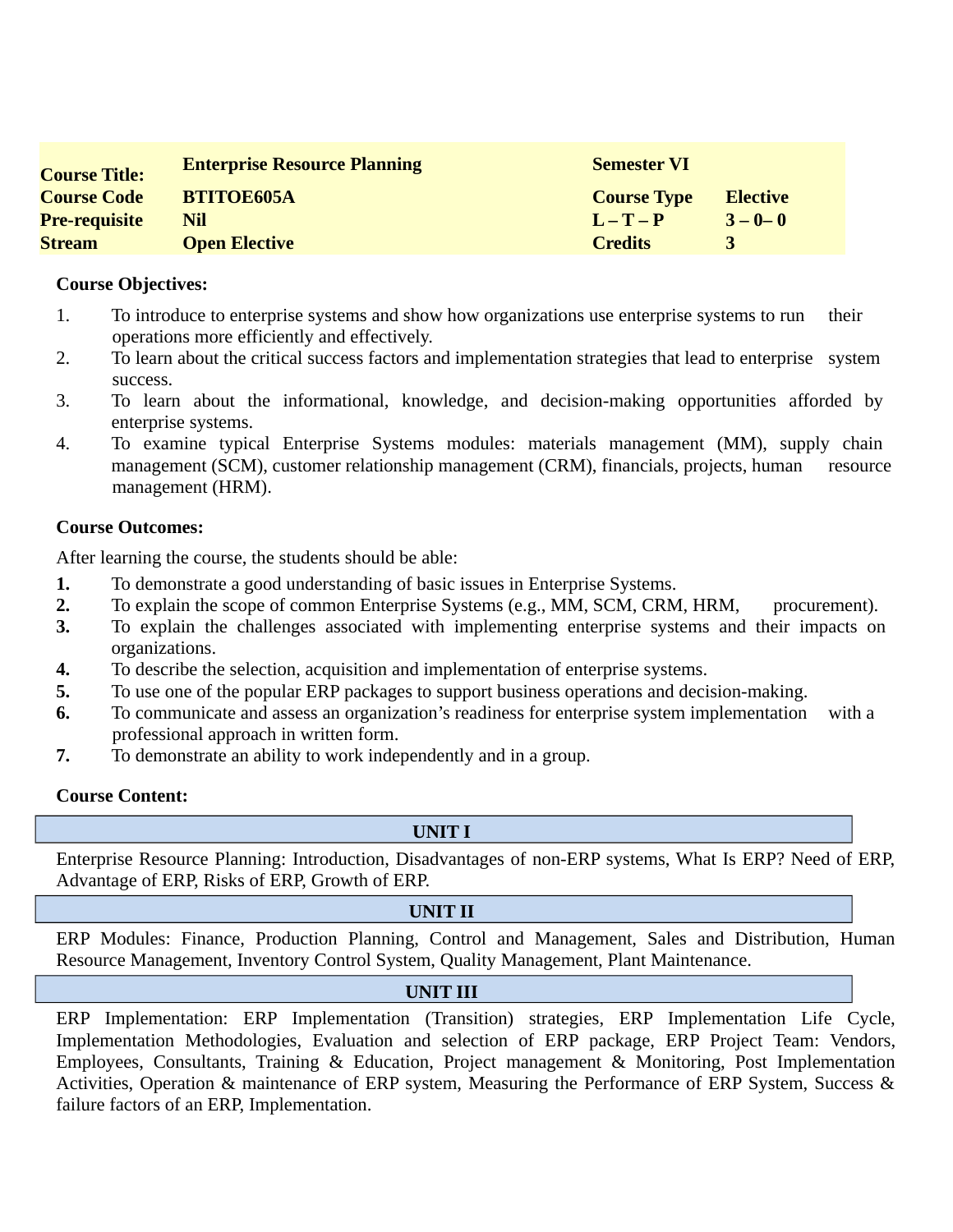#### **UNIT IV**

ERP Market and Vendors: ERP Marketplace and Marketplace Dynamics, Comparison of Current ERP Packages and Vendors, like; SAP, Oracle, PeopleSoft, BAAN etc.

#### **UNIT V**

ERP and related technologies: Business Process Re-Engineering (BPR), Information Systems -Management Information, System (MIS), Decision Support System (DSS), Executive Support System (ESS) Data Warehousing, Data Mining, On-Line Analytical Processing (OLAP), Supply Chain Management, Customer Relationship Management

#### **UNIT VI**

ERP Case Studies: ERP systems implemented in: TISCO, SKF Automotive Bearings Co. Ltd, Qualcomm CDMA, California, Post Implementation review of ERP packages in Manufacturing, Services and Others Organizations, Customization of ERP for different types of Industries.

#### **Text Books**

- 1. Alexis Leon, *"ERP Demystified"*, TMH New Delhi, 2nd Edition.
- 2. V. K. Garg & N. K. Venkita Krishnan, *"ERP Ware: ERP Implementation Framework"*, PHI.

#### **Reference Books:**

1. V. K. Garg & N. K. Venkita Krishna, *"ERP Concepts & Planning"*, PHI, 2nd Edition.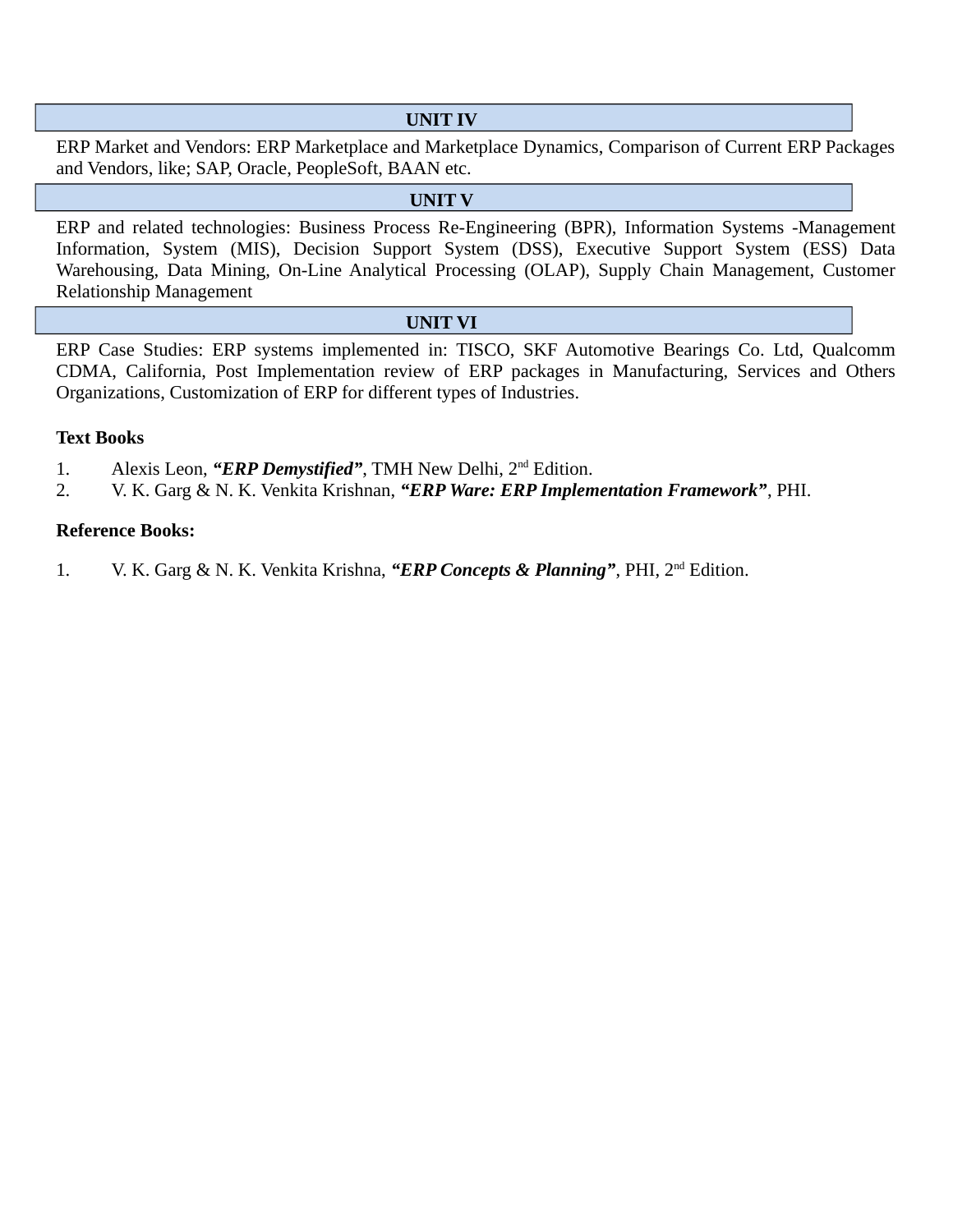| <b>Course Title:</b> | <b>Decision Support Systems</b>    | <b>Semester VI</b> |                 |
|----------------------|------------------------------------|--------------------|-----------------|
| <b>Course Code</b>   | <b>BTITOE605B</b>                  | <b>Course Type</b> | <b>Elective</b> |
| <b>Pre-requisite</b> | <b>Database Management Systems</b> | $L - T - P$        | $3 - 0 - 0$     |
| <b>Stream</b>        | <b>Open Elective</b>               | <b>Credits</b>     |                 |

- 1. To select appropriate modeling techniques for supporting semi-structured business decision making.
- 2. To identify and select appropriate decision support systems for generating innovative business solutions.
- 3. To design and implement decision support systems for generating innovative business solutions.

#### **Course Outcomes:**

After learning the course, the students should be able:

- 1. To recognize the relationship between business information needs and decision making.
- 2. To appraise the general nature and range of decision support systems.
- 3. To appraise issues related to the development of DSS.
- 4. To select appropriate modeling techniques.
- 5. To analyze, design and implement a DSS.

# **Course Content:**

#### **UNIT I**

Basic Concepts: Decision making systems, Modeling and support, Basics and definition Systems models, Modeling process, Decision making, Intelligence phase, Design phase Choice phase, Evaluation, Implementation phase, Alternative decision making models, Decision support systems, Decision makers, Case applications.

#### **UNIT II**

Decision Support System Development: Decision support system development, Basics, Life cycle, Methodologies, Prototype, Technology levels and tools, Development platforms, Tool selection, Developing DSS, Enterprise systems, Concepts and definition, Evolution of information systems, Information needs, Characteristics and capabilities, Comparing and integrating EIS and DSS, EIS data access, Data warehouse, OLAP, Multidimensional analysis, Presentation and the Web, Including soft information enterprise on systems, Organizational DSS, Supply and value chains, Decision support, Supply chain problems and solutions, Computerized systems. MRP, ERP, SCM, Frontline decision support systems.

#### **UNIT III**

Knowledge Management: Organizational learning and memory, Knowledge management, Development Methods, Technologies and tools, Success , Knowledge management and artificial intelligence, Electronic Document Management, Knowledge Acquisition and Validation, Knowledge Engineering – Scope, Acquisition Methods, Interviews, Tracking Methods, Observation and other Methods, Grid Analysis, Machine Learning, Rule Induction, Case-Based Reasoning, Neural Computing, Intelligent Agents, Selection of an appropriate Knowledge Acquisition Methods, Multiple Experts, Validation and Verification of the Knowledge Base-Analysis, Coding, Documenting, and Diagramming, Numeric and Documented.

#### **UNIT IV**

Knowledge Acquisition, Knowledge Acquisition and the Internet/Intranets, Knowledge Representation Basics, Representation in Logic and other Schemas, Semantic Networks, Production Rules, Frames, Multiple Knowledge Representation, Experimental Knowledge Representations, Representing Uncertainty. Intelligent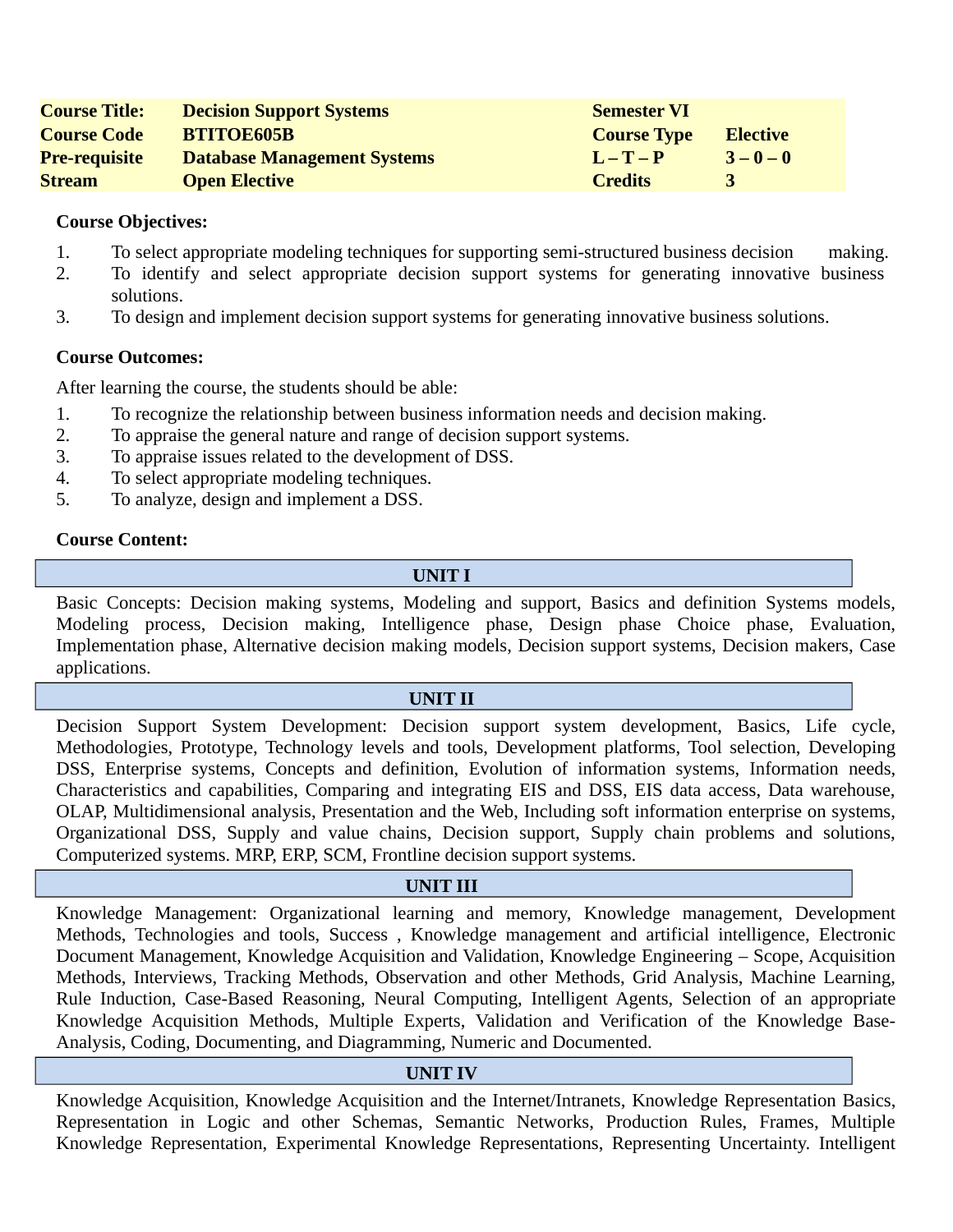System Development: Inference Techniques, Reasoning in Artificial Intelligence, Inference with Rules, Inference Tree, Inference with Frames, Model Based and Case Based Reasoning, Explanation and Meta Knowledge, Inference with Uncertainty, Representing Uncertainty, Probabilities and Related Approaches, Theory of Certainty, Approximate Reasoning using Fuzzy Logic

#### **UNIT V**

Intelligent Systems Development, Prototyping, Project Initialization, System Analysis and Design, Software Classification, Building Expert Systems with Tools, Shells and Environments, Software Selection, Hardware, Rapid Prototyping and a Demonstration Prototype, System Development, Implementation, Post Implementation.

#### **UNIT VI**

Management Support Systems: Implementing and Integrating Management Support Systems, Implementation, Major Issues, Strategies, System Integration, Generic Models MSS, DSS–ES, Integrating EIS, DSS and ES, Global Integration, Intelligent DSS, Intelligent Modeling and Model Management, Examples of Integrated Systems, Problems and Issues in Integration.

#### **Text Books**

1. Efrain Turban and Jay E. Aronson, "*Decision Support Systems and Intelligent Systems"*, Pearson Education, 6<sup>th</sup> Edition.2001.

- **1.** Ganesh Natarajan and Sandhya Shekhar, *"Knowledge Management Enabling Business Growth"*, Tata McGraw Hill, 2002.
- **2.** George M. Marakas, *"Decision Support System"*, Prentice Hall, India, 2003.
- **3.** Efrem A. Mallach, *"Decision Support and Data Warehouse Systems"*, Tata McGraw, Hill, 2002.
- **4.** Kimiz Dalkir, *"Knowledge Management: Theory and Practice"*, Elsevier Science, 2005.
- **5.** Becerra Fernandez and Laidener, *"Knowledge Management: An Evolutionary View"*, PHI, 2009.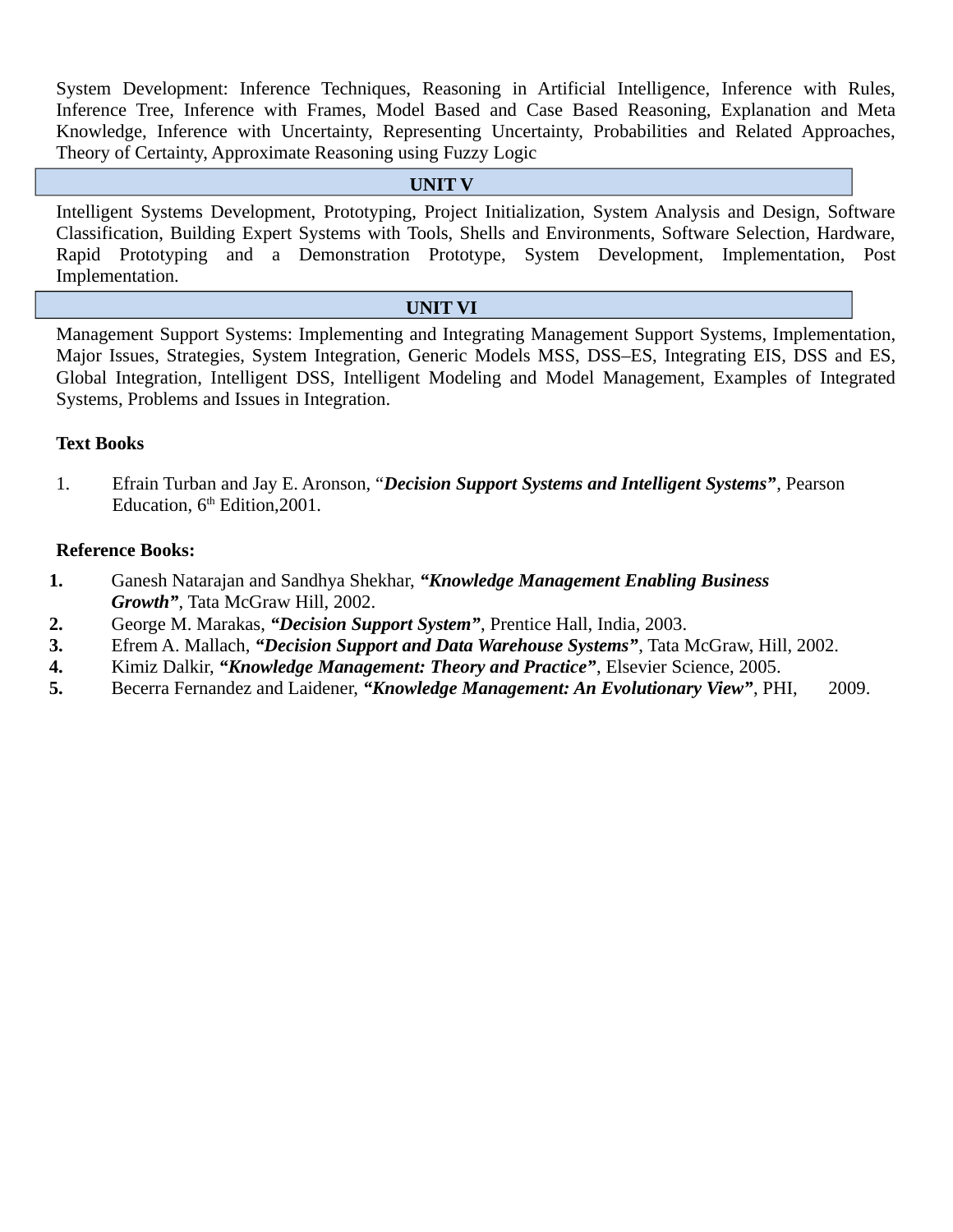| <b>Course Title:</b> | <b>Software Project Management</b> | <b>Semester VI</b> |                 |
|----------------------|------------------------------------|--------------------|-----------------|
| <b>Course Code</b>   | <b>BTITOE605C</b>                  | <b>Course Type</b> | <b>Elective</b> |
| <b>Pre-requisite</b> | <b>Software Engineering</b>        | $L - T - P$        | $3 - 0 - 0$     |
| <b>Stream</b>        | <b>Open Elective</b>               | <b>Credits</b>     |                 |

#### **UNIT I**

Project Evaluation and Planning - Activities in Software Project Management, Overview of Project Planning, Stepwise planning, contract management, Software processes and process models.

#### **UNIT II**

Cost Benefit Analysis, Cash Flow Forecasting, Cost-Benefit Evaluation Techniques, Risk Evaluation. Project costing, COCOMO 2, Staffing pattern, Effect of schedule compression, Putnam's equation, Capers Jones estimating rules of thumb, Project Sequencing and Scheduling Activities, Scheduling resources, Critical path analysis, Network Planning, Risk Management, Nature and Types of Risks, Managing Risks, Hazard Identification, Hazard Analysis, Risk Planning and Control, PERT and Monte Carlo Simulation techniques.

#### **UNIT III**

Monitoring and Control- Collecting Data, Visualizing Progress, Cost Monitoring, review techniques, project termination review, Earned Value analysis, Change Control

#### **UNIT IV**

Software Configuration Management (SCM), Managing Contracts, Types of Contracts, Stages In Contract Placement, Typical Terms of A Contract, Contract Management and Acceptance.

#### **UNIT V**

Quality Management and People Management- Introduction, Understanding Behavior, Organizational Behaviour, Selecting The Right Person for The Job, Motivation, The Oldman – Hackman Job Characteristics Model, working in Groups, Organization and team structures, Decision Making, Leadership, Organizational Structures, Stress, Health and Safety. ISO and CMMI models, Testing, and Software reliability, test automation.

Overview of project management tools.

#### **Text Books:**

1. Bob Hughes, Mike Cotterell, *"Software Project Management"*, Tata McGraw Hill, 2009.

#### **Reference Books:**

- **1.** Royce, *"Software Project Management"*, Pearson Education, 2005.
- **2.** Robert K. Wysocki, *"Effective Software Project Management"*, Wiley, 2006.

**UNIT VI**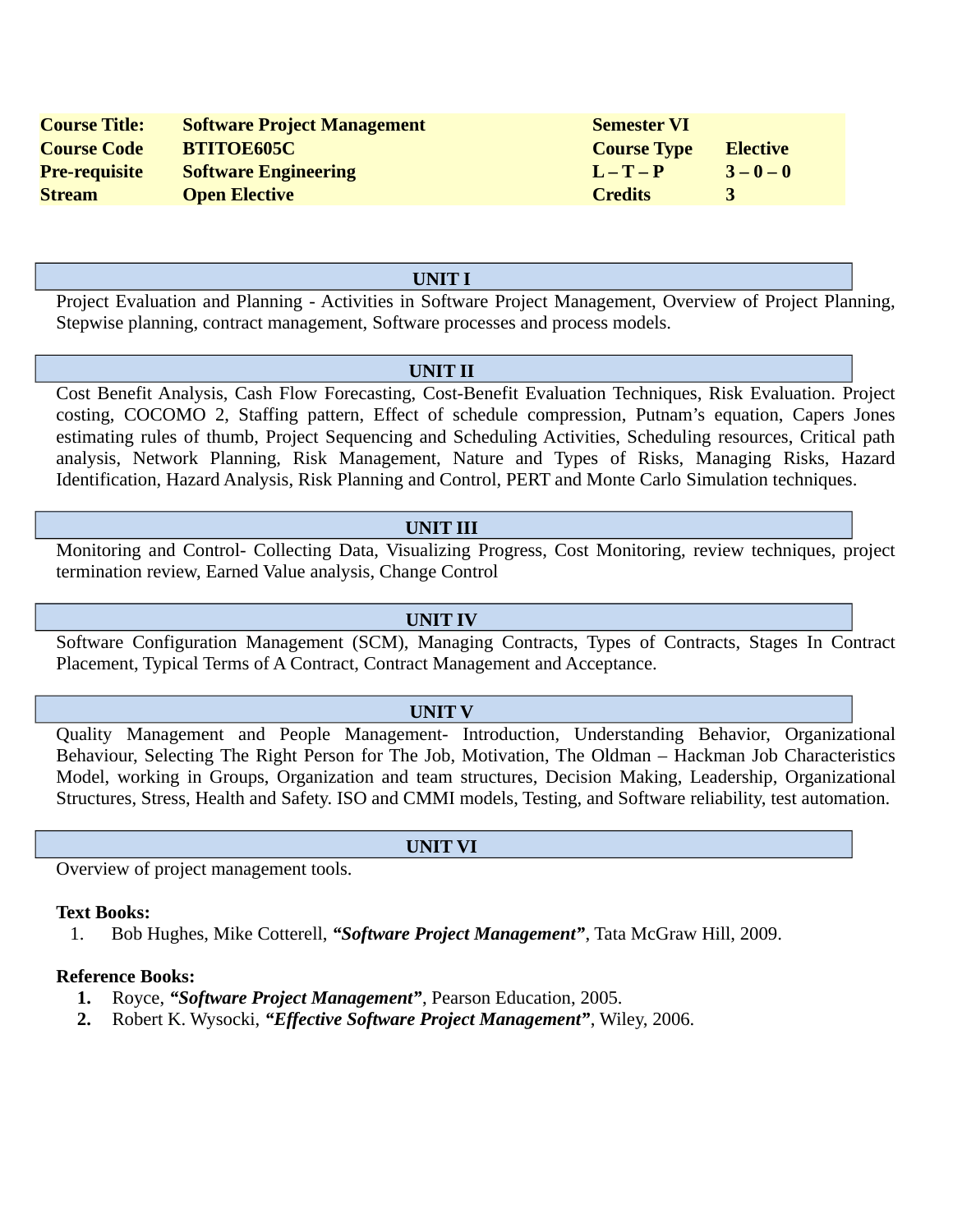| <b>Course Title:</b> | <b>Software Testing</b>                       | <b>Semester VI</b> |                 |
|----------------------|-----------------------------------------------|--------------------|-----------------|
| <b>Course Code</b>   | <b>BTITPE606A</b>                             | <b>Course Type</b> | <b>Elective</b> |
| <b>Pre-requisite</b> | <b>Software Engineering</b>                   | $L - T - P$        | $3 - 0 - 0$     |
| <b>Stream</b>        | <b>Software Application &amp; Development</b> | <b>Credits</b>     |                 |

- **1.** To study fundamental concepts in software testing, including software testing objectives, processes, criteria, strategies, and methods.
- **2.** To learn planning of a test project, designing test cases and test data, conducting test operations, managing software problems and defects, and generating a test report.
- **3.** To develop an understanding of the meaning and importance of quality in relation to software systems and the software development process.
- **4.** To study issues and techniques for implementing and managing software quality assurance processes and procedures.

#### **Course Outcomes:**

After learning the course, the students should be able:

- **1.** To apply software testing knowledge and its processes to software applications.
- **2.** To identify various software testing problems.
- **3.** To solve software testing problems by designing and selecting software test models, criteria, strategies and methods.
- **4.** To apply the techniques learned to improve the quality of software development.
- **5.** To prepare a software quality plan for a software project.

#### **Course Content:**

#### **UNIT I**

Principles of Testing Software development life cycle model: Phases of software project, Quality, Quality assurance and quality control, Testing, Verification and validation, Process models to represent various phases, Life cycle models, Software testing life cycle.

#### **UNIT II**

White Box Testing (WBT) and Black Box Testing: Static testing, Structural testing, Challenges in WBT. Black box testing: Black box testing process.

#### **UNIT III**

Integration Testing: Definition, As a type of testing: Top-down integration, Bottom-up integration, Bidirectional integration, System integration, Choosing integration method, As a phase of testing, Scenario testing: System scenarios, Use case scenarios, Defect bash.

#### **UNIT IV**

System and Acceptance Testing, Functional Vs non Functional, Functional system testing, Non- functional system testing, Acceptance testing.

#### **UNIT V**

Performance testing, Regression testing, Internationalization testing, Adhoc testing. Factors governing performance of testing, Methodology, tools and process for performance testing. Regression Testing: Introduction, Types of Regression testing, Regression testing process. Adhoc testing: Introduction, Buddy testing, Pair testing, exploratory testing, Iterative testing, Agile and Extreme testing, XP work flow, Defect seeding.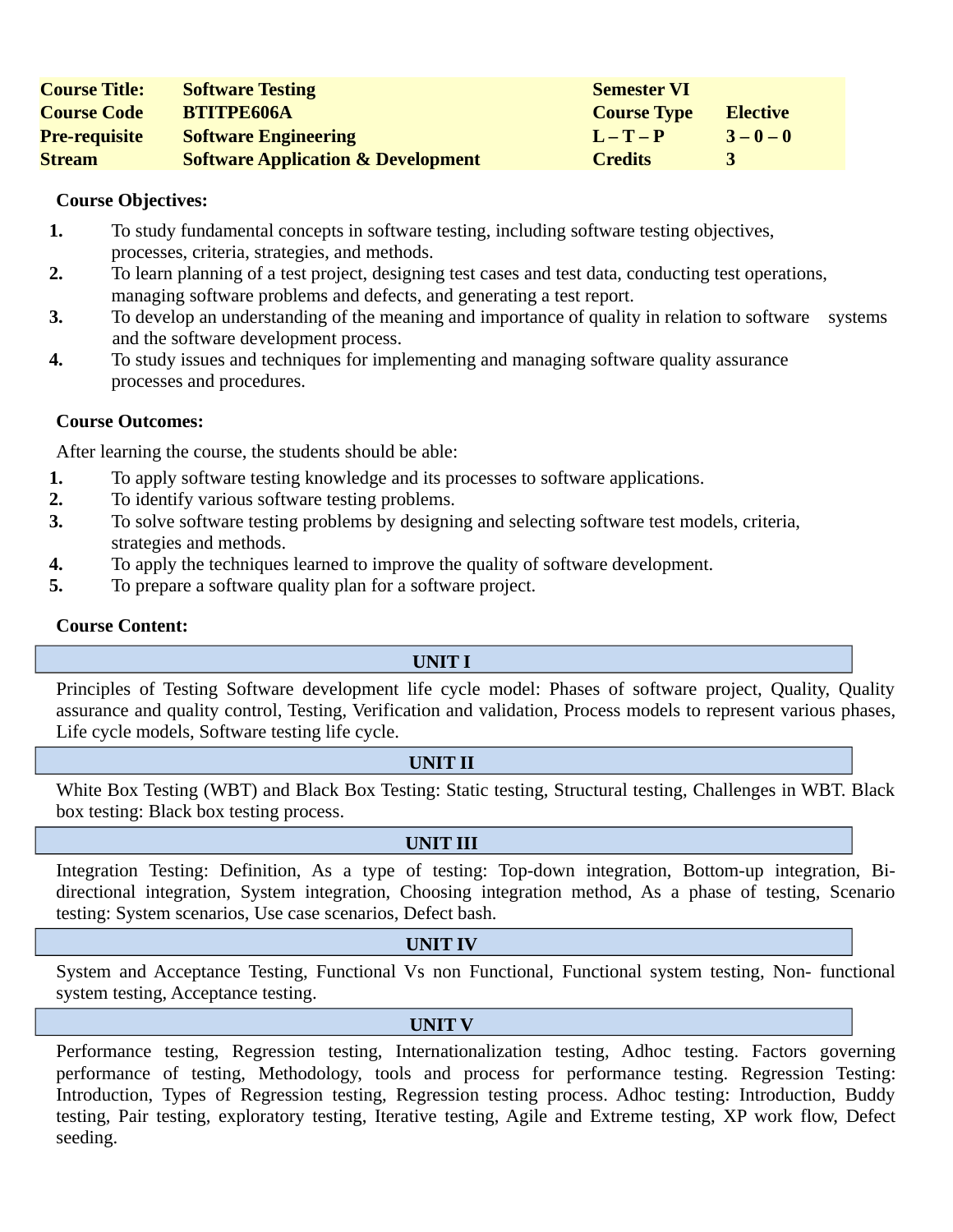#### **UNIT VI**

Testing Object Oriented Software: Introduction, Comparison of object oriented and procedural software, System testing example, Unit testing of classes, Tools for testing object oriented software, Testing web applications.

#### **Text Books**

**1.** Srinivasan Desikan, Gopalaswamy Ramesh, *"Software Testing: Principles and Practices"*, Pearson publication, 2nd Edition, 2006.

- **1.** Loise Tamres, *"Introducing Software Testing"*, Pearson publication, 2002.
- 2. Boris Beizer, "Software Testing Techniques", Dreamtech press, 2<sup>nd</sup> Edition, 2014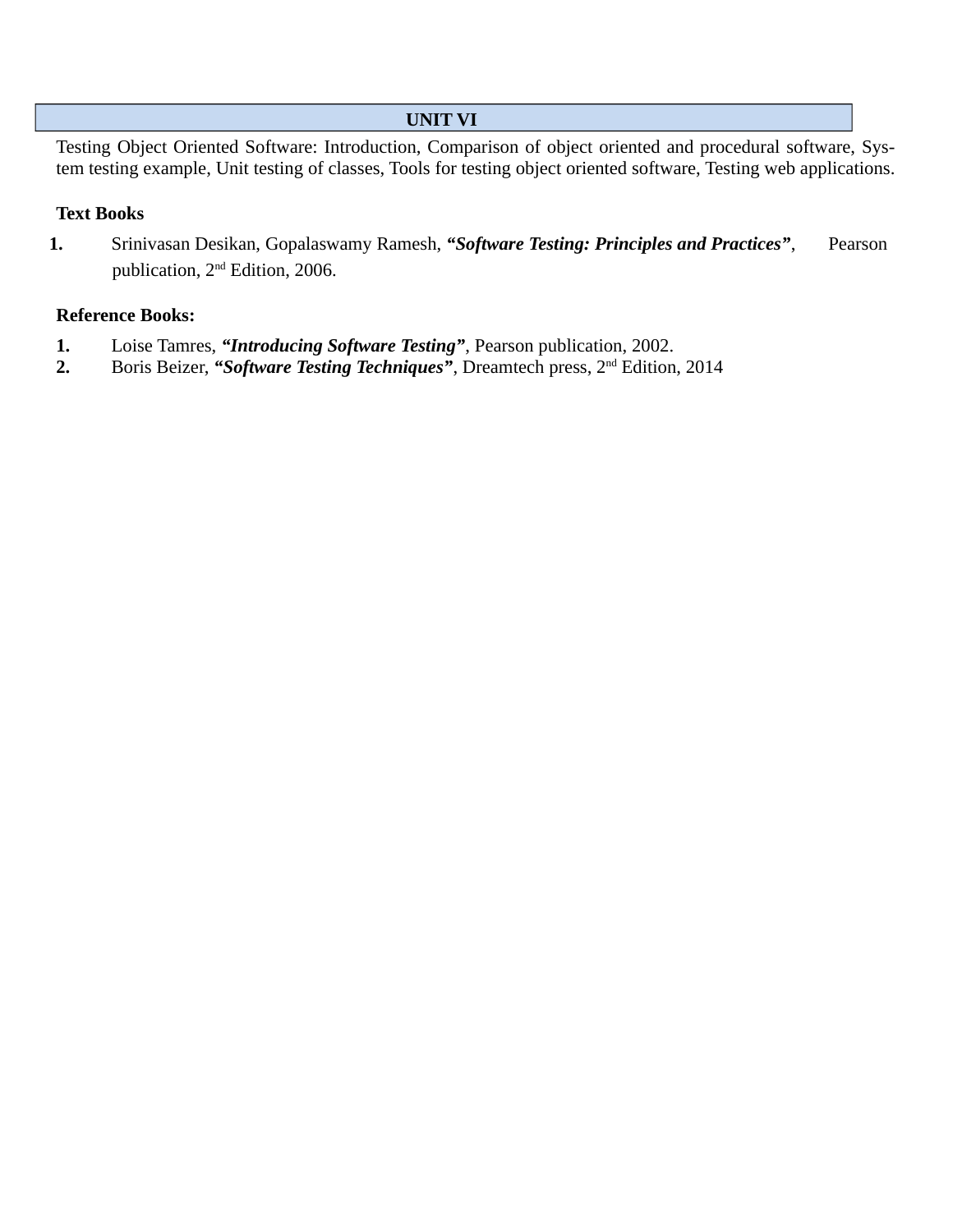| <b>Course Title:</b> | Data Storage Technologies & Networks                | <b>Semester VI</b> |                 |
|----------------------|-----------------------------------------------------|--------------------|-----------------|
| <b>Course Code</b>   | <b>BTITPE606B</b>                                   | <b>Course Type</b> | <b>Elective</b> |
| <b>Pre-requisite</b> | <b>Internetworking Protocols, Operating Systems</b> | $L - T - P$        | $3 - 0 - 0$     |
| <b>Stream</b>        | <b>Infrastructure &amp; Security Management</b>     | <b>Credits</b>     |                 |

- 1. To gain knowledge and understand the design of a Data Centre.
- 2. To understand the best practice of design in the Data Centre.
- 3. To learn the options in the running of an efficient Data Centre.
- 4. To understand the value of data to a business, Information Lifecycle.
- 5. To understand the challenges in data storage and data management.
- 6. To learn solutions available for data storage.

# **Course Outcomes:**

After learning the course, the students should be able:

- 1. To explain the design of a data center and storage requirements.
- 2. To discuss the various types of storage and their properties.
- 3. To explain physical and virtualization of storage.
- 4. To explain the backup, archiving with regard to recovery and business continuity.

# **Course Content:**

# **UNIT I**

Data Centre: Introduction, Site Selection and Environmental Considerations, Hierarchical or Layered Architecture, Architect Roles, Goals and Skills, Architecture Precursors.

#### **UNIT II**

Data Centre Design: Architecture Design and Standards Recommendations, Raised Access Floor and Design Best Practices, connecting the infrastructure with copper and fiber. IT Hardware, Cooling System Options and Environmental Control, Electrical Power Systems, Room Layout, Fire Protection and Security Systems, Building Automation and Energy Management Systems, Commissioning and Handover.

# **UNIT III**

Storage Management: Introduction to Storage Technology, Storage Systems Architecture, Physical and logical components of a connectivity environment, Major physical components of a disk drive and their functions, Concept of RAID and its components, Different RAID levels and their suitability for different application environments: RAID 0, RAID 1, RAID 3, RAID 4, RAID 5, RAID 0+1, RAID 1+0, RAID 6, Integrated and Modular storage systems, high-level architecture and working of an intelligent storage systems.

#### **UNIT IV**

Networked Storage: Evolution of networked storage, Architecture, components, and topologies of FC-SAN, NAS, and IP-SAN, Benefits of the different networked storage options, Need for long-term archiving solutions and describe how CAS fulfill the need, Appropriateness of the different networked storage options for different application environments.

#### **UNIT V**

Managing Data Center: Reasons for planned/unplanned outages, Impact of downtime, Difference between business continuity (BC) and disaster recovery (DR), RTO and RPO, Identification of single points of failure in a storage infrastructure and solutions to mitigate these failures, Architecture of backup/recovery and the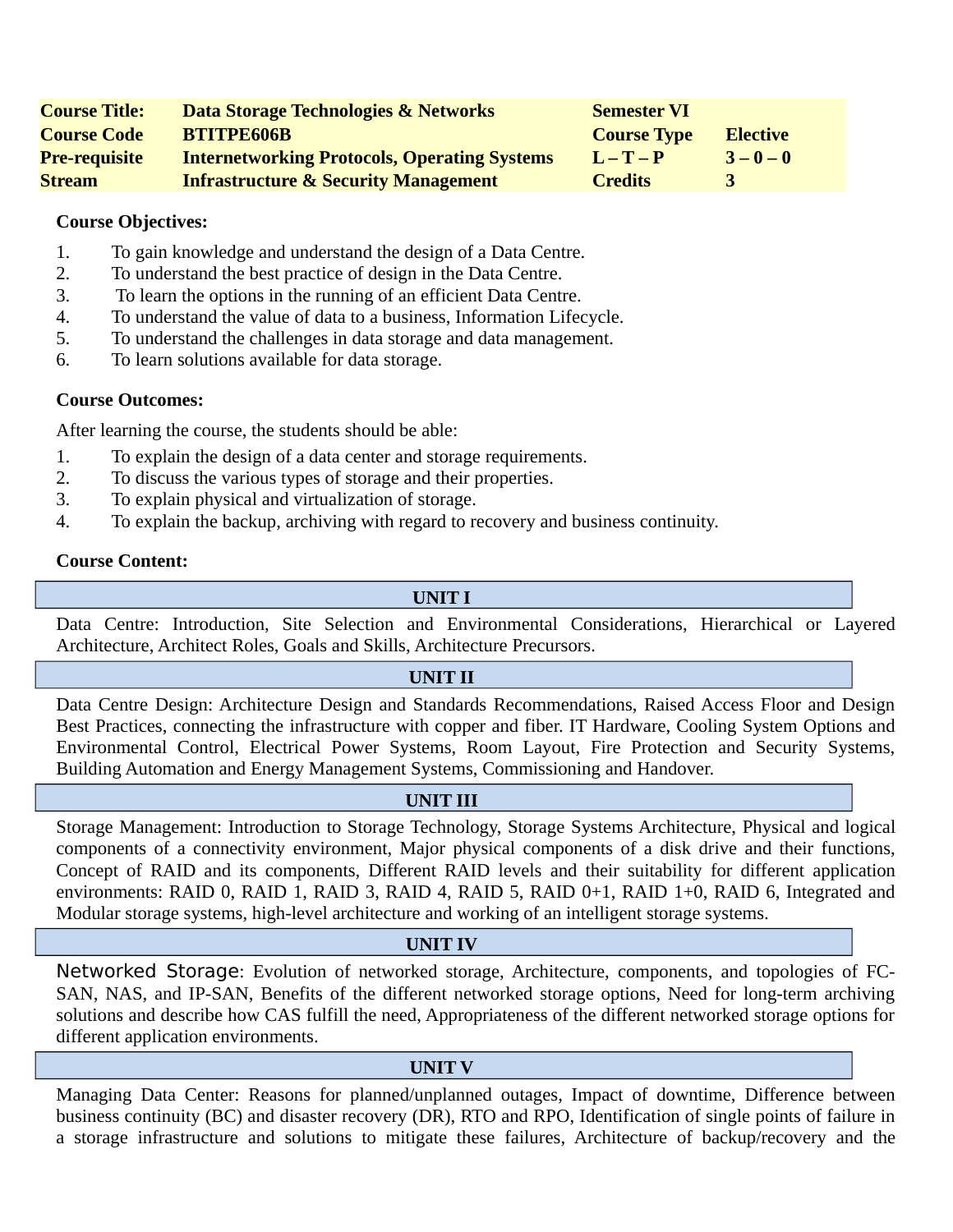different backup/recovery topologies, replication technologies and their role in ensuring information availability and business continuity Remote replication technologies and their role in providing disaster recovery and business continuity capabilities, Key areas to monitor in a data center, Industry standards for data center monitoring and Management Key metrics to monitor storage infrastructure.

## **UNIT VI**

Securing Storage and Storage Virtualization: Information Security, Critical security attributes for information systems, Storage security domains, Analyze the common threats in, each domain, Storage Virtualization: Forms, Configurations and Challenges, Types of Storage Virtualization: Block-level and File-Level.

# **Text Books**

- 1. Mauricio Arregoces, "Data Center Fundamentals", Cisco Press, 1<sup>st</sup> edition, 2003.
- 2. Robert Spalding, *"Storage Networks: The Complete Reference"*, Tata McGraw Hill, Osborne, 2003.
- 3. Marc Farley, *"Building Storage Networks"*, Tata McGraw Hill, Osborne. 2001.
- 4. Meeta Gupta, *"Storage Area Network Fundamentals"*, Pearson Education Limited, 2002

- 1. G. Somasundaram, Alok Shrivastava, *"Information Storage and Management"*, EMC Education Series, Wiley Publishing Inc., 2011.
- 2. Gustavo Santana, *"Data Center Virtualization Fundamentals: Understanding Techniques and Designs for Highly Efficient Data Centers with Cisco Nexus, UCS, MDS, and Beyond"*, Cisco Press,  $1<sup>st</sup>$  Edition, 2013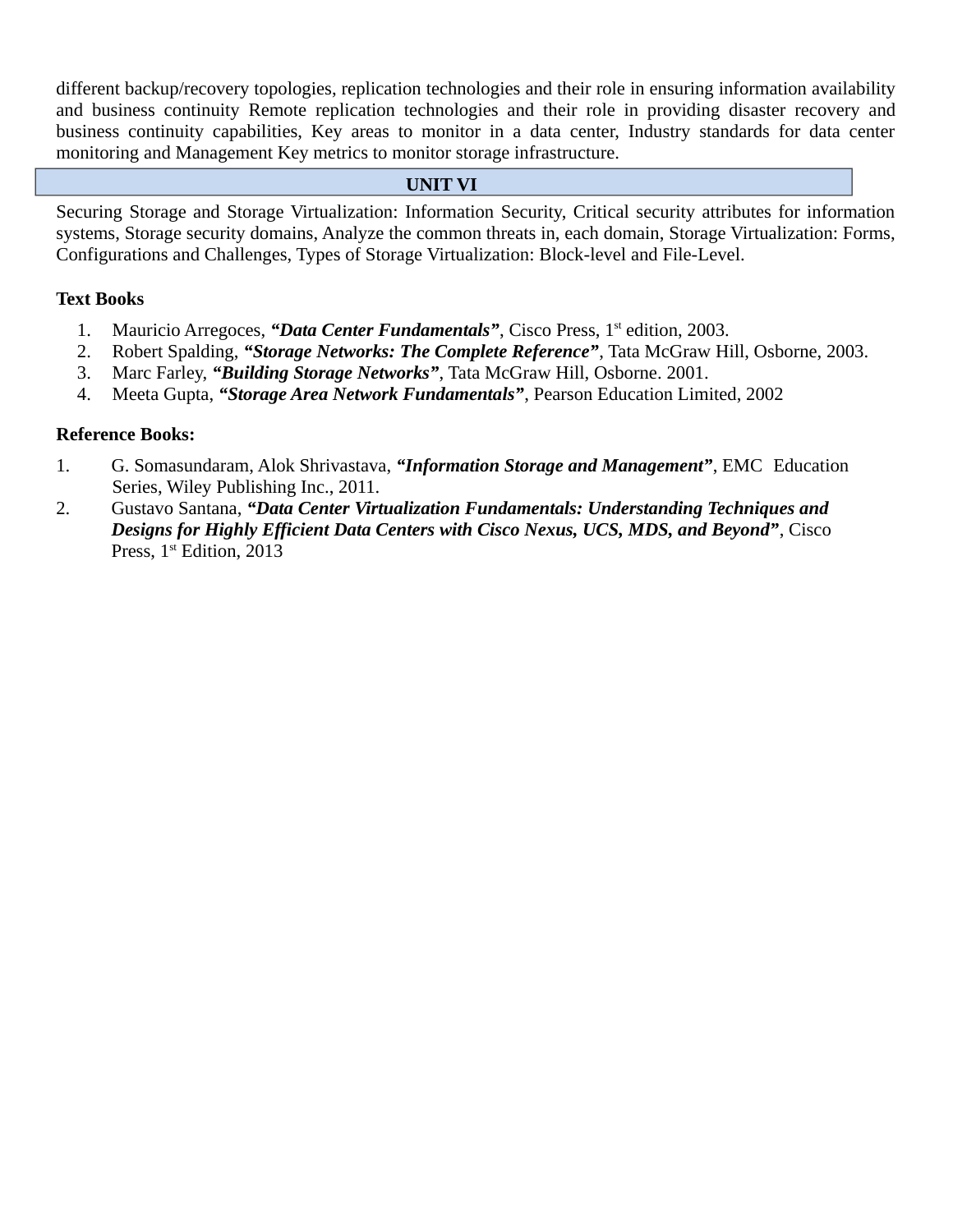| <b>Course Title:</b> | <b>Service Oriented Architecture</b>                | <b>Semester VI</b> |                 |
|----------------------|-----------------------------------------------------|--------------------|-----------------|
| <b>Course Code</b>   | <b>BTITPE606C</b>                                   | <b>Course Type</b> | <b>Elective</b> |
| <b>Pre-requisite</b> | Nil                                                 | $L - T - P$        | $3 - 0 - 0$     |
| <b>Stream</b>        | <b>Information Management &amp; Quality Control</b> | <b>Credits</b>     |                 |

- **1.** To gain understanding of the basic principles of service orientation.
- **2.** To learn service oriented analysis techniques.
- **3.** To learn technology underlying the service design.
- **4.** To learn advanced concepts such as service composition, orchestration and Choreography.
- **5.** To know about various WS specification standards.

#### **Course Outcomes:**

After learning the course, the students should be able:

- 1. Build applications based on XML.
- 2. Develop web services using technology elements.
- 3. Build SOA-based applications for intra-enterprise and inter-enterprise applications.

#### **Course Content:**

#### **UNIT I**

Introducing SOA: Fundamental SOA: Common Misperceptions about SOA, Common tangible benefits of SOA, Common pitfalls of adopting SOA, The Evolution of SOA:-from XML to Web services to SOA, The continuing evolution of SOA, The roots of SOA. Web Services and Primitive SOA: The Web services framework-Services, Service descriptions, messaging with SOAP.

#### **UNIT II**

Web Services and Contemporary SOA: Message exchange patterns- Service activity-coordination-Atomic transactions-Business activities-Orchestration-Choreography- Web Services and Contemporary SOA: Addressing- Reliable messaging-Correlation- Policies- Metadata exchange- Security- Notification and eventing.SOA and Service-Orientation: Principles of Service - Anatomy of a service-oriented architecture-Common principle of service orientation-Service Layers –Service orientation.

#### **UNIT III**

Building SOA: SOA Delivery Strategies- SOA delivery lifecycle phases. Service-Oriented Analysis: Introduction to service-oriented Analysis-Benefits of a business-centric SOA- Deriving business services-Service-Oriented Analysis: Service modeling, Service modeling guidelines- Classifying service model logic-Contrasting service modeling approaches.

#### **UNIT IV**

Service-Oriented Design: Introduction to service-oriented design- WSDL-related XML Schema language basics- WSDL language basics- SOAP language basics- Service interface, design tools. SOA Composition Guidelines: Steps to composing SO Considerations for choosing service layers and SOA standards, positioning of cores and SOA extensions.

#### **UNIT V**

SOA Service Design: - Overview-Service design of business service, application service, task centric service and guidelines. SOA Business Process Design: WS-BPEL language basics-WS Coordination.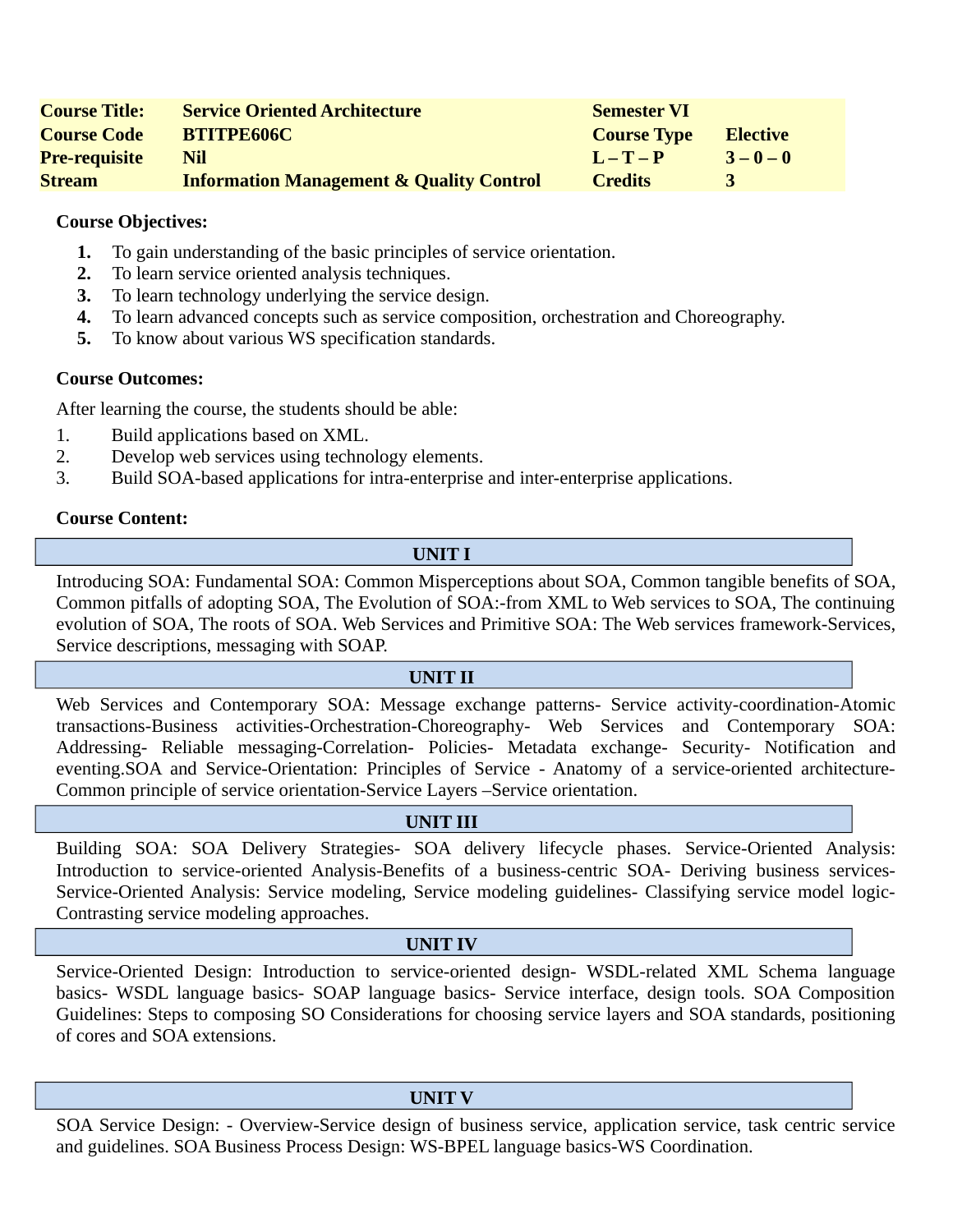# **UNIT VI**

SOA support in J2EE – Java API for XML-based web services (JAX-WS) - Java architecture for XML binding (JAXB) – Java API for XML Registries (JAXR) - Java API for XML based RPC (JAX-RPC)- Web Services Interoperability Technologies (WSIT)

# **Text Books**

- 1. Thomas Erl, *"Service-Oriented Architecture: Concepts, Technology, and Design"*, Pearson Education, 2006.
- **2.** Frank. P. Coyle, *"XML, Web Services and The Data Revolution"*, Pearson Education, 2002.
- **3.** Sandeep Chatterjee, James Webber, *"Developing Enterprise Web Services. An Architect's Guide"*, Pearson Education, 2005.
- **4.** Eric Newcomer, Greg Lomow, *"Understanding SOA with Web Services"*, Pearson Education, 2005.
- **5.** Ron Schmelzer et al. *"XML and Web Services"*, Pearson Education, 2002

- 1. Dan woods and Thomas Mattern, *"Enterprise SOA designing IT for Business Innovation"*, O'REILLY, 1<sup>st</sup> Edition, 2006.
- 2. James McGovern, Sameer Tyagi, Michael E. Stevens, Sunil Mathew, *"Java Web. Services Architecture"*, Morgan Kaufmann Publishers, 2003.
- 3. Atul Kahate, *"XML and Related technologies"*, Pearson Education, 2008.
- 4. Kennard Scibner and Mark C. Stiver, *"Understanding SOAP"*, SAMS publishing.
- 5. B. V. Kumar, S. V. Subrahmanya, *"Web Services: An Introduction"*, TMH India, 2nd Edition, 2012.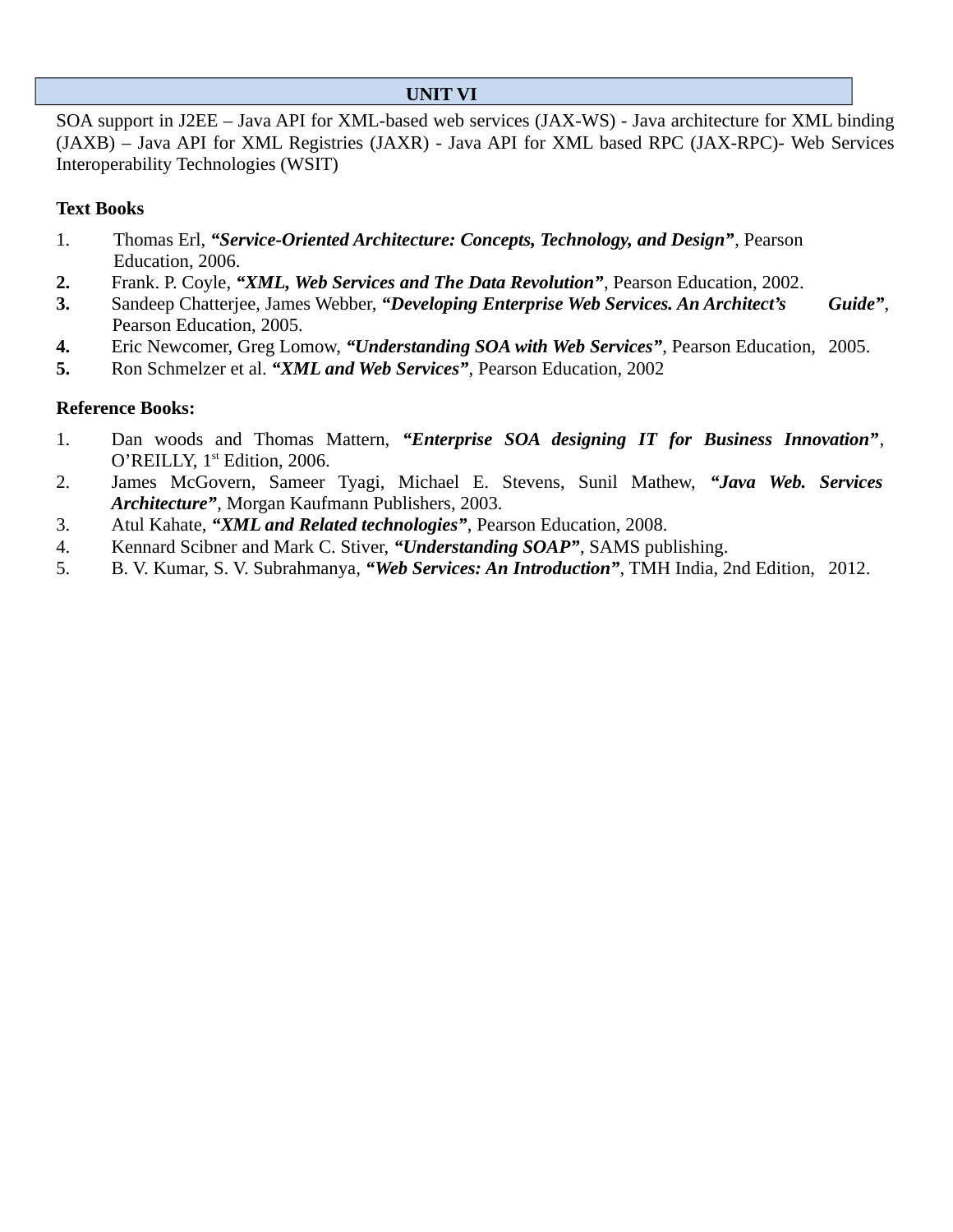| <b>Course Title:</b> | <b>Network Programming</b>                          | <b>Semester VI</b> |                 |
|----------------------|-----------------------------------------------------|--------------------|-----------------|
| <b>Course Code</b>   | <b>BTITPE606D</b>                                   | <b>Course Type</b> | <b>Elective</b> |
| <b>Pre-requisite</b> | <b>Internetworking Protocols, Operating Systems</b> | $L - T - P$        | $3 - 0 - 0$     |
| <b>Stream</b>        | <b>Network</b>                                      | <b>Credits</b>     |                 |

- 1. To learn the basics of socket programming using TCP Sockets.
- 2. To learn about Socket Options.
- 3. To learn to develop Macros for including Objects in MIB Structure.
- 4. To understand SNMPv1, v2 and v3 protocols & practical issues.

# **Course Outcomes:**

After learning the course, the students should be able:

- **1.** To analyze the requirements of a networked programming environment and identify the issues to be solved;
- **2.** To create conceptual solutions to those issues and implement a programming solution;
- **3.** To understand the key protocols that support the Internet;
- **4.** To apply several common programming interfaces to network communication;
- **5.** To understand the use of TCP/UDP Sockets
- **6.** To apply advanced programming techniques such as Broadcasting, Multicasting.

# **Course Content:**

# **UNIT I**

Socket and Application Devlopment: Introduction to Socket Programming - System Calls - Address conversion functions - POSIX Signal Handling - Server with multiple clients - Boundary conditions - Server process Crashes, Server host Crashes, Server Crashes and reboots, Server Shutdown - I/O Multiplexing - I/O Models -TCP echo client/server with I/O Multiplexing

# **UNIT II**

Socket Optian: Socket options - getsockopt and setsockopt functions - Generic socket options - IP socket options -ICMP socket options - TCP socket options - Multiplexing TCP and UDP sockets - SCTP Sockets -SCTP Client/server - Streaming Example - Domain name system - gethostbyname, gethostbyaddr, getservbyname and getservbyport functions - Protocol Independent functions in TCP Client/Server Scenario

# **UNIT III**

Advanced Socket: IPv4 and IPv6 interoperability - Threaded servers - Thread creation and termination - TCP echo server using threads - Mutex - Condition variables - Raw sockets - Raw socket creation - Raw socket output - Raw socket input - ping program - traceroute program

# **UNIT IV**

Simple Network Management: SNMP network management concepts - SNMPv1 - Management information - MIB Structure – Object syntax - Standard MIB's - MIB-II Groups - SNMPv1 protocol and Practical issues.

# **UNIT V**

SNMP V2, V3 and RMO: Introduction to SNMPv2 - SMI for SNMPV2 - Protocol - SNMPv3 - Architecture and applications -Security and access control model - Overview of RMON.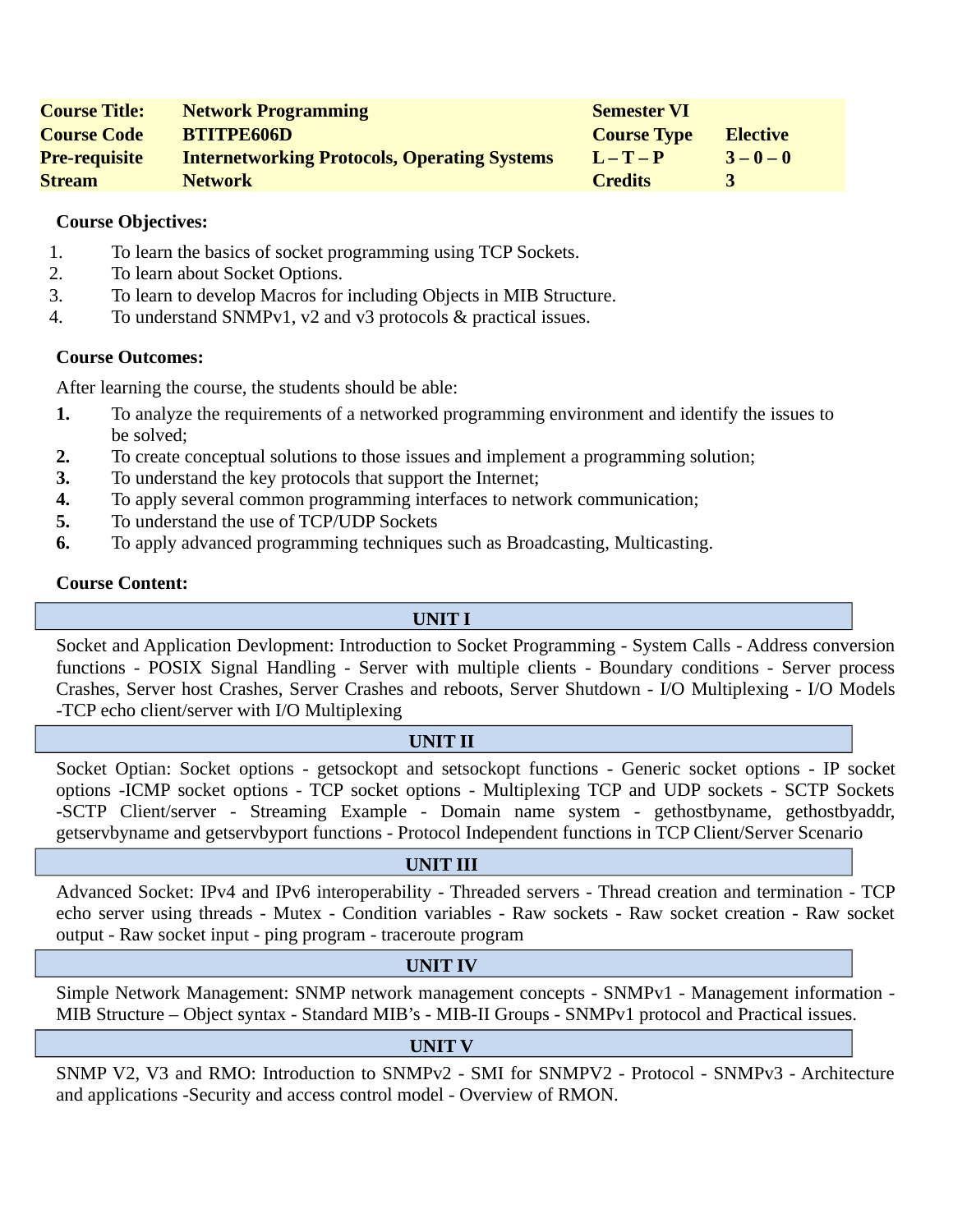# **UNIT VI**

Protocols, Sessions, State, and Implementing Custom Protocols State vs. Stateless, Methods for Maintaining State, What Is a Protocol? Designing a Custom Protocol, Our Chat Protocol, Protocol Registration

Elementary Name, Address Conversions and design decisions Domain Name System, gethostbyname Function, RES\_USE\_INET6 Resolver Option, gethostbyname2 Function and IPv6 Support, gethostbyaddr Function, uname Function, gethostname Function, getservbyname and getservbyport Functions

# **Text Books:**

- 1. W. Richard Stevens, *"UNIX Network Programming Vol-I"*, Addison-Wesley Professional, 3rd Edition,2003.
- 2. William Stallings, "**SNMP, SNMPv2, SNMPv3 and RMON 1 and 2"**, Pearson Edition, 3<sup>rd</sup> Edition, 2009.

# **Reference Book:**

**1.** D.E. Comer, *"Internetworking with TCP/IP Vol- III: Client-Server Programming and Application BSD Sockets Version"*, Pearson Edition, 2nd Edition, 2003.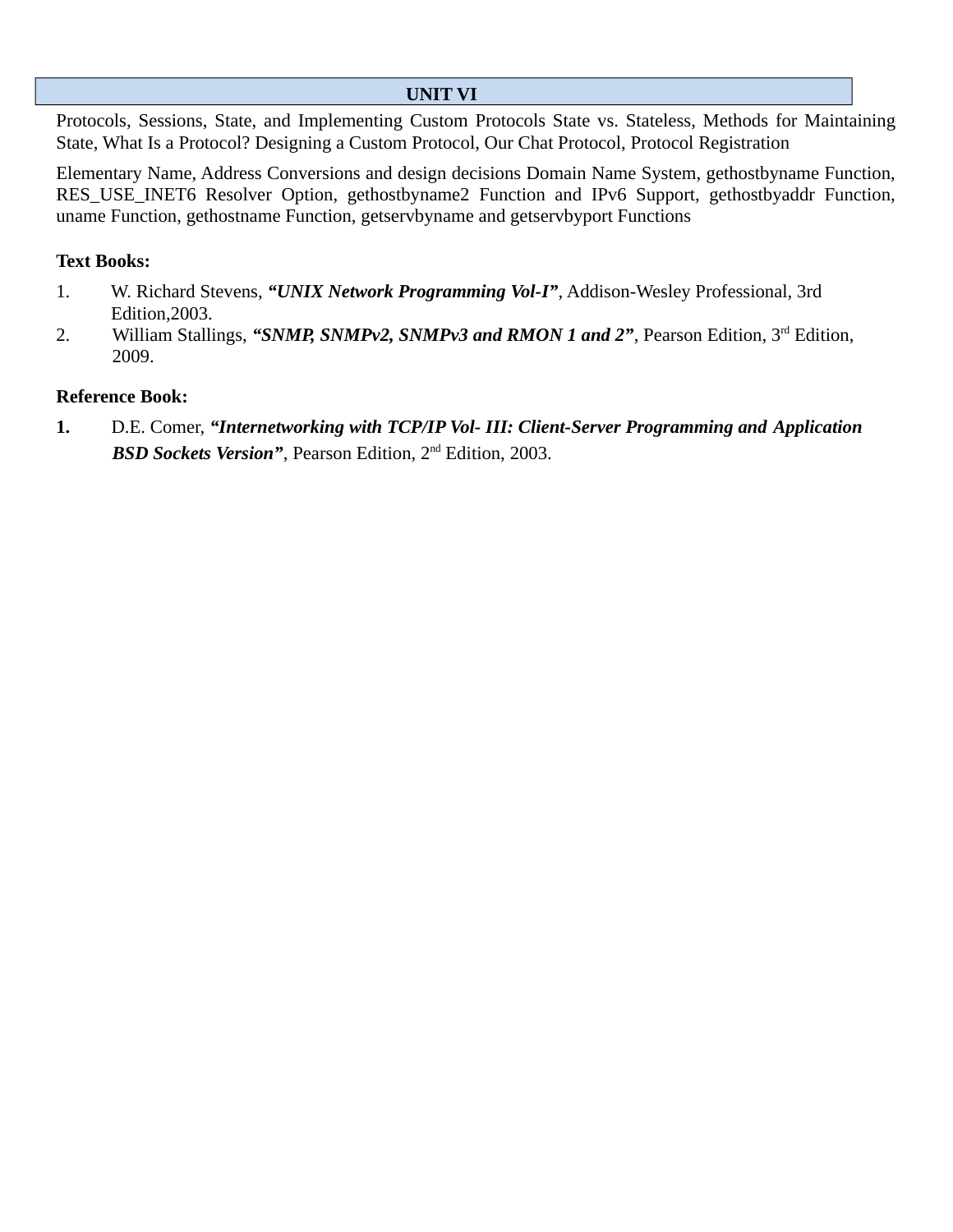| <b>Course Title:</b> | <b>Advanced Database Technology</b> | <b>Semester VI</b> |                 |
|----------------------|-------------------------------------|--------------------|-----------------|
| <b>Course Code</b>   | <b>BTITPE606E</b>                   | <b>Course Type</b> | <b>Elective</b> |
| <b>Pre-requisite</b> | <b>Database Management Systems</b>  | $L - T - P$        | $3 - 0 - 0$     |
| <b>Stream</b>        | <b>Data Science</b>                 | <b>Credits</b>     |                 |

- 1. To learn the various types of databases and their advanced applications.
- 2. To understand how and where databases are used in industry.
- 3. To examine the requirements on special databases.
- 4. To learn complex queries and interface them with applications.

#### **Course Outcomes:**

After learning the course, the students should be able:

- **1.** To explain how databases are used in various fields of industry.
- **2.** To apply query evaluation techniques and query optimization techniques.
- **3.** To develop transaction processing systems with concurrency control.
- **4.** To design and develop a database application system as part of a team.
- **5.** To explore open issues in advanced databases.

# **Course Content:**

# **UNIT I**

Parallel And Distributed Databases: Database System Architectures: Centralized and Client-Server Architectures – Server System, Architectures – Parallel Systems- Distributed Systems – Parallel Databases: I/O Parallelism – Inter and Intra Query Parallelism – Inter and Intra operation Parallelism – Distributed Database Concepts - Distributed Data Storage – Distributed Transactions – Commit Protocols – Concurrency Control – Distributed Query Processing – Three Tier Client Server Architecture- Case Studies.

#### **UNIT II**

Object and Object Relational Databases: Concepts for Object Databases: Object Identity – Object structure – Type Constructors – Encapsulation of Operations – Methods – Persistence – Type and Class Hierarchies – Inheritance – Complex Objects – Object Database Standards, Languages and Design: ODMG Model – ODL – OQL – Object Relational and Extended – Relational Systems: Object Relational features in SQL /Oracle – Case Studies.

#### **UNIT III**

Xml Databases: XML Databases: XML Data Model – DTD - XML Schema - XML Querying – Web Databases – JDBC– Information Retrieval – Data Warehousing – Data Mining.

#### **UNIT IV**

Mobile Databases: Mobile Databases: Location and Handoff Management - Effect of Mobility on Data Management - Location Dependent Data Distribution - Mobile Transaction Models - Concurrency Control - Transaction Commit Protocols- Mobile Database Recovery Schemes.

#### **UNIT V**

Intelligent Databases: Active databases – Deductive Databases – Knowledge bases – Multimedia Databases-Multidimensional Data Structures – Image Databases – Text/Document Databases- Video Databases – Audio Databases – Multimedia Database Design.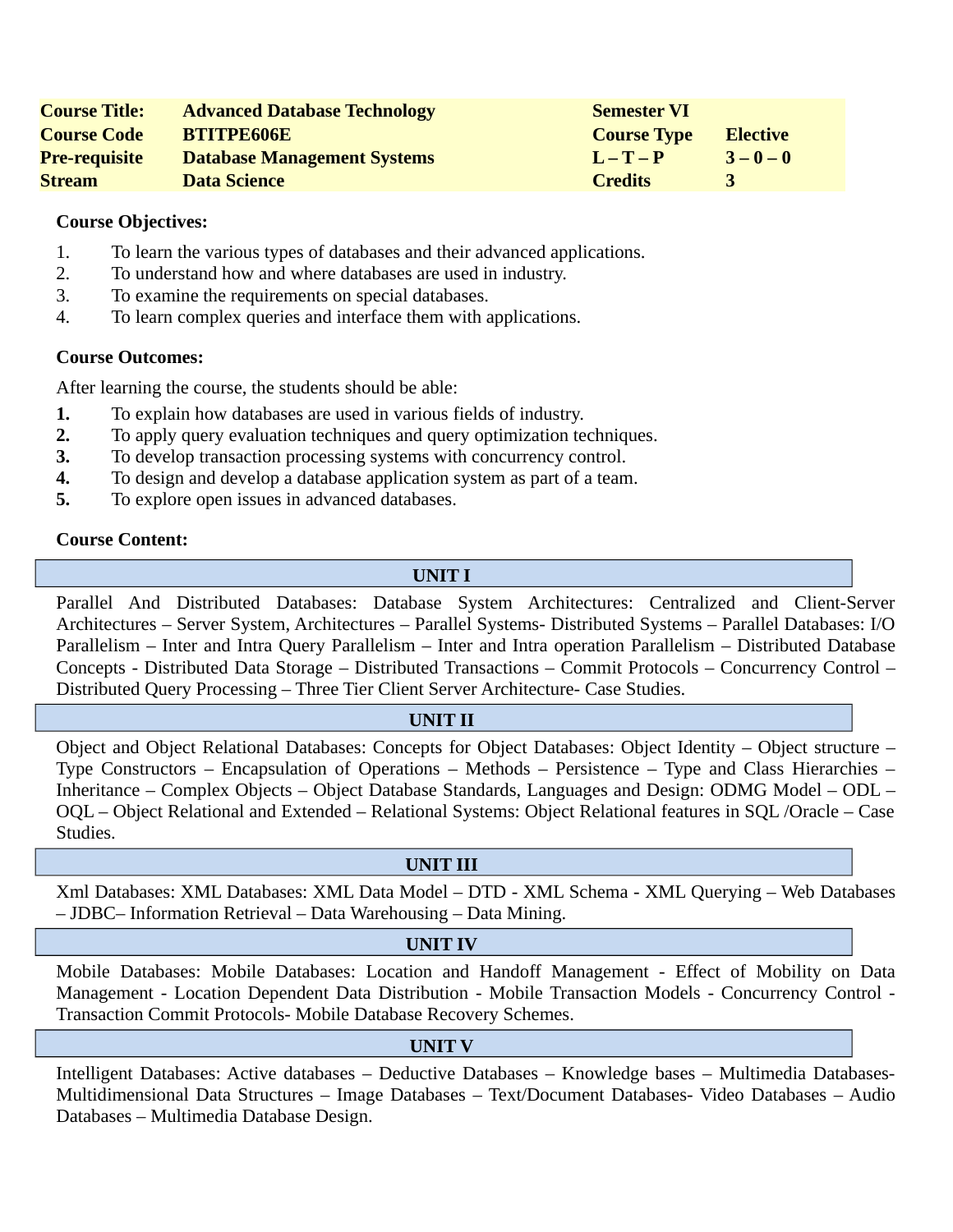# **UNIT VI**

Complex Queries and Reasoning: Logic of Query Languages – Relational Calculi – Recursive rules – Syntax and semantics of Datalog – Fix-point semantics – Implementation Rules and Recursion – Rule rewriting methods – Compilation and Optimization – Recursive Queries in SQL – Open issues.

# **Text Books**

- 1. Carlo Zaniolo, Stefano Ceri, *"Advanced Database Systems"*, Morgan Kauffmann Publishers.
- 2. Subramaniam, *"Multimedia Databases"*, Morgan Kauffman Publishers, 2008.
- 3. Rajesh Narang, *"Object Oriented Interfaces and Databases"*, Prentice-Hall of India, Pvt. Ltd., 2004.
- 4. Thomas Cannolly and Carolyn Begg, *"Database Systems, A Practical Approach to Design,*  **Implementation and Management"**, Pearson Education, 3<sup>rd</sup> Edition, 2007.
- 5. Jeffrey A. Hoffer, Mary B. Prescottand Fred R. McFadden, *"Modern Database Management"*, Prentice Hall, 2007.

- 1. Henry F Korth, Abraham Silberschatz and S. Sudharshan, *"Database System Concepts"*, McGraw Hill,  $6<sup>th</sup>$  Edition, 2011.
- **2.** C. J. Date, A. Kannan and S. Swamynathan, *"An Introduction to Database Systems"*, Pearson Education,  $8<sup>th</sup>$  Edition, 2006.
- **3.** R. Elmasri, S. B. Navathe, *"Fundamentals of Database Systems"*, Pearson Education/Addison Wesley, 5<sup>th</sup> Edition, 2007.
- 4. Ramakrishnan, Gehrke, "Database Management System", Tata McGraw Hill Publications, 4<sup>th</sup> Edition.
- **5.** Ramez Elmasri, Sham Navathe, *"Fundamentals of Database Systems"*, Addison-Wesley, 2000.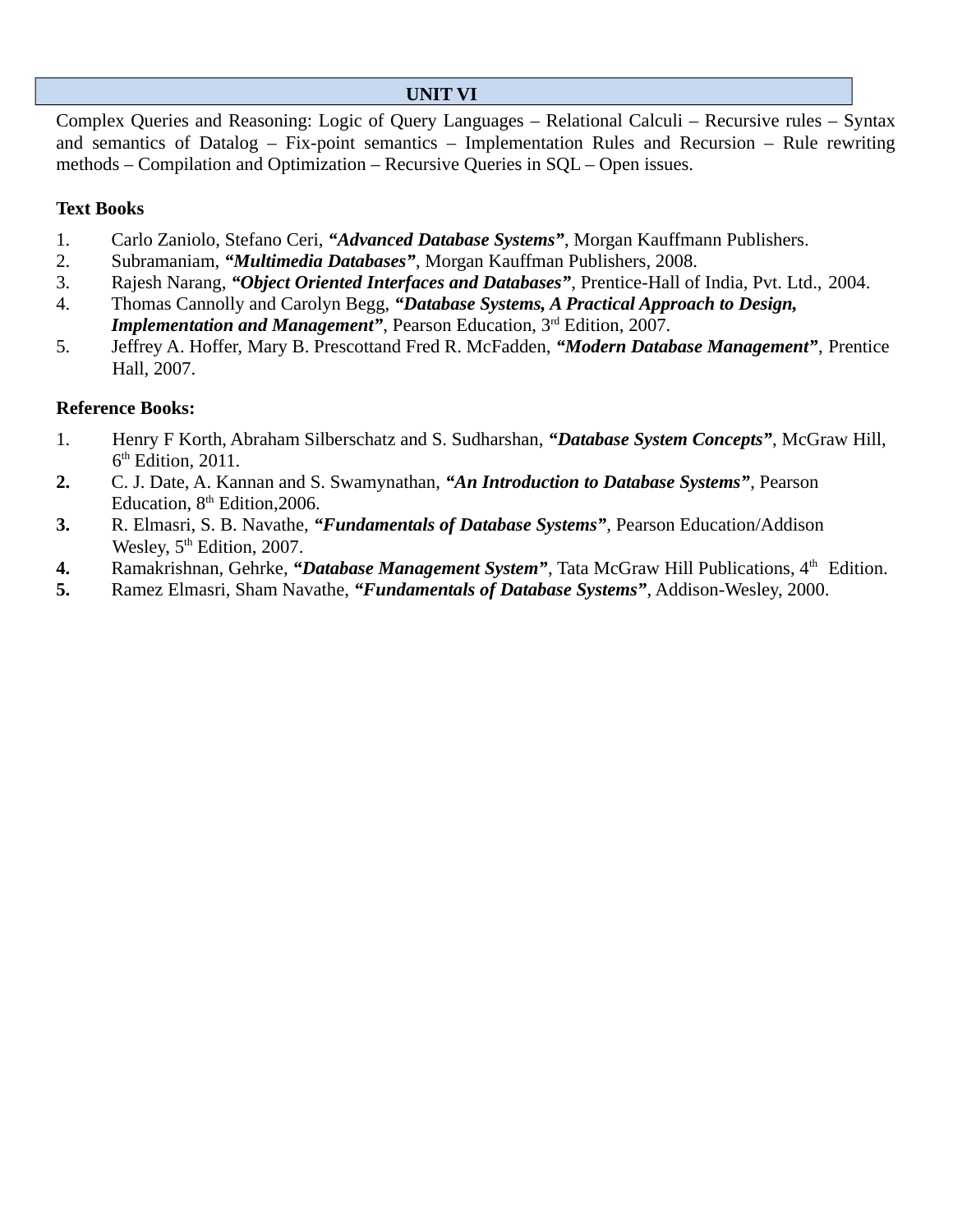| <b>Course Title:</b> | <b>Operating Systems Lab</b> | <b>Semester VI</b> |                  |
|----------------------|------------------------------|--------------------|------------------|
| <b>Course Code</b>   | <b>BTITL607</b>              | <b>Course Type</b> | <b>Mandatory</b> |
| <b>Pre-requisite</b> | Nil                          | $L - T - P$        | $0 - 0 - 2$      |
| <b>Stream</b>        | Core                         | <b>Credits</b>     |                  |

- 1. To learn shell programming and the use of filters in the UNIX environment.
- 2. To learn to programming in C using system calls.
- 3. To learn to use the file system related system calls.
- 4. To process creation and inter process communication.
- 5. To familiarize with implementation of CPU Scheduling Algorithms, page replacement algorithms and Deadlock avoidance.

# **Lab Experiments List:**

- 1. Basics of UNIX commands.
- 2. Shell Programming.
- 3. Implement the following CPU scheduling algorithms:

Round Robin

SJF

FCFS

Priority

4. Implement all file allocation strategies:

**Sequential** 

 Indexed Linked

- 5. Implement Semaphores.
- 6. Implement all File Organization Techniques: Single level directory Two level

Hierarchical

DAG

- 7. Implement Bankers Algorithm for Dead Lock Avoidance.
- 8. Implement an Algorithm for Dead Lock Detection.
- 9. Implement e all page replacement algorithms:
	- **FIFO**
	- LRU

LFU

- 10. Implement Shared memory and IPC.
- 11. Implement Paging Technique of memory management.
- 12. Implement Threading & Synchronization Applications.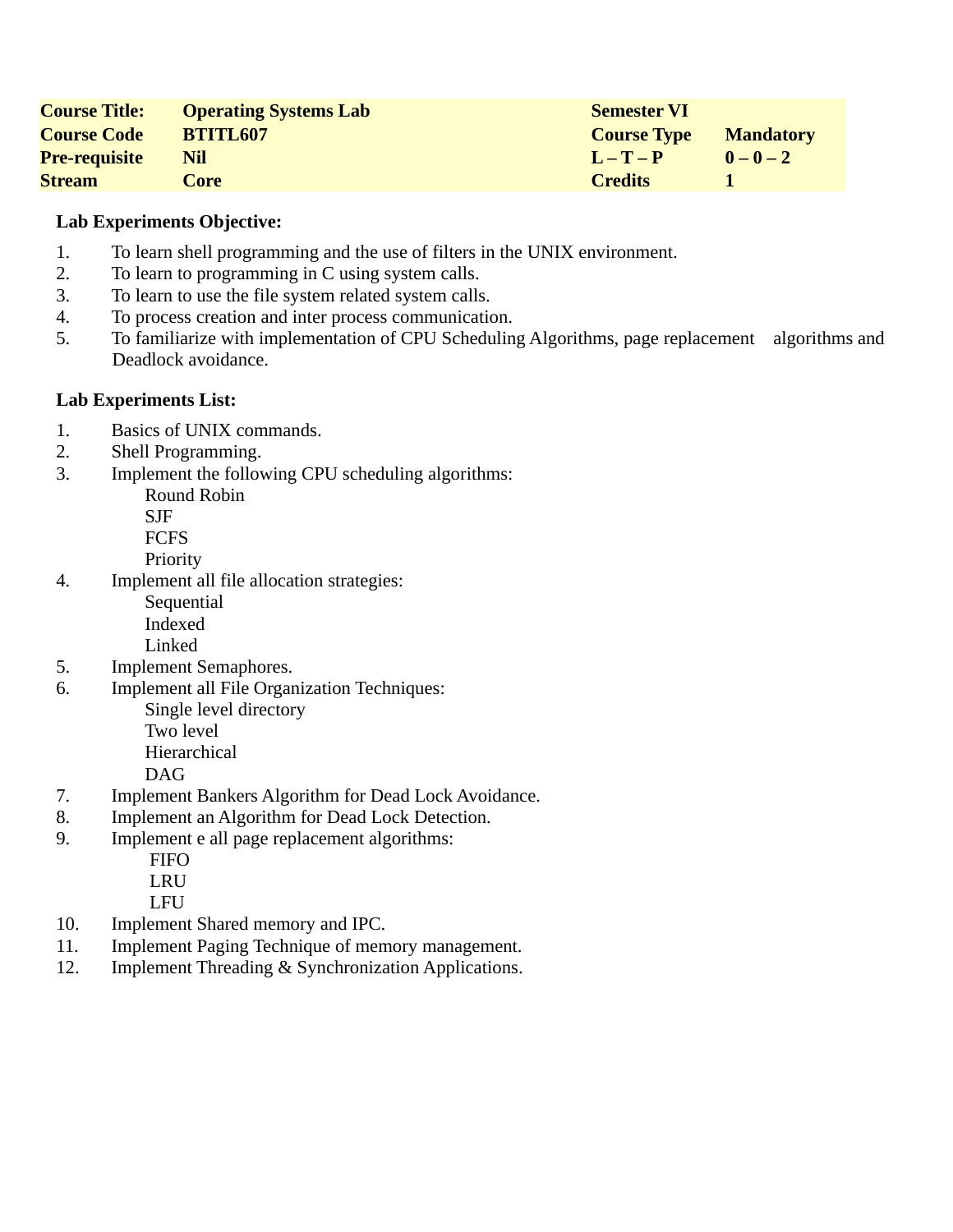| <b>Course Title:</b> | <b>Digital Image Processing Lab</b> | <b>Semester VI</b> |                  |
|----------------------|-------------------------------------|--------------------|------------------|
| <b>Course Code</b>   | <b>BTITL608</b>                     | <b>Course Type</b> | <b>Mandatory</b> |
| <b>Pre-requisite</b> | $OOP$ with $C++$                    | $L - T - P$        | $0 - 0 - 2$      |
| <b>Stream</b>        | Core                                | <b>Credits</b>     |                  |

# **Lab Experiments List:**

**Study of "Matlab/Scilab or any other open source Image Processing Toolbox" and experiments as per the syllabus, to be decided by the concerned faculty.**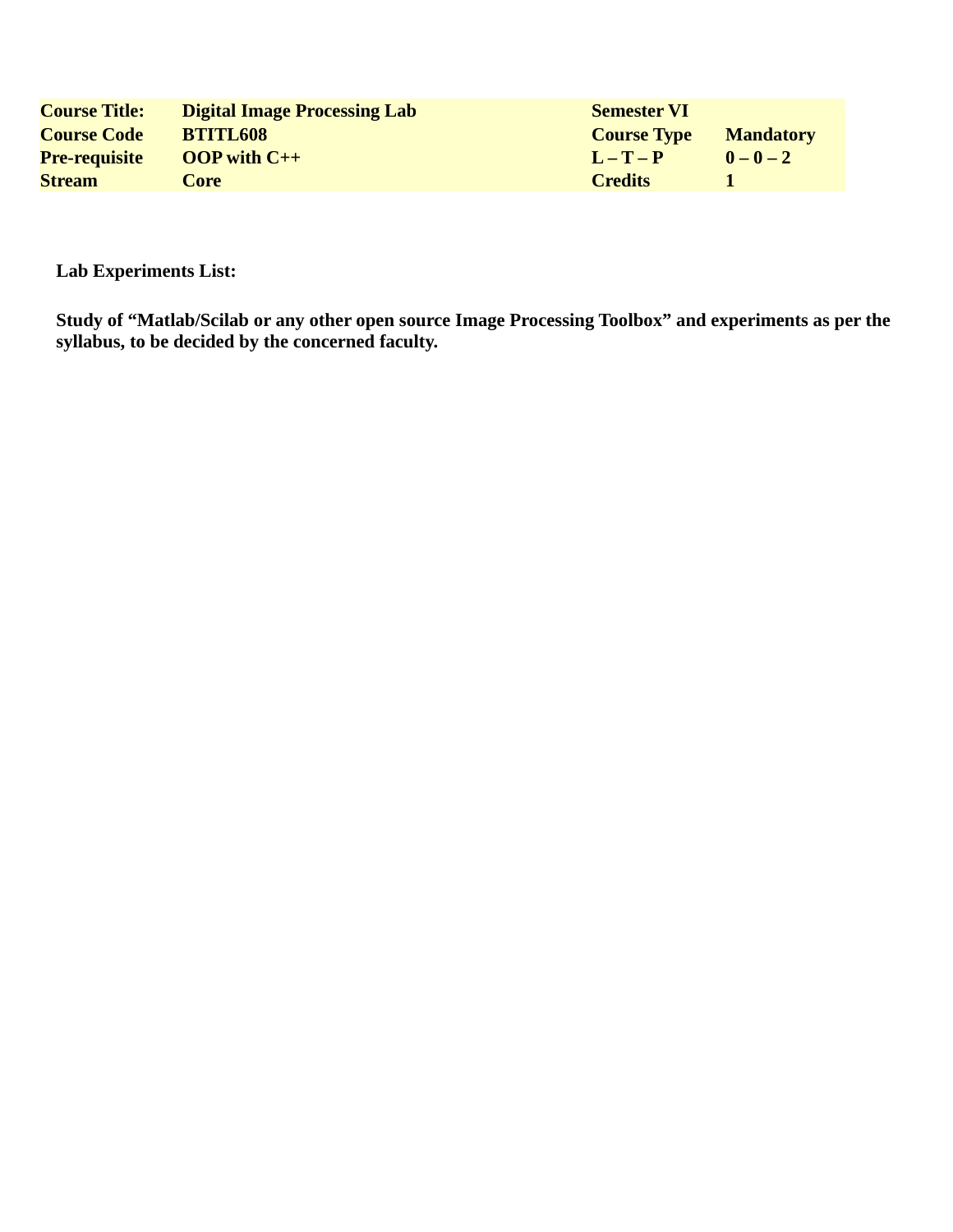| <b>Course Title:</b> | <b>Software Testing Lab</b>                   | <b>Semester VI</b> |                 |
|----------------------|-----------------------------------------------|--------------------|-----------------|
| <b>Course Code</b>   | <b>BTITPEL609A</b>                            | <b>Course Type</b> | <b>Elective</b> |
| <b>Pre-requisite</b> | Nil                                           | $L - T - P$        | $0 - 0 - 2$     |
| <b>Stream</b>        | <b>Software Application &amp; Development</b> | <b>Credits</b>     |                 |

- **1.** To implement different testing techniques to practical teat and understand their merits and demerits.
- **2.** To understand and study one of the software testing tool like QTP, WINRUNNER.

- 1. Design, develop, code and run the program in any suitable language to solve the commission problem. Analyze it from the perspective of data flow testing, derive at least 10 different test cases, execute these test cases and discuss the test results.
- 2. Design, develop, code and run the program in any suitable language to solve the NextDate problem. Analyze it from the perspective of decision table-based testing, derive at least 10 different test cases, execute these test cases and discuss the test results.
- 3. Design, develop, code and run the program in any suitable object-oriented language to solve the calendar problem. Analyze it from the perspective of OO testing, derive test cases to test the method that increment the date and the method that increments the month., execute these test cases and discuss the test results.
- 4. Design, develop, code and run the program in any suitable object-oriented language to solve the currency converter problem. Analyze it from the perspective of use case-based system testing, derive appropriate system test cases, execute these test cases and discuss the test results.
- 5. Design, develop, code and run the program in any suitable language to implement an absolute letter grading procedure, making suitable assumptions. Determine the basis paths and using them derive different test cases, execute these test cases and discuss the test results.
- 6. Design, develop, code and run the program in any suitable language to implement the binary search algorithm. Determine the basis paths and using them derive different test cases, execute these test cases and discuss the test results.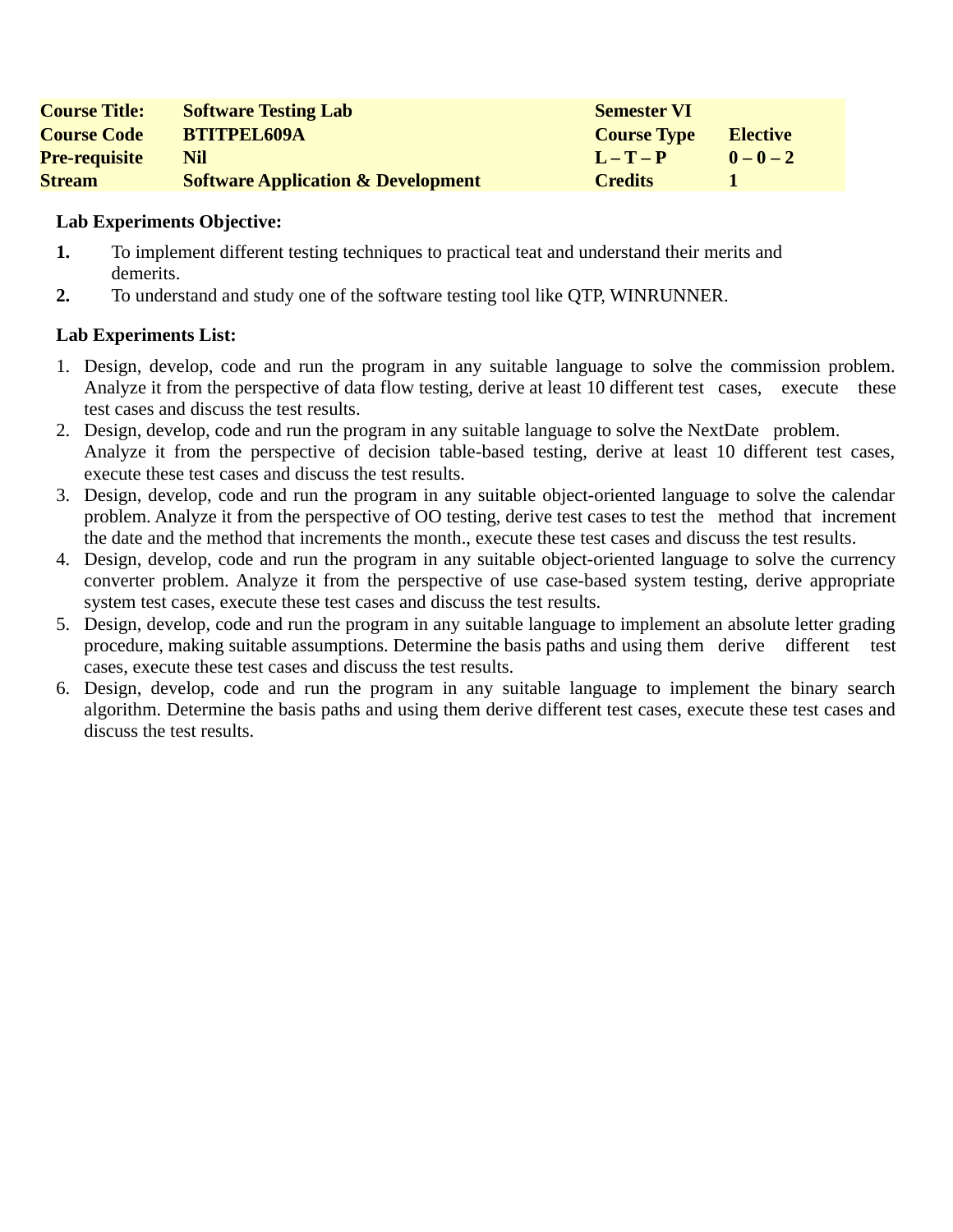| <b>Course Title:</b> | Data Storage Technologies & Networks Lab        | <b>Semester VI</b> |                 |
|----------------------|-------------------------------------------------|--------------------|-----------------|
| <b>Course Code</b>   | <b>BTITPEL609B</b>                              | <b>Course Type</b> | <b>Elective</b> |
| <b>Pre-requisite</b> | <b>Computer Networks, Operating Systems</b>     | $I - T - P$        | $0 - 0 - 2$     |
| <b>Stream</b>        | <b>Infrastructure &amp; Security Management</b> | <b>Credits</b>     |                 |

- 1. Understand the functionalities of storage network administration.
- 2. Set up a NAS server to support file level data access via the NSF and the CIFS protocols.
- 3. Set up a SAN server to support the iSCSI protocol for block level data access.
- 4. Demonstrate ability to design and build a small-scale data center and a small-scale cloud computing environment.
- 5. Be hand-on with data and network management software.

- 1. Install a hard disk on a Linux machine covering all the below activities:
	- a) Connecting the disk to an HBA (Host Bus Adapter) and BIOS setup for the disk;
	- b) Partitioning the disk;
	- c) Creating file systems within disk partitions;
	- d) Mounting the files systems;
	- e) Setting up automatic mounting;
	- f) Labeling disk partitions;
	- g) Setting up swapping on swap partitions.
- 2. Use "smartmontools" to monitor the disk performance monitoring and testing:
	- a) Use "smartctl" to enable S.M.A.R.T. support and offline data collection on the disk;
	- b) Check the overall health of the disk;
	- c) Run a self-test on the disk;
	- d) Set up "smartd" to do tests automatically.
- 3. Use "hdparm", "iostat", and "iometer" tools to measure the performance of different storage devices, such as SATA drive, SCSI drive, and USB drives.
	- a) Plot graphs to compare read/write and sequential/random access rates among different storage devices.
- 4. Use Navisphere Manager Simulator to perform management on SAN disk array systems:
	- a) Configure storage pools and LUNs (Logical Unit Number) for storage groups;
	- b) Configure snapshots and clones;
	- c) Create SANCopy full and incremental sessions;
	- d) Create MirrorView synchronous and asynchronous images;
	- e) Expand a LUN to create metaLUNs;
	- f) Migrate a LUN to another LUN.
- 5. Use Openfiler for network storage configuration management:
	- a) Configure the Openfiler to support locally attached USB drives;
	- b) Set up a NAS server to support NSF and CIFS protocols;
	- c) Set up a SAN server to support an iSCSI protocol.
- 6. Configure Openfiler as a NAS Server:
	- a) Configure access control rules and NFS/CIFS shares for the NAS server;
	- b) Configure the Linux client machine to access the NFS shares on the NAS server;
	- c) Configure a Windows VM on the Linux client machine to access the CIFS shares on the NAS server;
	- d) Use Openfiler to set up a SAN server, to supports iSCSI protocol for the block level data access;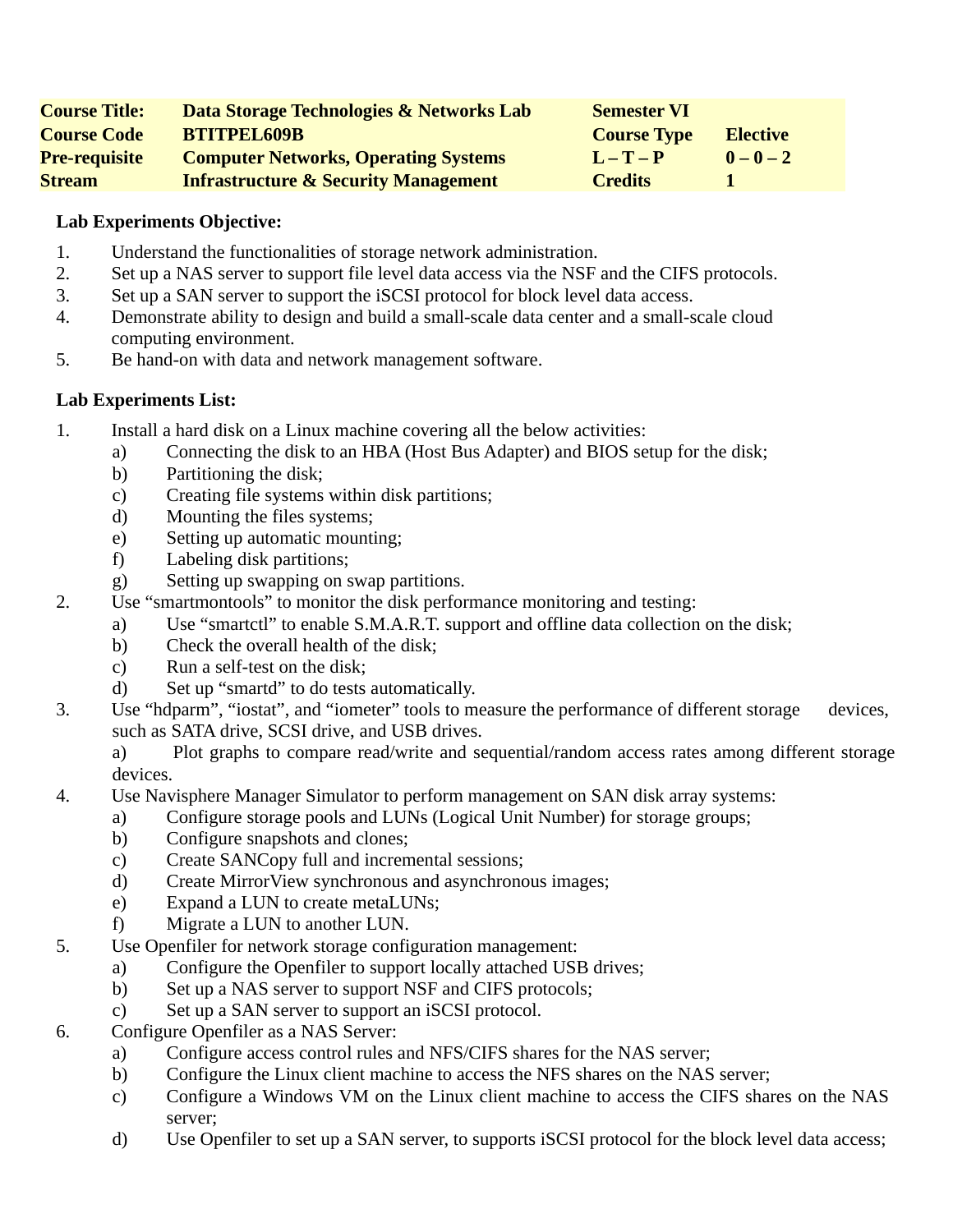- e) Configure access control rules for the SAN server and configure iSCSI targets on the server.
- 7.
- a) Use VMware to create virtual disks, Virtual Machine File Systems and provisioning.
- b) Use thin and thick provisioning concepts.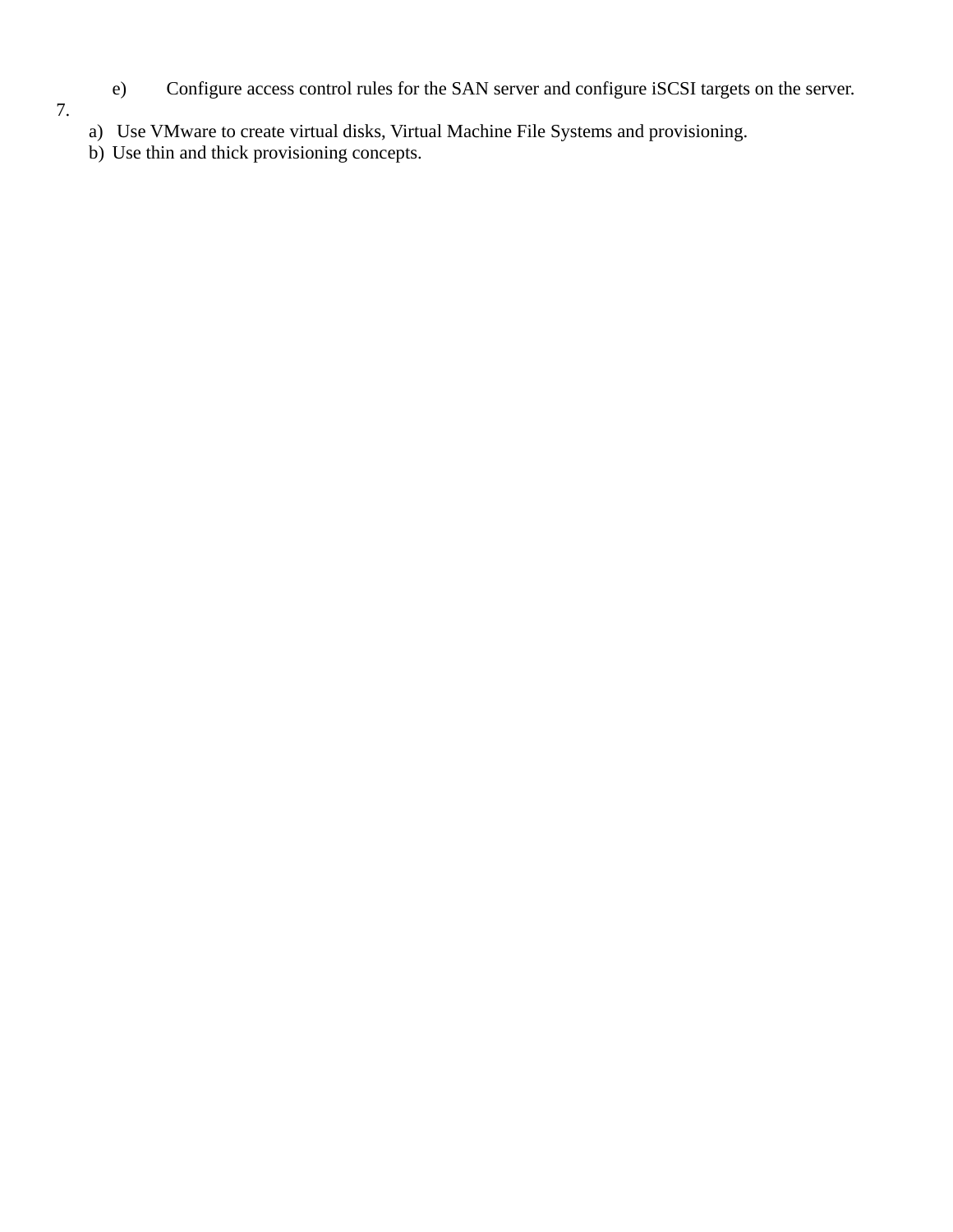| <b>Course Title:</b> | <b>Service Oriented Architecture Lab</b>            | <b>Semester VI</b> |                 |
|----------------------|-----------------------------------------------------|--------------------|-----------------|
| <b>Course Code</b>   | <b>BTITPEL609C</b>                                  | <b>Course Type</b> | <b>Elective</b> |
| <b>Pre-requisite</b> | <b>Programming in Java</b>                          | $L - T - P$        | $0 - 0 - 2$     |
| <b>Stream</b>        | <b>Information Management &amp; Quality Control</b> | <b>Credits</b>     |                 |

- 1. To learn to create web services and web service clients.
- 2. To learn SOAP, UDDI and WSDL platforms.

- 1. Write a simple web application program in Java to create web services incorporating:
	- **a)** Development of web service.
	- **b**) Testing the web service.
	- **c)** Developing the client.
	- **d)** Deploying the application.
- 2. Write a factorial application program in Java to create web services.
- 3. Implement a Calculator program and calculate Simple and Compound Interest using .Net.
- 4. Develop an invoice order processing system.
- 5. Invoke EJB components as Web Service.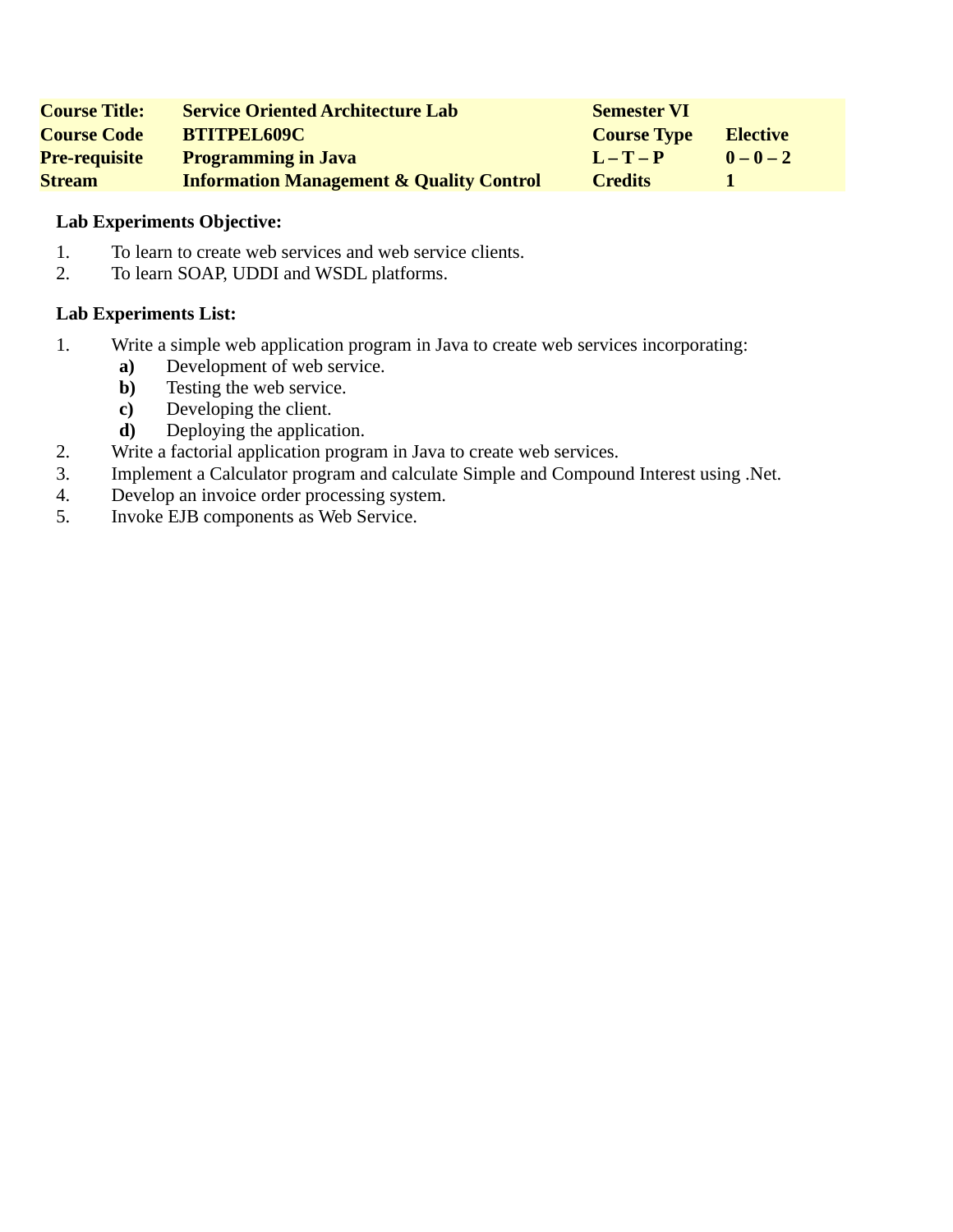| <b>Course Title:</b> | <b>Network Programming Lab</b> | <b>Semester VI</b> |                 |
|----------------------|--------------------------------|--------------------|-----------------|
| <b>Course Code</b>   | <b>BTITPEL609D</b>             | <b>Course Type</b> | <b>Elective</b> |
| <b>Pre-requisite</b> | <b>Programming in Java</b>     | $I - T - P$        | $0 - 0 - 2$     |
| <b>Stream</b>        | <b>Network</b>                 | <b>Credits</b>     |                 |

- **1.** To develop TCP Socket Programming, UDP applications and to implement File Transfer Protocols.
- **2.** To utilize RMI and Routing Algorithms.

- 1. Write a socket Program for Echo/Ping/Talk commands.
- 2. Create a socket (TCP) between two computers and enable file transfer between them.
- 3. Create a socket (UDP) between two computers and enable file transfer between them.
- 4. Write a program to implement Remote Command Execution. (Two M/Cs may be used)
- 5. Write a code simulating ARP /RARP protocols.
- **1.** Create a socket for HTTP for web page upload and download.
- **2.** Write a program for TCP module implementation. (TCP services)
- **3.** Write a program for File Transfer in client-server architecture using following methods. (a) RS232C (b) TCP/IP
- **4.** Write a program to implement RMI (Remote Method Invocation)
- **5.** Perform a case study about the different routing algorithms to select the network path with its optimum and economical during data transfer.
	- a. Shortest path routing
	- b. Flooding
	- c. Distance vector
- **6.** Implement client in C and server in Java and initiate communication between them.
- **7.** Using OPNET
	- a. Create a scenario with the following specifications.
		- i. No of subnets 2
		- ii.  $No. of nodes 40$
		- iii. Traffic
			- 1. FTP 11 to 21
			- 2. FTP 30 to 40
			- 3. UDP 5 to 7
		- iv. Routing Protocol AODV
		- v. 802.16, Show the throughput using different bandwidths i.e., 10 Mbps and 100 Mbps respectively.
	- b. Create a scenario as described below.
		- No of students  $-2$
		- SN -1 Nodes 15
		- SN -2 Nodes 10
		- Generate FTP Traffic & HTTP traffic between Nodes 1 to 11 (FTP)
		- 14 to 7 (HTTP / Gen FTP)
- **8.** Trace the packet within the Simulation time and display the Trace file.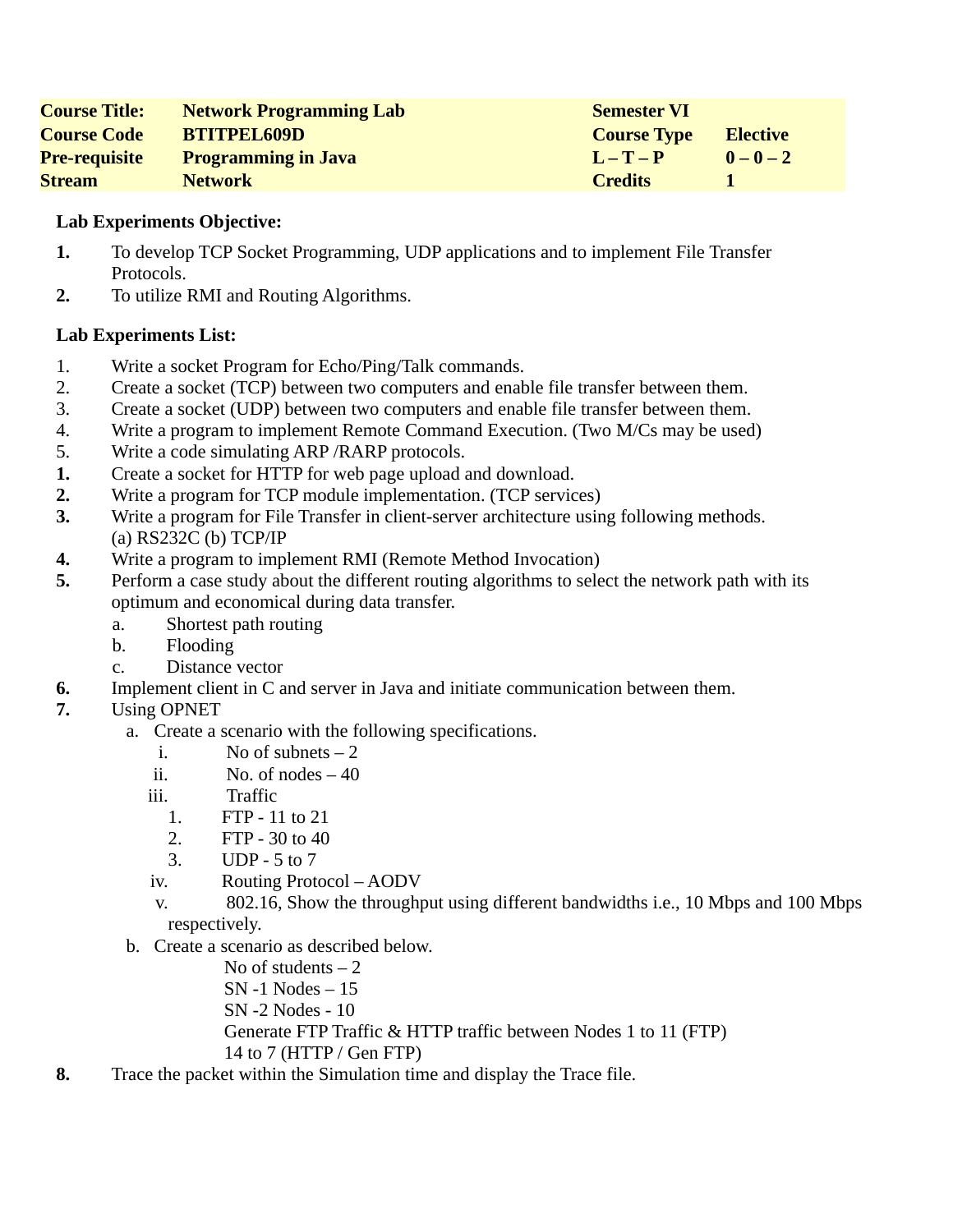| <b>Course Title:</b> | <b>Advanced Database Technology Lab</b> | <b>Semester VI</b> |                 |
|----------------------|-----------------------------------------|--------------------|-----------------|
| <b>Course Code</b>   | <b>BTITPEL609E</b>                      | <b>Course Type</b> | <b>Elective</b> |
| <b>Pre-requisite</b> | <b>Database Management Systems</b>      | $I - T - P$        | $0 - 0 - 2$     |
| <b>Stream</b>        | <b>Data Science</b>                     | <b>Credits</b>     |                 |

- 1. To learn the various types of databases and their advanced applications.
- 2. To understand how and where databases are used in industry.
- 3. To examine the requirements on special databases.
- 4. To learn complex queries and interface them with applications.

# **Lab Experiments List:**

1. A University wants to track persons associated with them. A person can be an Employee or Student. Employees are Faculty, Technicians and Project associates. Students are Full time students, Part time students and Teaching Assistants.

a. Design an Enhanced Entity Relationship (EER) Model for university database. Write OQL for the following

- 1. Insert details in each object.
- 2. Display the Employee details.
- 3. Display Student Details.
- 4. Modify person details.
- 5. Delete person details.
- b. Extend the design by incorporating the following information.

Students are registering for courses which are handled by instructor researchers (graduate students). Faculties are advisors to graduate students. Instructor researchers' class is a category with super class of faculty and graduate students. Faculty is having sponsored research projects with a grant supporting instruction researchers. Grants are sanctioned by different agencies. Faculty belongs to different departments. Department is chaired by a faculty. Implement for the Insertion and Display of details in each class.

- 2. Consider the application for University Counseling for Engineering Colleges. The college, department and vacancy details are maintained in 3 sites. Students are allocated colleges in these 3 sites simultaneously. Implement this application using parallel database [State any assumptions you have made].
- 3. There are 5 processors working in a parallel environment and producing output. The output record contains college details and students mark information. Implement parallel join and parallel sort algorithms to get the marks from different colleges of the university and publish 10 ranks for each discipline.
- 4. Create triggers and assertions for Bank database handling deposits and loan and admission database handling seat allocation and vacancy position. Design the above relational database schema and implement the following triggers and assertions.

a. When a deposit is made by a customer, create a trigger for updating customers account and bank account

b. When a loan is issued to the customer, create a trigger for updating customer's loan account and bank account.

c. Create assertion for bank database so that the total loan amount does not exceed the total balance in the bank.

d. When an admission is made, create a trigger for updating the seat allocation details and vacancy position.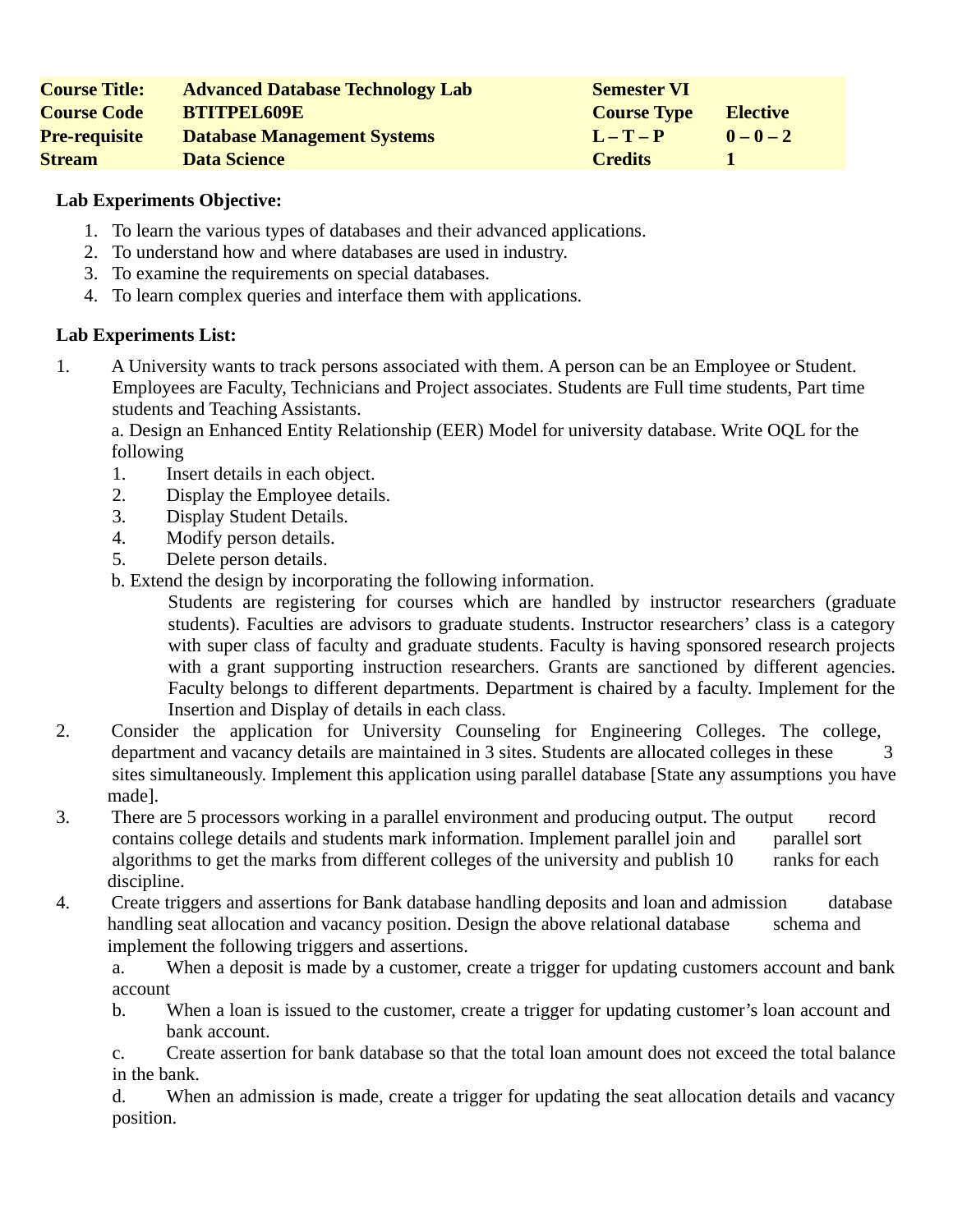5. Construct a knowledge database for kinship domain (family relations) with facts. Extract the following relations using rules.

Parent, Sibling, Brother, Sister, Child, Daughter, Son, Spouse, Wife, husband, Grandparent, Grandchild, Cousin, Aunt and Uncle.

- 6. Work with Weka tool classification and clustering algorithms using the given training data and test with the unknown sample. Also experiment with different scenarios and large data set
- 7. Design XML Schema for the given company database, Department ( deptName, deptNo, deptManagerSSN, deptManagerStartDate, deptLocation), Employee (empName, empSSN, empSex, empSalary, empBirthDate, empDeptNo, empSupervisorSSN, empAddress, empWorksOn), Project ( projName, projNo, projLocation, projDeptNo, projWorker )

a. Implement the following queries using XQuery and XPath

- i. Retrieve the department name, manager name, and manager salary for every department'
- ii. Retrieve the employee name, supervisor name and employee salary for each employee who works in the Research Department.
- iii. Retrieve the project name, controlling department name, number of employees and total hours worked per week on the project for each project.
- iv. Retrieve the project name, controlling department name, number of employees and total hours worked per week on the project for each project with more than one employee working on it.
- b. Implement a storage structure for storing XML database and test with the above schema.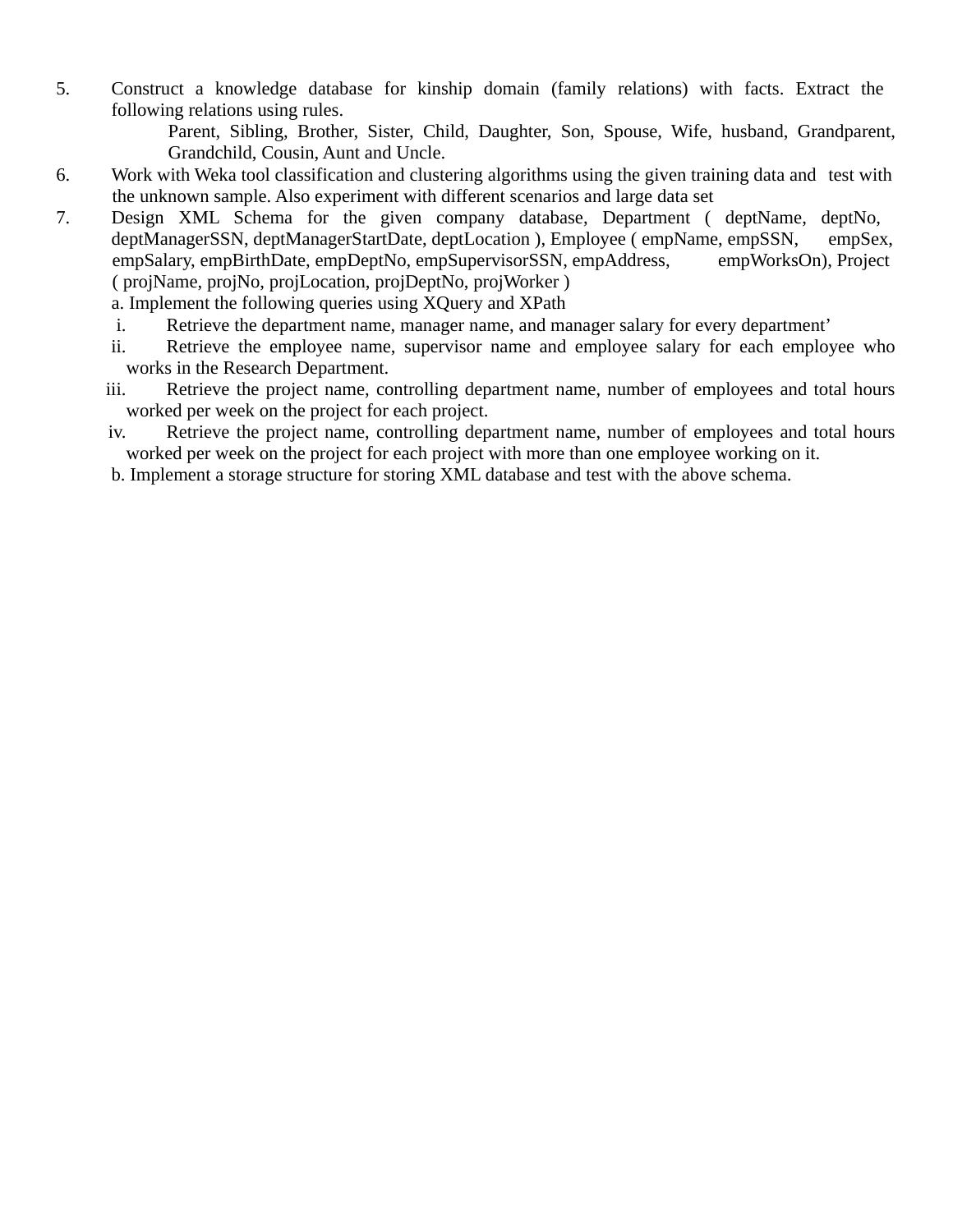| <b>Course Title:</b> | <b>Mini Project</b> | <b>Semester VI</b> |             |
|----------------------|---------------------|--------------------|-------------|
| <b>Course Code</b>   | <b>BTITP610</b>     | <b>Course Type</b> | Elective    |
| <b>Pre-requisite</b> |                     | $L - T - P$        | $0 - 0 - 2$ |
| <b>Stream</b>        |                     | <b>Credits</b>     |             |

#### Evaluation Criteria

The total term work shall be of 50 marks. The 30 marks shall be distributed over internal assessments / reviews (at least 02 reviews) during the semester by a review committee. The remaining 5 marks shall be distributed for attendance. The Head of the Department shall constitute the review committee. The student shall make a presentation on the progress made before the committee. The 20marks of the practical will be awarded based on the performance in the practical exam conducted by the University at the end of the semester.

General Suggestions and Expectations / Guidelines

- The project shall be developed in C++/JAVA/PYTHON
- The students may choose the theory concepts they studied in different subjects as project topic.
- Interdisciplinary project proposals and innovative projects are encouraged and more appreciable.
- The project topic can be suggested by the staff member or it can be proposed by the students.
- The project topic shall be approved by the project in-charge.
- The Guides are advised to give projects and suggest project titles focusing more on the current field of research and ensure the level of innovation.
- A project team shall contain a maximum of 2 members.
- The project work should be properly distributed among the team members.
- Students should submit the project documentation at the beginning of the semester consisting of:

Title, Abstract Modules Split-up Deliverables for each review Data Model (If Any) Details of Team Members

• Reviews for the project work will be conducted at regular intervals by the panel of examiners formed by the Head of the Department.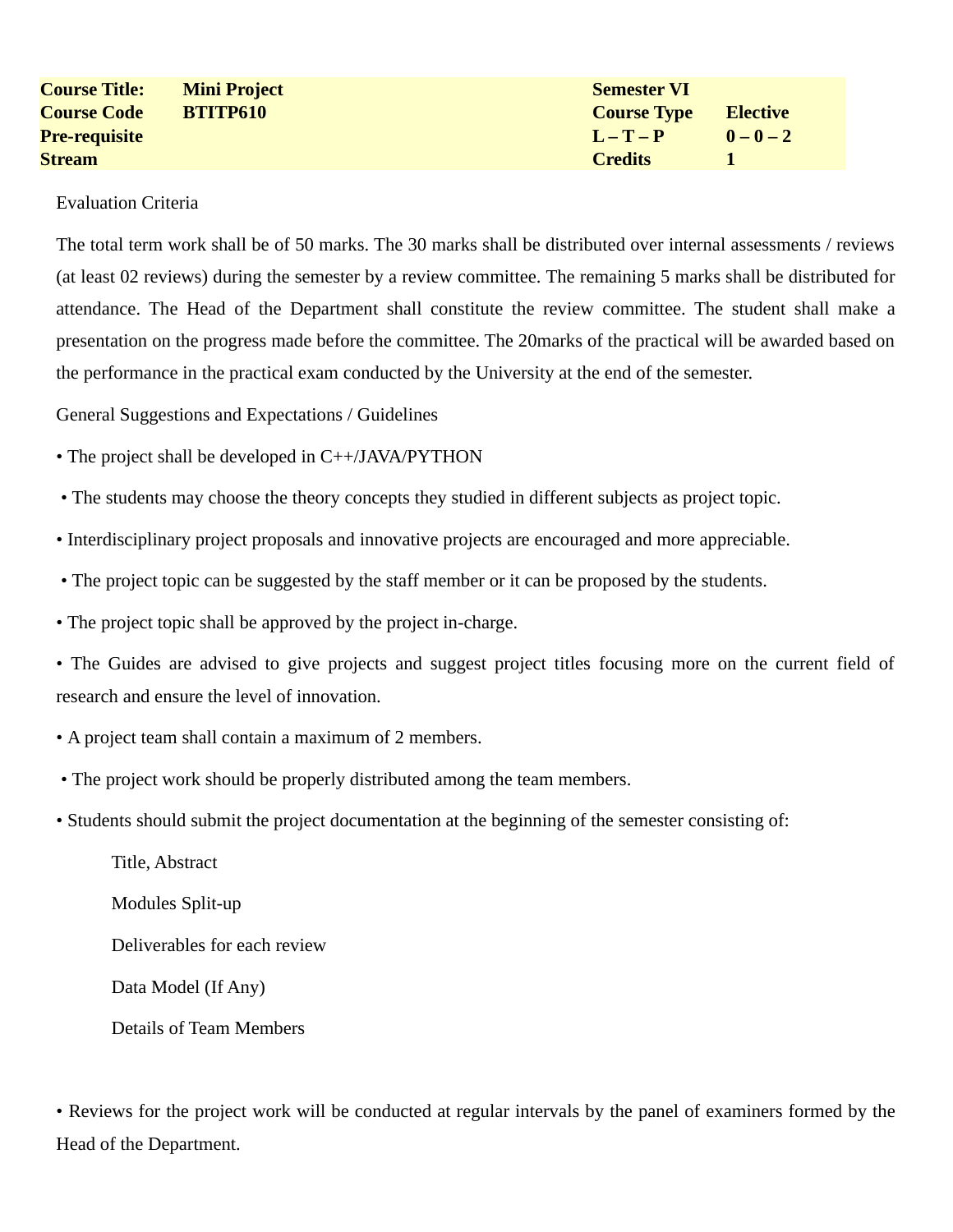• The student failing to attend the project review will be subject to strict action as decided by the Head of the Department.

• Throughout the semester at any point of time if students are found to be involved in any of the following:

Using project codes available on the Internet

Using project codes developed by someone else

Using project work which is already submitted in other institute or university Such students shall be declared failed or penalized as decided by the Examiners.

- The students must arrange regular meetings with the guide and present progress of project work.
- A Spiral bound Project report to be prepared as per the guidelines and format given by the Department
- The guides are advised to check for the formatting of the presentation and project report.
- Students must submit a report well before the end of the semester.